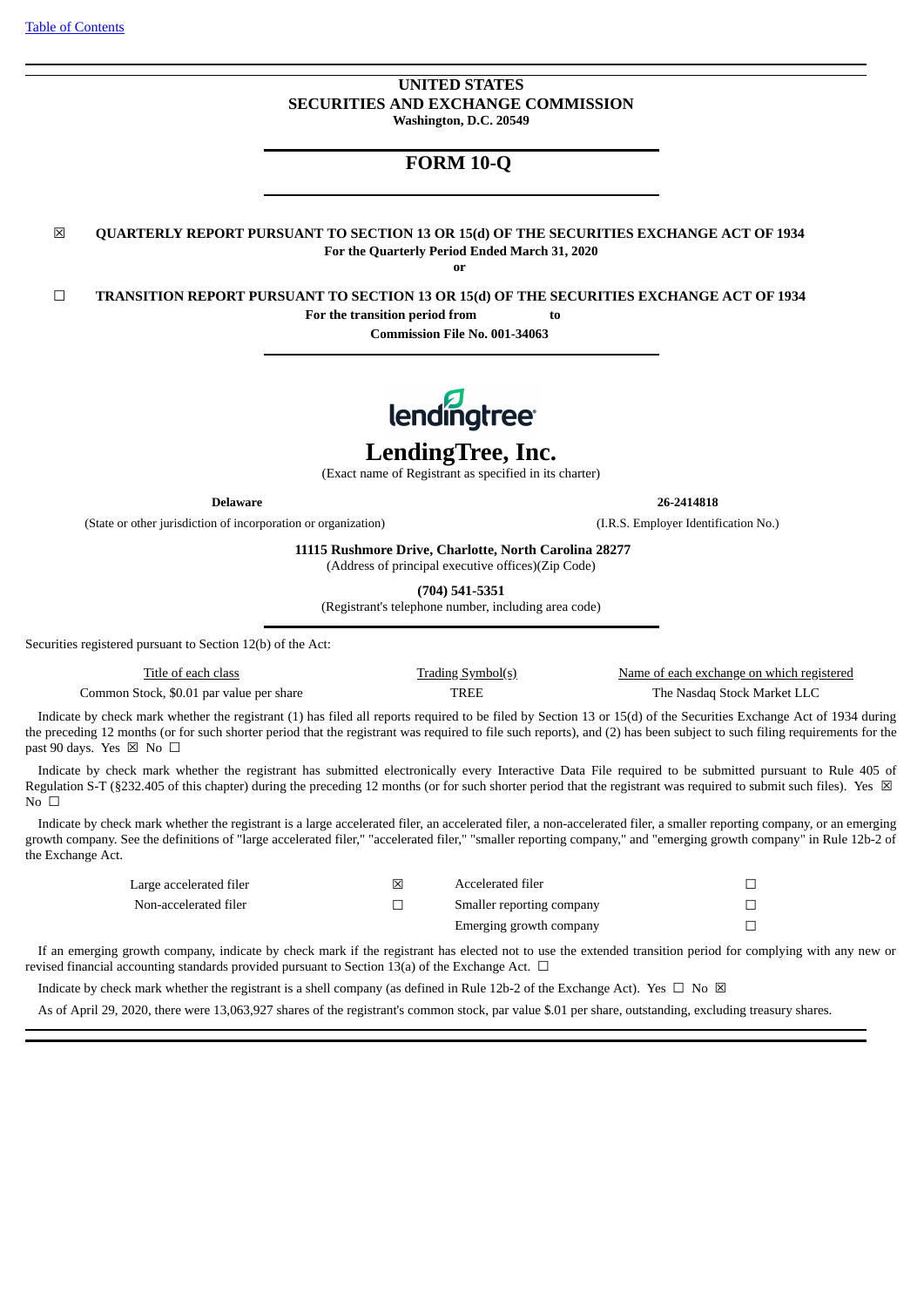### **TABLE OF CONTENTS**

<span id="page-1-0"></span>

|          |                                                                                              | Page<br>Number |
|----------|----------------------------------------------------------------------------------------------|----------------|
|          | <b>PART I-FINANCIAL INFORMATION</b>                                                          |                |
| Item 1.  | <b>Financial Statements</b>                                                                  | 3              |
| Item 2.  | <u>Management's Discussion and Analysis of Financial Condition and Results of Operations</u> | 28             |
| Item 3.  | <b>Quantitative and Qualitative Disclosures About Market Risk</b>                            | 38             |
| Item 4.  | <b>Controls and Procedures</b>                                                               | 38             |
|          | <b>PART II-OTHER INFORMATION</b>                                                             |                |
| Item 1.  | <b>Legal Proceedings</b>                                                                     | 39             |
| Item 1A. | <b>Risk Factors</b>                                                                          | 39             |
| Item 2.  | <b>Unregistered Sales of Equity Securities and Use of Proceeds</b>                           | 39             |
| Item 5.  | <b>Other Information</b>                                                                     | 40             |

2

**[Item](#page-40-0) 6.** *[Exhibits](#page-40-0)* [41](#page-40-0)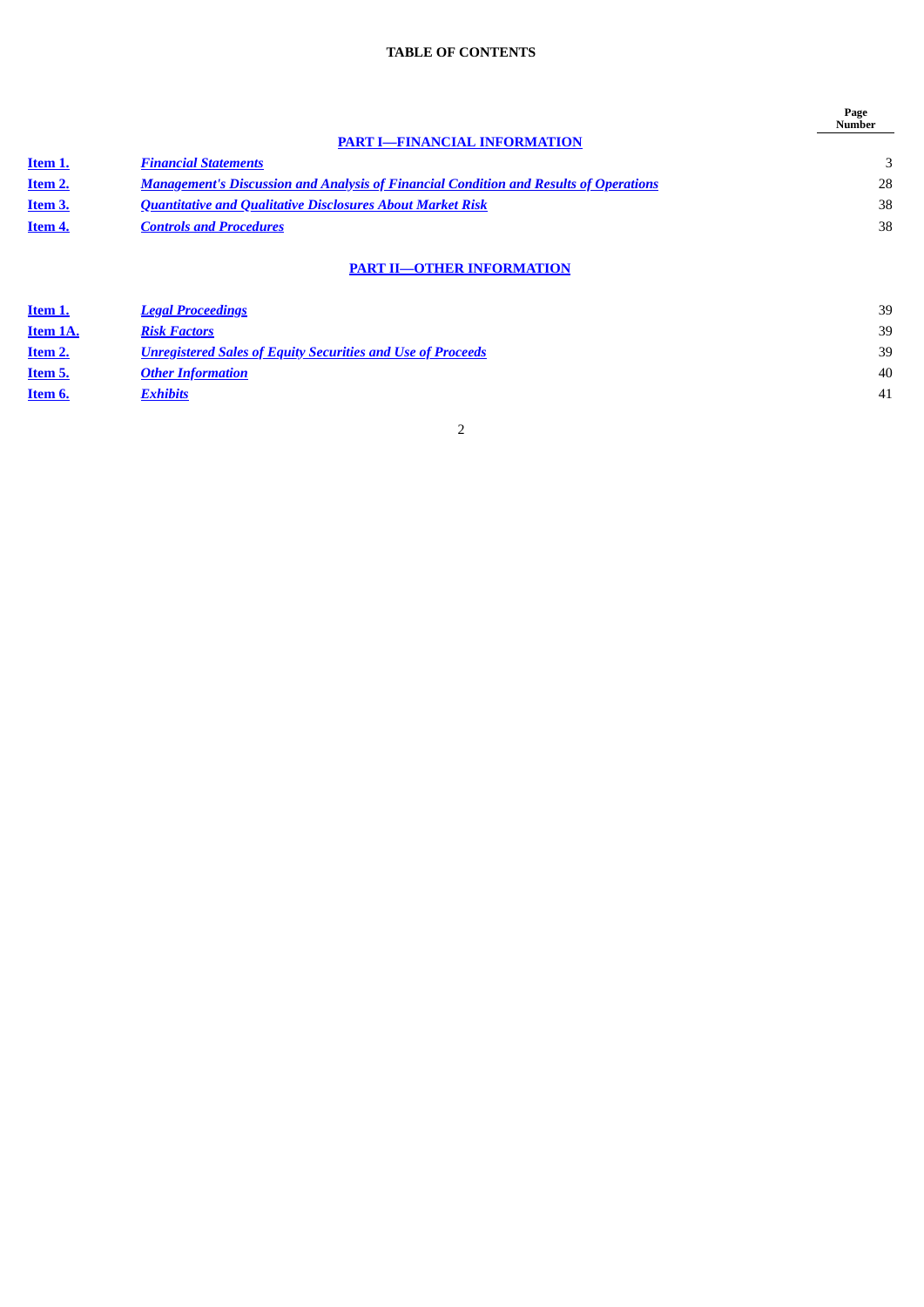### <span id="page-2-1"></span><span id="page-2-0"></span>**Item 1.** *Financial Statements*

### **LENDINGTREE, INC. AND SUBSIDIARIES CONSOLIDATED STATEMENTS OF OPERATIONS AND COMPREHENSIVE INCOME (Unaudited)**

|                                                                                     | <b>Three Months Ended</b><br>March 31, |          |                                          |         |  |
|-------------------------------------------------------------------------------------|----------------------------------------|----------|------------------------------------------|---------|--|
|                                                                                     |                                        | 2019     |                                          |         |  |
|                                                                                     |                                        |          | (in thousands, except per share amounts) |         |  |
| <b>Revenue</b>                                                                      | \$                                     | 283,084  | \$                                       | 262,390 |  |
| Costs and expenses:                                                                 |                                        |          |                                          |         |  |
| Cost of revenue (exclusive of depreciation and amortization shown separately below) |                                        | 14,252   |                                          | 17,670  |  |
| Selling and marketing expense                                                       |                                        | 195,538  |                                          | 174,891 |  |
| General and administrative expense                                                  |                                        | 32,082   |                                          | 31,117  |  |
| Product development                                                                 |                                        | 10,963   |                                          | 10,166  |  |
| Depreciation                                                                        |                                        | 3,378    |                                          | 2,482   |  |
| Amortization of intangibles                                                         |                                        | 13,757   |                                          | 13,427  |  |
| Change in fair value of contingent consideration                                    |                                        | (8, 122) |                                          | 14,592  |  |
| Severance                                                                           |                                        | 158      |                                          | 54      |  |
| Litigation settlements and contingencies                                            |                                        | 329      |                                          | (207)   |  |
| <b>Total costs and expenses</b>                                                     |                                        | 262,335  |                                          | 264,192 |  |
| <b>Operating income (loss)</b>                                                      |                                        | 20,749   |                                          | (1,802) |  |
| Other (expense) income, net:                                                        |                                        |          |                                          |         |  |
| Interest expense, net                                                               |                                        | (4,834)  |                                          | (5,468) |  |
| Other income                                                                        |                                        |          |                                          | 68      |  |
| Income (loss) before income taxes                                                   |                                        | 15,915   |                                          | (7,202) |  |
| Income tax benefit                                                                  |                                        | 3,061    |                                          | 7,752   |  |
| Net income from continuing operations                                               |                                        | 18,976   |                                          | 550     |  |
| Loss from discontinued operations, net of tax                                       |                                        | (4, 575) |                                          | (1,062) |  |
| Net income (loss) and comprehensive income (loss)                                   | \$                                     | 14,401   | \$                                       | (512)   |  |
|                                                                                     |                                        |          |                                          |         |  |
| Weighted average shares outstanding:                                                |                                        |          |                                          |         |  |
| <b>Basic</b>                                                                        |                                        | 12,957   |                                          | 12,718  |  |
| <b>Diluted</b>                                                                      |                                        | 14,158   |                                          | 14,186  |  |
| Income per share from continuing operations:                                        |                                        |          |                                          |         |  |
| <b>Basic</b>                                                                        | \$                                     | 1.46     | \$                                       | 0.04    |  |
| <b>Diluted</b>                                                                      | \$                                     | 1.34     | \$                                       | 0.04    |  |
| Loss per share from discontinued operations:                                        |                                        |          |                                          |         |  |
| <b>Basic</b>                                                                        | \$                                     | (0.35)   | $\boldsymbol{\mathsf{S}}$                | (0.08)  |  |
| <b>Diluted</b>                                                                      | \$                                     | (0.32)   | $\mathfrak s$                            | (0.07)  |  |
| Net income (loss) per share:                                                        |                                        |          |                                          |         |  |
| <b>Basic</b>                                                                        | \$                                     | 1.11     | \$                                       | (0.04)  |  |
| <b>Diluted</b>                                                                      | \$                                     | 1.02     | \$                                       | (0.04)  |  |

The accompanying notes to consolidated financial statements are an integral part of these statements.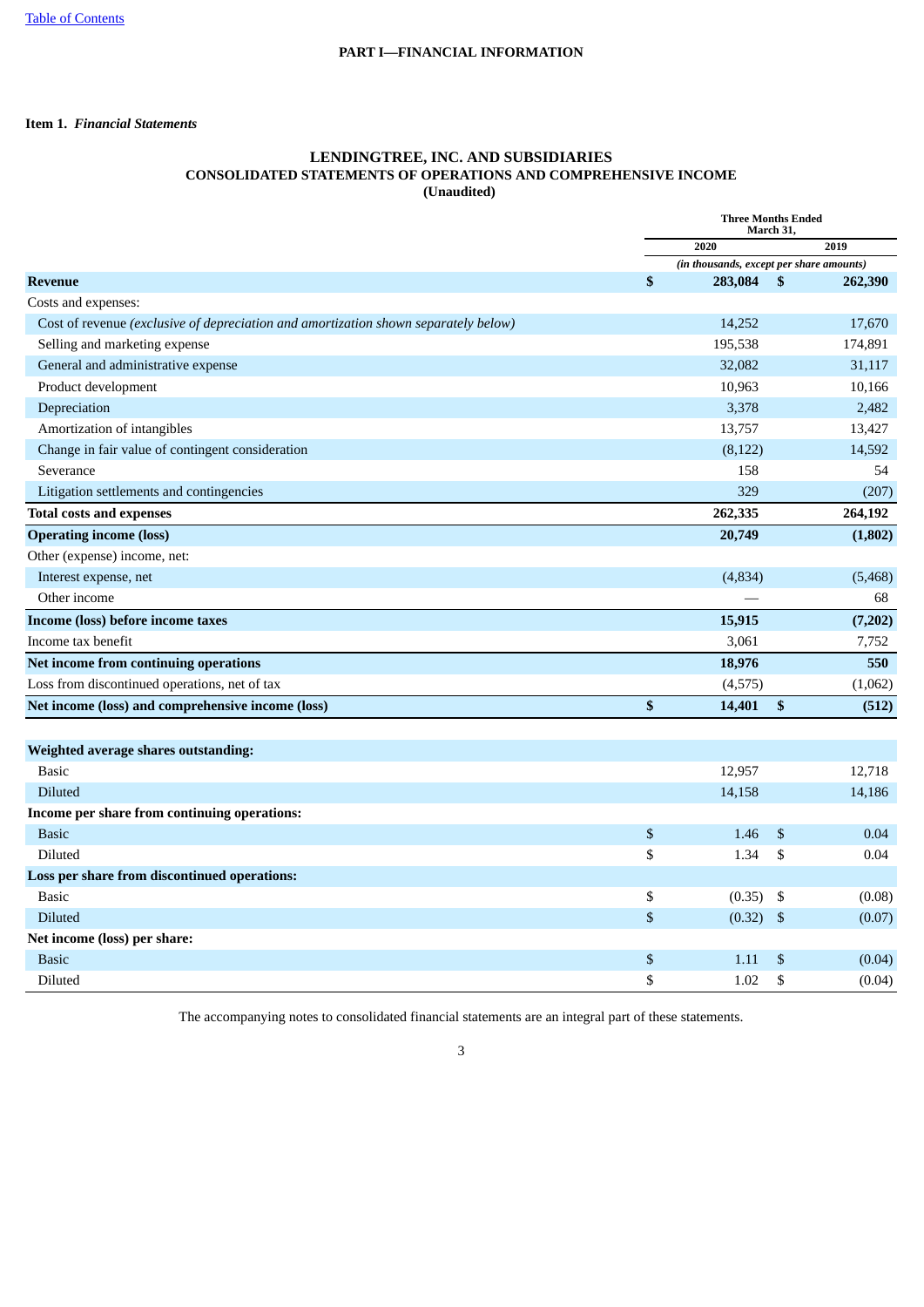### **LENDINGTREE, INC. AND SUBSIDIARIES CONSOLIDATED BALANCE SHEETS (Unaudited)**

|                                                                                                                                                                                      | March 31,<br>2020                         |          | December 31,<br>2019 |
|--------------------------------------------------------------------------------------------------------------------------------------------------------------------------------------|-------------------------------------------|----------|----------------------|
|                                                                                                                                                                                      | (in thousands, except par value and share | amounts) |                      |
| <b>ASSETS:</b>                                                                                                                                                                       |                                           |          |                      |
| Cash and cash equivalents                                                                                                                                                            | \$<br>51,208                              | \$       | 60,243               |
| Restricted cash and cash equivalents                                                                                                                                                 | 93                                        |          | 96                   |
| Accounts receivable (net of allowance of \$2,021 and \$1,466, respectively)                                                                                                          | 119,559                                   |          | 113,487              |
| Prepaid and other current assets                                                                                                                                                     | 17,375                                    |          | 15,516               |
| Current assets of discontinued operations                                                                                                                                            | 84                                        |          | 84                   |
| <b>Total current assets</b>                                                                                                                                                          | 188,319                                   |          | 189,426              |
| Property and equipment (net of accumulated depreciation of \$19,294 and \$17,979, respectively)                                                                                      | 31,473                                    |          | 31,363               |
| Goodwill                                                                                                                                                                             | 420,139                                   |          | 420,139              |
| Intangible assets, net                                                                                                                                                               | 167,823                                   |          | 181,580              |
| Deferred income tax assets                                                                                                                                                           | 90,725                                    |          | 87,664               |
| Equity investment (Note 7)                                                                                                                                                           | 80,000                                    |          |                      |
| Other non-current assets                                                                                                                                                             | 28,665                                    |          | 29,849               |
| Non-current assets of discontinued operations                                                                                                                                        | 9,476                                     |          | 7,948                |
| <b>Total assets</b>                                                                                                                                                                  | \$<br>1,016,620                           | \$       | 947,969              |
|                                                                                                                                                                                      |                                           |          |                      |
| <b>LIABILITIES:</b>                                                                                                                                                                  |                                           |          |                      |
| Revolving credit facility                                                                                                                                                            | \$<br>130,000                             | \$       | 75,000               |
| Accounts payable, trade                                                                                                                                                              | 6,056                                     |          | 2,873                |
| Accrued expenses and other current liabilities                                                                                                                                       | 105,647                                   |          | 112,755              |
| Current contingent consideration                                                                                                                                                     | 14,183                                    |          | 9,028                |
| Current liabilities of discontinued operations                                                                                                                                       | 36,400                                    |          | 31,050               |
| <b>Total current liabilities</b>                                                                                                                                                     | 292,286                                   |          | 230,706              |
| Long-term debt                                                                                                                                                                       | 267,870                                   |          | 264,391              |
| Non-current contingent consideration                                                                                                                                                 | 8,159                                     |          | 24,436               |
| Other non-current liabilities                                                                                                                                                        | 24,748                                    |          | 26,110               |
| <b>Total liabilities</b>                                                                                                                                                             | 593,063                                   |          | 545,643              |
| Commitments and contingencies (Note 14)                                                                                                                                              |                                           |          |                      |
| <b>SHAREHOLDERS' EQUITY:</b>                                                                                                                                                         |                                           |          |                      |
| Preferred stock \$.01 par value; 5,000,000 shares authorized; none issued or outstanding                                                                                             |                                           |          |                      |
| Common stock \$.01 par value; 50,000,000 shares authorized; 15,704,064 and 15,676,819 shares issued, respectively,<br>and 13,062,746 and 13,035,501 shares outstanding, respectively | 157                                       |          | 157                  |
| Additional paid-in capital                                                                                                                                                           | 1,184,813                                 |          | 1,177,984            |
| Accumulated deficit                                                                                                                                                                  | (578, 252)                                |          | (592, 654)           |
| Treasury stock; 2,641,318 shares                                                                                                                                                     | (183, 161)                                |          | (183, 161)           |
| <b>Total shareholders' equity</b>                                                                                                                                                    | 423,557                                   |          | 402,326              |
| Total liabilities and shareholders' equity                                                                                                                                           | \$<br>1,016,620                           | \$       | 947,969              |

The accompanying notes to consolidated financial statements are an integral part of these statements.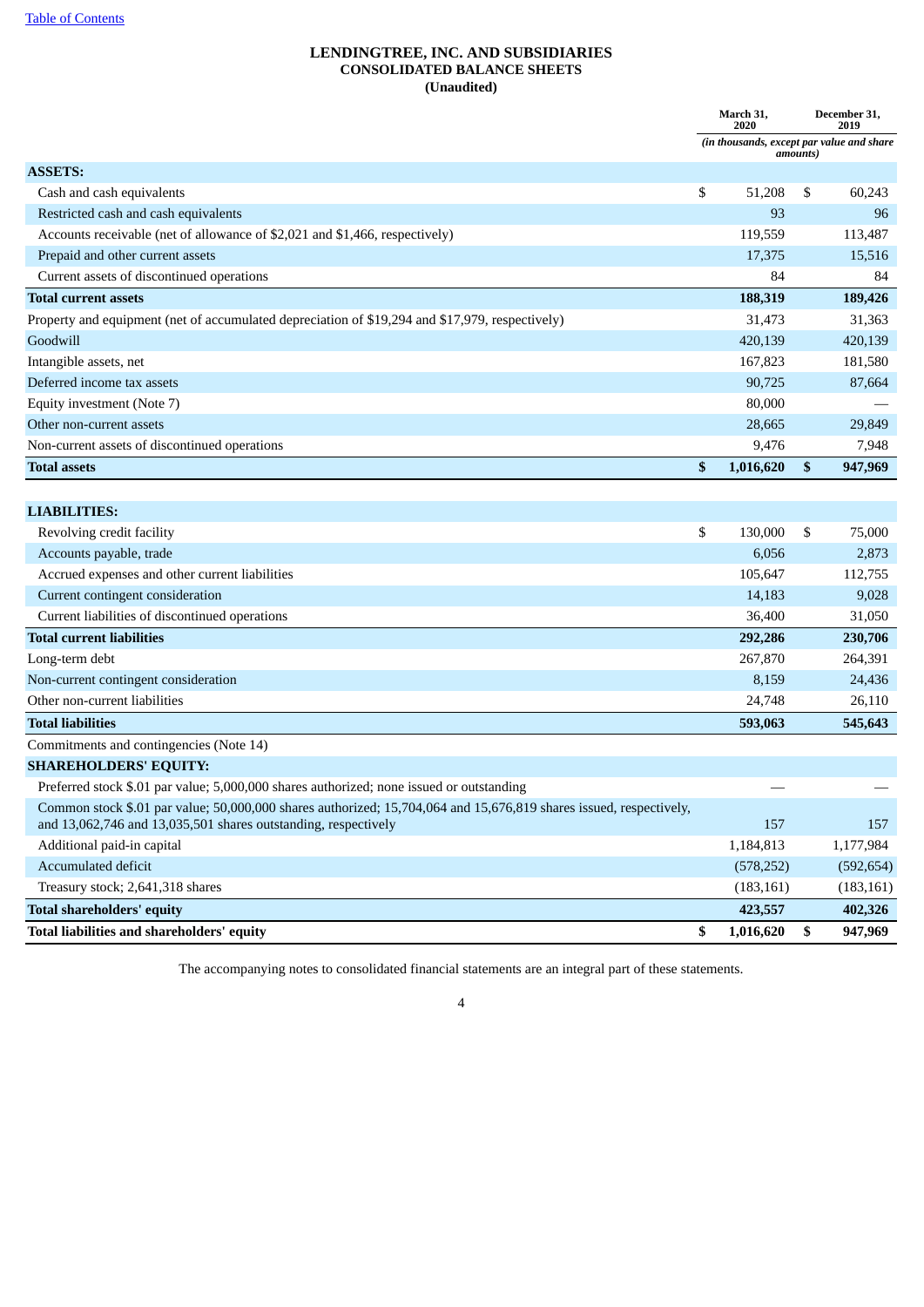### **LENDINGTREE, INC. AND SUBSIDIARIES CONSOLIDATED STATEMENTS OF SHAREHOLDERS' EQUITY (Unaudited)**

|                                                                                                                                |               |                            | <b>Common Stock</b> |        |                                         |                |     |                               | <b>Treasury Stock</b> |   |            |
|--------------------------------------------------------------------------------------------------------------------------------|---------------|----------------------------|---------------------|--------|-----------------------------------------|----------------|-----|-------------------------------|-----------------------|---|------------|
|                                                                                                                                | <b>Total</b>  | <b>Number</b><br>of Shares |                     | Amount | <b>Additional</b><br>Paid-in<br>Capital |                |     | Accumulated<br><b>Deficit</b> | Number<br>of Shares   |   | Amount     |
|                                                                                                                                |               |                            |                     |        |                                         | (in thousands) |     |                               |                       |   |            |
| <b>Balance as of December 31, 2019</b>                                                                                         | \$<br>402,326 | 15,677                     | <sup>\$</sup>       | 157    | S.                                      | 1,177,984      | \$. | (592, 654)                    | 2,641                 | S | (183, 161) |
| Net income and comprehensive income                                                                                            | 14,401        |                            |                     |        |                                         |                |     | 14,401                        |                       |   |            |
| Non-cash compensation                                                                                                          | 11,917        |                            |                     |        |                                         | 11,917         |     |                               |                       |   |            |
| Issuance of common stock for stock options,<br>restricted stock awards and restricted stock units,<br>net of withholding taxes | (5,087)       | 27                         |                     |        |                                         | (5,087)        |     |                               |                       |   |            |
| Other                                                                                                                          |               |                            |                     |        |                                         | (1)            |     |                               |                       |   |            |
| Balance as of March 31, 2020                                                                                                   | \$<br>423,557 | 15,704                     | \$.                 | 157    | S.                                      | 1,184,813      | S   | (578, 252)                    | 2,641                 |   | (183, 161) |

|                                                                                                                                |    |              | <b>Common Stock</b>        |     |        |    |                                         |      |                        | <b>Treasury Stock</b> |    |            |
|--------------------------------------------------------------------------------------------------------------------------------|----|--------------|----------------------------|-----|--------|----|-----------------------------------------|------|------------------------|-----------------------|----|------------|
|                                                                                                                                |    | <b>Total</b> | <b>Number</b><br>of Shares |     | Amount |    | <b>Additional</b><br>Paid-in<br>Capital |      | Accumulated<br>Deficit | Number<br>of Shares   |    | Amount     |
|                                                                                                                                |    |              |                            |     |        |    | (in thousands)                          |      |                        |                       |    |            |
| <b>Balance as of December 31, 2018</b>                                                                                         | \$ | 346,208      | 15,428                     | \$. | 154    | Эb | 1,134,227                               | \$   | (610, 482)             | 2,618                 | J. | (177, 691) |
| Net loss and comprehensive loss                                                                                                |    | (512)        |                            |     |        |    |                                         |      | (512)                  |                       |    |            |
| Non-cash compensation                                                                                                          |    | 14,053       |                            |     | –      |    | 14,053                                  |      |                        |                       |    |            |
| Purchase of treasury stock                                                                                                     |    | (3,976)      |                            |     |        |    |                                         |      |                        | 18                    |    | (3,976)    |
| Issuance of common stock for stock options,<br>restricted stock awards and restricted stock units,<br>net of withholding taxes |    | (3,585)      | 87                         |     |        |    | (3,586)                                 |      |                        |                       |    |            |
| Balance as of March 31, 2019                                                                                                   | Э  | 352,188      | 15,515                     | \$  | 155    | э  | 1,144,694                               | - \$ | (610, 994)             | 2,636                 |    | (181, 667) |

The accompanying notes to consolidated financial statements are an integral part of these statements.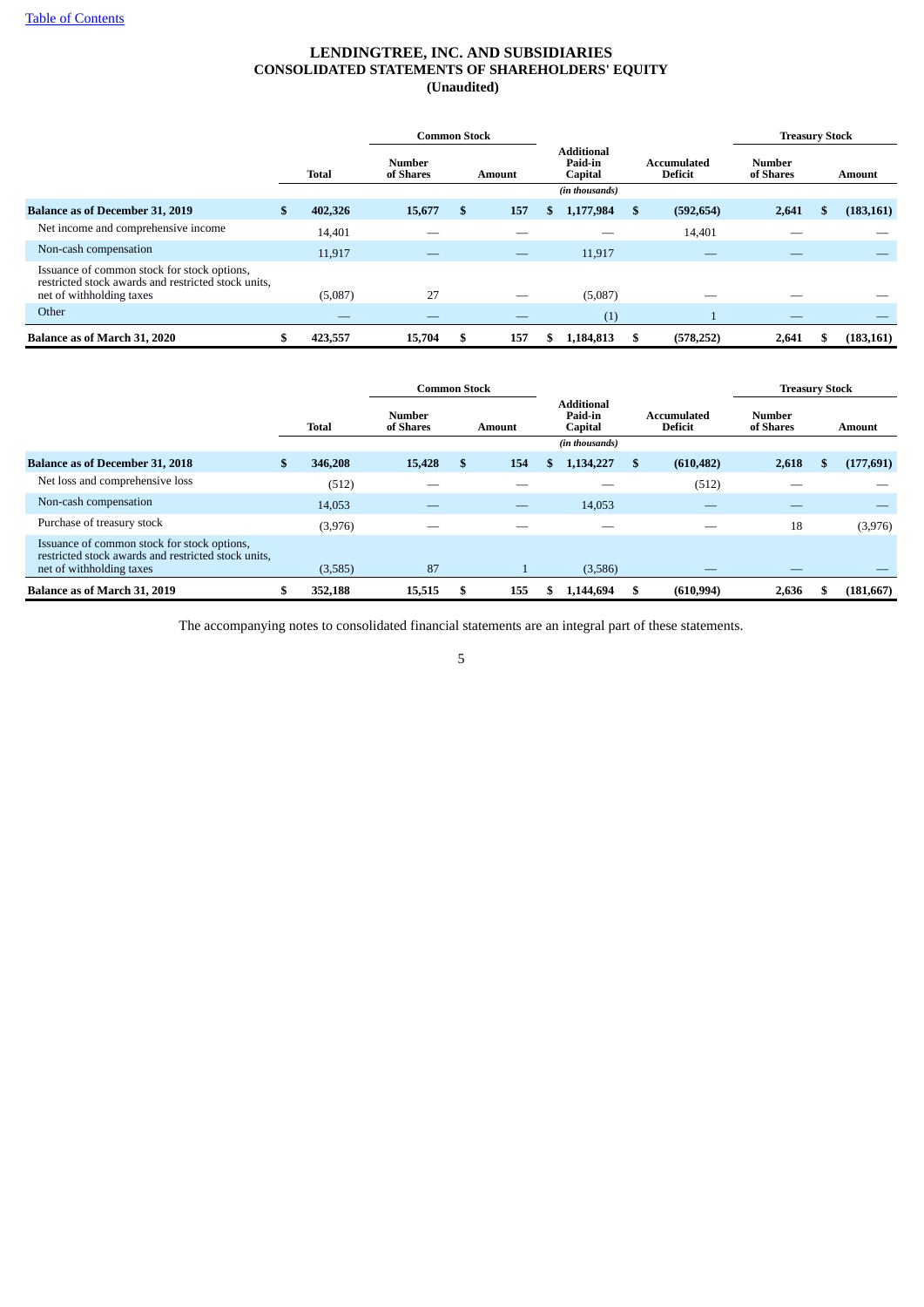### **LENDINGTREE, INC. AND SUBSIDIARIES CONSOLIDATED STATEMENTS OF CASH FLOWS (Unaudited)**

|                                                                                                                                                   | <b>Three Months Ended</b><br>March 31, |                |            |
|---------------------------------------------------------------------------------------------------------------------------------------------------|----------------------------------------|----------------|------------|
|                                                                                                                                                   | 2020                                   |                | 2019       |
|                                                                                                                                                   |                                        | (in thousands) |            |
| Cash flows from operating activities attributable to continuing operations:                                                                       |                                        |                |            |
| Net income (loss) and comprehensive income (loss)                                                                                                 | \$<br>14,401                           | - \$           | (512)      |
| Less: Loss from discontinued operations, net of tax                                                                                               | 4,575                                  |                | 1,062      |
| Income from continuing operations                                                                                                                 | 18,976                                 |                | 550        |
| Adjustments to reconcile income from continuing operations to net cash provided by operating<br>activities attributable to continuing operations: |                                        |                |            |
| Loss on impairments and disposal of assets                                                                                                        | 530                                    |                | 468        |
| Amortization of intangibles                                                                                                                       | 13,757                                 |                | 13,427     |
| Depreciation                                                                                                                                      | 3,378                                  |                | 2,482      |
| Non-cash compensation expense                                                                                                                     | 11,917                                 |                | 14,053     |
| Deferred income taxes                                                                                                                             | (3,061)                                |                | (7, 752)   |
| Change in fair value of contingent consideration                                                                                                  | (8, 122)                               |                | 14,592     |
| Bad debt expense                                                                                                                                  | 880                                    |                | 510        |
| Amortization of debt issuance costs                                                                                                               | 582                                    |                | 483        |
| Amortization of convertible debt discount                                                                                                         | 3,111                                  |                | 2,951      |
| Reduction in carrying amount of ROU asset, offset by change in operating lease liabilities                                                        | (196)                                  |                | 35         |
| Changes in current assets and liabilities:                                                                                                        |                                        |                |            |
| Accounts receivable                                                                                                                               | (6,952)                                |                | (27, 534)  |
| Prepaid and other current assets                                                                                                                  | (1, 430)                               |                | (207)      |
| Accounts payable, accrued expenses and other current liabilities                                                                                  | (3,271)                                |                | 5,653      |
| Current contingent consideration                                                                                                                  |                                        |                | (1,000)    |
| Income taxes receivable                                                                                                                           | 65                                     |                | 4,288      |
| Other, net                                                                                                                                        | (862)                                  |                | 270        |
| Net cash provided by operating activities attributable to continuing operations                                                                   | 29,302                                 |                | 23,269     |
| Cash flows from investing activities attributable to continuing operations:                                                                       |                                        |                |            |
| Capital expenditures                                                                                                                              | (4, 189)                               |                | (4,960)    |
| Equity investment                                                                                                                                 | (80,000)                               |                |            |
| Acquisition of ValuePenguin, net of cash acquired                                                                                                 |                                        |                | (105, 445) |
| Net cash used in investing activities attributable to continuing operations                                                                       | (84, 189)                              |                | (110, 405) |
| Cash flows from financing activities attributable to continuing operations:                                                                       |                                        |                |            |
| Payments related to net-share settlement of stock-based compensation, net of proceeds from exercise of stock                                      |                                        |                |            |
| options                                                                                                                                           | (5,087)                                |                | (3,585)    |
| Contingent consideration payments                                                                                                                 | (3,000)                                |                | (3,000)    |
| Net proceeds from revolving credit facility                                                                                                       | 55,000                                 |                | 60,000     |
| Payment of debt issuance costs                                                                                                                    | (306)                                  |                | (31)       |
| Purchase of treasury stock                                                                                                                        |                                        |                | (3,976)    |
| Other financing activities                                                                                                                        | (6)                                    |                |            |
| Net cash provided by financing activities attributable to continuing operations                                                                   | 46,601                                 |                | 49,408     |
| Total cash used in continuing operations                                                                                                          | (8, 286)                               |                | (37, 728)  |
| Discontinued operations:                                                                                                                          |                                        |                |            |
| Net cash used in operating activities attributable to discontinued operations                                                                     | (752)                                  |                | (2,827)    |
| <b>Total cash used in discontinued operations</b>                                                                                                 | (752)                                  |                | (2,827)    |
| Net decrease in cash, cash equivalents, restricted cash and restricted cash equivalents                                                           |                                        |                |            |
|                                                                                                                                                   | (9,038)                                |                | (40, 555)  |
| Cash, cash equivalents, restricted cash and restricted cash equivalents at beginning of period                                                    | 60,339                                 |                | 105,158    |
| Cash, cash equivalents, restricted cash and restricted cash equivalents at end of period                                                          | \$<br>51,301                           | \$             | 64,603     |
|                                                                                                                                                   |                                        |                |            |
| <b>Non-cash investing activities:</b>                                                                                                             |                                        |                |            |
| Capital additions from tenant improvement allowance                                                                                               | \$                                     | \$             | 852        |

The accompanying notes to consolidated financial statements are an integral part of these statements.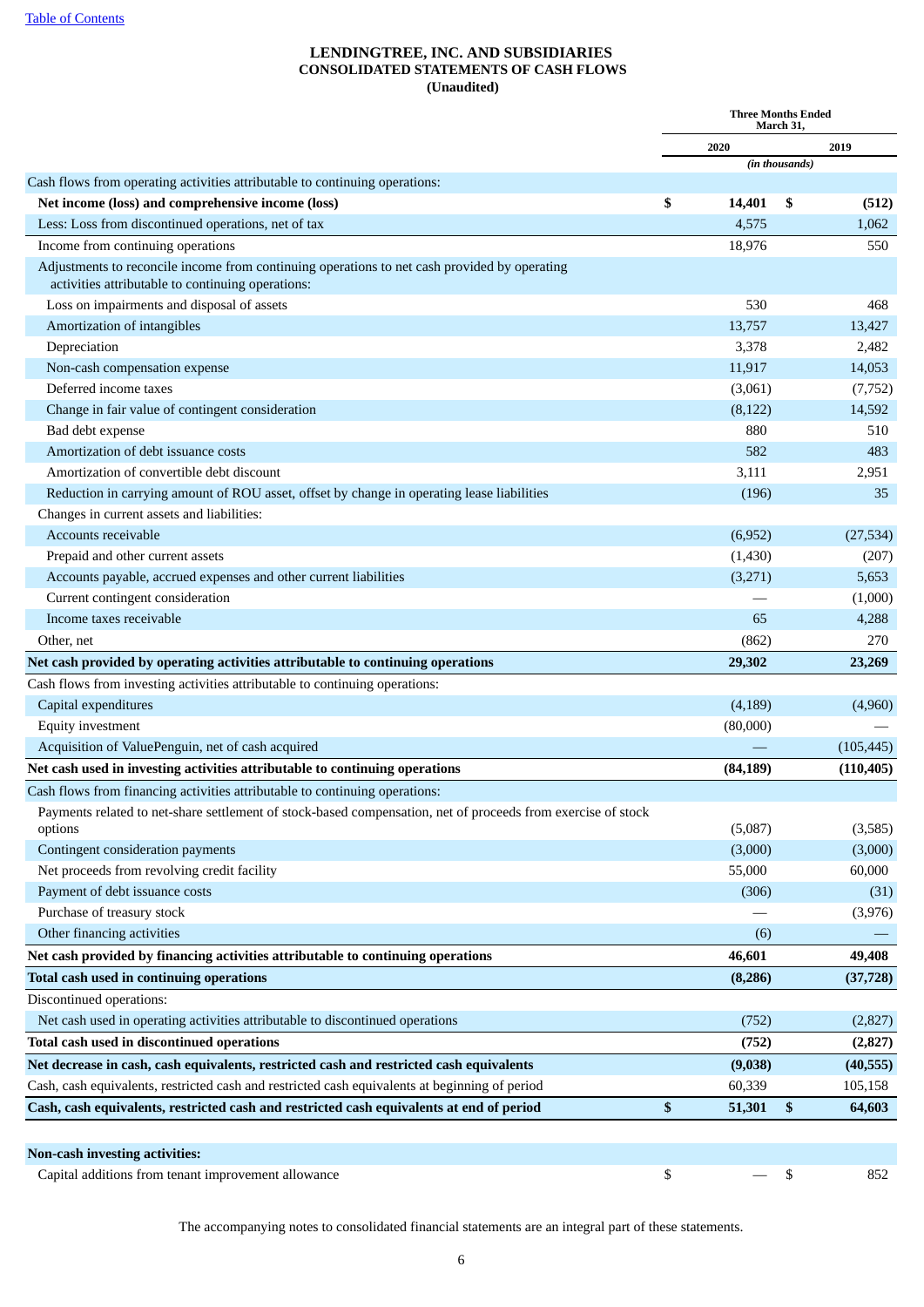#### **NOTE 1—ORGANIZATION**

#### **Company Overview**

LendingTree, Inc. is currently the parent of LendingTree, LLC and several companies owned by LendingTree, LLC (collectively, "LendingTree" or the "Company").

LendingTree operates what it believes to be the leading online consumer platform that connects consumers with the choices they need to be confident in their financial decisions. The Company offers consumers tools and resources, including free credit scores, that facilitate comparison-shopping for mortgage loans, home equity loans and lines of credit, reverse mortgage loans, auto loans, credit cards, deposit accounts, personal loans, student loans, small business loans, insurance quotes and other related offerings. The Company primarily seeks to match in-market consumers with multiple providers on its marketplace who can provide them with competing quotes for loans, deposit products, insurance or other related offerings they are seeking. The Company also serves as a valued partner to lenders and other providers seeking an efficient, scalable and flexible source of customer acquisition with directly measurable benefits, by matching the consumer inquiries it generates with these providers.

The consolidated financial statements include the accounts of LendingTree and all its wholly-owned entities, except Home Loan Center, Inc. ("HLC") subsequent to its bankruptcy filing on July 21, 2019 which resulted in the Company's loss of a controlling interest in HLC under applicable accounting standards. Intercompany transactions and accounts have been eliminated.

#### **Discontinued Operations**

The LendingTree Loans business, which consisted of originating various consumer mortgage loans through HLC (the "LendingTree Loans Business"), is presented as discontinued operations in the accompanying consolidated balance sheets, consolidated statements of operations and comprehensive income and consolidated cash flows for all periods presented. The notes accompanying these consolidated financial statements reflect the Company's continuing operations and, unless otherwise noted, exclude information related to the discontinued operations. *See* Note 17**—**Discontinued Operations for additional information.

#### **Basis of Presentation**

The accompanying unaudited interim consolidated financial statements as of March 31, 2020 and for the three months ended March 31, 2020 and 2019, respectively, have been prepared in accordance with accounting principles generally accepted in the United States of America ("GAAP") for interim financial information and pursuant to the rules and regulations of the U.S. Securities and Exchange Commission ("SEC"). In the opinion of management, the unaudited interim consolidated financial statements have been prepared on the same basis as the audited financial statements, and include all adjustments, consisting only of normal recurring adjustments, necessary for the fair statement of the Company's financial position for the periods presented. The results for the three months ended March 31, 2020 are not necessarily indicative of the results to be expected for the year ending December 31, 2020, or any other period. The accompanying consolidated balance sheet as of December 31, 2019 was derived from audited financial statements included in the Company's annual report on Form 10-K for the year ended December 31, 2019 (the "2019 Annual Report"). The accompanying consolidated financial statements do not include all of the information and footnotes required by GAAP for annual financial statements. Accordingly, they should be read in conjunction with the audited financial statements and notes thereto included in the 2019 Annual Report.

#### **NOTE 2—SIGNIFICANT ACCOUNTING POLICIES**

#### **Accounting Estimates**

Management is required to make certain estimates and assumptions during the preparation of the consolidated financial statements in accordance with GAAP. These estimates and assumptions impact the reported amount of assets and liabilities and disclosures of contingent assets and liabilities as of the date of the consolidated financial statements. They also impact the reported amount of net earnings during any period. Actual results could differ from those estimates.

Significant estimates underlying the accompanying consolidated financial statements, including discontinued operations, include: loan loss obligations; the recoverability of long-lived assets, goodwill and intangible assets; the determination of income taxes payable and deferred income taxes, including related valuation allowances; fair value of assets acquired in a business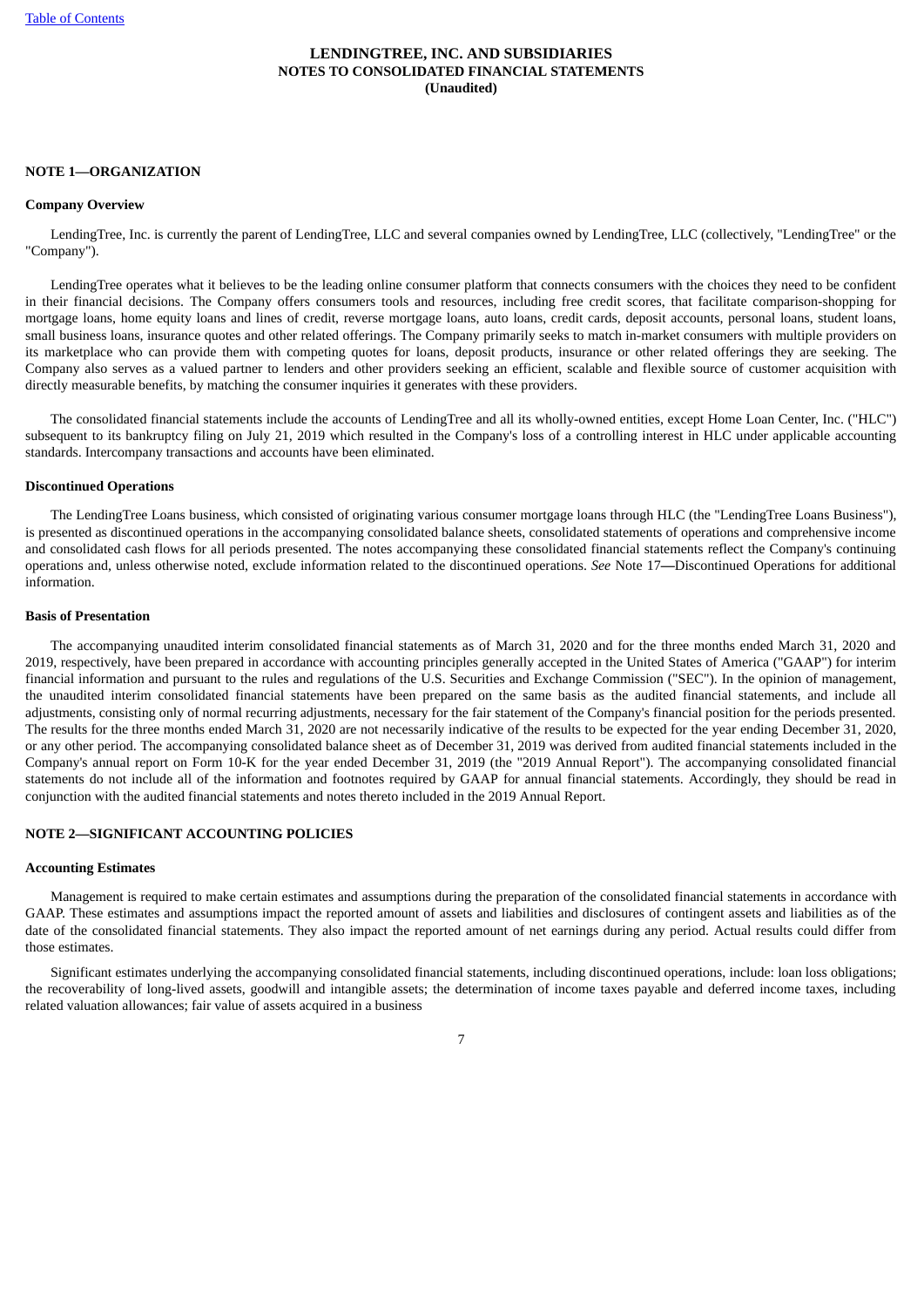combination; contingent consideration related to business combinations; litigation accruals; HLC ownership related claims; contract assets; various other allowances, reserves and accruals; and assumptions related to the determination of stock-based compensation.

The Company considered the impact of COVID-19 on the assumptions and estimates used when preparing its quarterly financial statements including, but not limited to, our allowance for doubtful accounts, valuation allowances, contract asset and contingent consideration. These assumptions and estimates may change as new events occur and additional information is obtained. If economic conditions caused by COVID-19 do not recover as currently estimated by management, such future changes may have an adverse impact on the Company's results of operations, financial position and liquidity.

#### **Certain Risks and Concentrations**

LendingTree's business is subject to certain risks and concentrations including dependence on third-party technology providers, exposure to risks associated with online commerce security and credit card fraud.

Financial instruments, which potentially subject the Company to concentration of credit risk at March 31, 2020, consist primarily of cash and cash equivalents and accounts receivable, as disclosed in the consolidated balance sheet. Cash and cash equivalents are in excess of Federal Deposit Insurance Corporation insurance limits, but are maintained with quality financial institutions of high credit. The Company requires certain Network Partners to maintain security deposits with the Company, which in the event of non-payment, would be applied against any accounts receivable outstanding.

Due to the nature of the mortgage lending industry, interest rate fluctuations may negatively impact future revenue from the Company's marketplace.

Lenders and lead purchasers participating on the Company's marketplace can offer their products directly to consumers through brokers, mass marketing campaigns or through other traditional methods of credit distribution. These lenders and lead purchasers can also offer their products online, either directly to prospective borrowers, through one or more online competitors, or both. If a significant number of potential consumers are able to obtain loans and other products from Network Partners without utilizing the Company's services, the Company's ability to generate revenue may be limited. Because the Company does not have exclusive relationships with the Network Partners whose loans and other financial products are offered on its online marketplace, consumers may obtain offers from these Network Partners without using its services.

Other than a support services office in India, the Company's operations are geographically limited to and dependent upon the economic condition of the United States.

#### **Litigation Settlements and Contingencies**

Litigation settlements and contingencies consists of expenses related to actual or anticipated litigation settlements.

#### **Recently Adopted Accounting Pronouncements**

In August 2018, the Financial Accounting Standards Board ("FASB") issued Accounting Standards Update ("ASU") 2018-15, which aligns the requirements for capitalizing implementation costs incurred in a hosting arrangement that is a service contract with the requirements for capitalizing implementation costs incurred to develop or obtain internal-use software (and hosting arrangements that include an internal-use software license). This ASU is effective for annual and interim reporting periods beginning after December 15, 2019. The amendments should be applied either retrospectively or prospectively to all implementation costs incurred after the date of adoption. The Company adopted ASU 2018-15 in the first quarter of 2020 using the prospective approach. Subsequent to the adoption of this ASU, capitalizable implementation costs incurred in a hosting arrangement that is a service contract are recorded within prepaid and other current assets and other non-current assets on the consolidated balance sheet. The expense related to these capitalized implementation costs are included within general and administrative expense on the consolidated statement of operations and comprehensive income. The adoption of ASU 2018-15 did not have a material impact on the consolidated financial statements as of March 31, 2020 and for the three months ended March 31, 2020.

In August 2018, the FASB issued ASU 2018-13, which removes, modifies and adds certain disclosure requirements in Accounting Standards Codification ("ASC") Topic 820, Fair Value Measurement. This ASU is effective for annual and interim reporting periods beginning after December 15, 2019. Certain amendments must be applied prospectively while others are to be applied on a retrospective basis to all periods presented. The Company adopted ASU 2018-13 in the first quarter of 2020. *See* Note 15—Fair Value Measurements.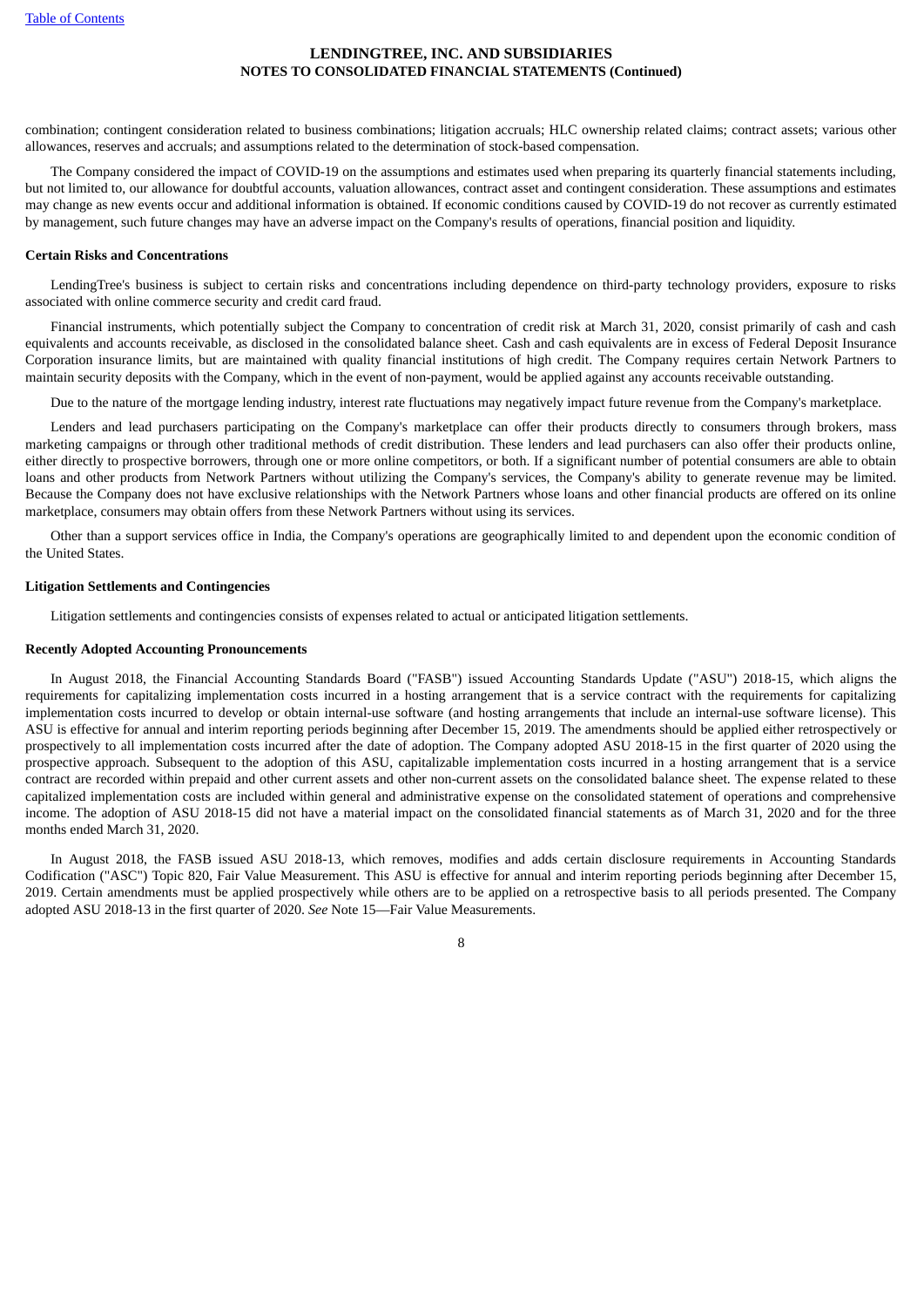In January 2017, the FASB issued ASU 2017-04, which eliminates the requirement to calculate the implied fair value of goodwill to measure a goodwill impairment charge (Step 2 of the goodwill impairment test). Instead, an impairment charge will be based on the excess of the carrying amount over the fair value. This ASU is effective for annual and interim impairment tests performed in periods beginning after December 15, 2019. The Company adopted ASU 2017-04 in the first quarter of 2020.

In June 2016, the FASB issued ASU 2016-13, which requires entities to measure expected credit losses for financial assets held at the reporting date based on historical experience, current conditions, and reasonable and supportable forecasts. This ASU introduces ASC Topic 326, Financial Instruments— Credit Losses, which replaces the existing incurred loss model and is applicable to financial assets measured at amortized cost, including trade receivables and certain other financial assets that have the contractual right to receive cash. ASC Topic 326 is effective for annual and interim reporting periods beginning after December 15, 2019. The guidance must be adopted using a modified retrospective transition. The Company adopted ASC Topic 326 as of January 1, 2020, which did not result in any cumulative effect adjustment to the opening balance of accumulated deficit in the period of adoption.

### **Recently Issued Accounting Pronouncements**

In December 2019, the FASB issued ASU 2019-12, which simplifies the accounting for income taxes by removing certain exceptions to the general principles in ASC Topic 740, Income Taxes, and clarifies certain aspects of the current guidance to improve consistency among reporting entities. This ASU is effective for annual and interim reporting periods beginning after December 15, 2020. Early adoption is permitted, including adoption in interim periods. Entities electing early adoption must adopt all amendments in the same period. Most amendments must be applied prospectively while others are to be applied on a retrospective basis for all periods presented or a modified retrospective basis through a cumulative-effect adjustment to retained earnings as of the beginning of the fiscal year of adoption. The Company is evaluating the impact this ASU will have on its consolidated financial statements and whether to early adopt.

### **NOTE 3—REVENUE**

Revenue is as follows *(in thousands)*:

|                       |        | <b>Three Months Ended</b><br>March 31, |     |         |  |  |
|-----------------------|--------|----------------------------------------|-----|---------|--|--|
|                       |        | 2020                                   |     | 2019    |  |  |
| Home                  | P      | 79,174                                 | \$. | 63,437  |  |  |
| Credit cards          |        | 51,586                                 |     | 54,506  |  |  |
| Personal loans        |        | 31,509                                 |     | 32,531  |  |  |
| Other Consumer        |        | 36,829                                 |     | 33,692  |  |  |
| <b>Total Consumer</b> |        | 119,924                                |     | 120,729 |  |  |
| Insurance             |        | 82,737                                 |     | 67,092  |  |  |
| Other                 |        | 1,249                                  |     | 11,132  |  |  |
| <b>Total revenue</b>  | Φ<br>ъ | 283,084                                | \$  | 262,390 |  |  |

The Company derives its revenue primarily from match fees and closing fees. Revenue is recognized when performance obligations under the terms of a contract with a customer are satisfied and promised services have transferred to the customer. The Company's services are generally transferred to the customer at a point in time.

Revenue from Home products is primarily generated from upfront match fees paid by mortgage Network Partners that receive a loan request, and in some cases upfront fees for clicks or call transfers. Match fees and upfront fees for clicks and call transfers are earned through the delivery of loan requests that originated through the Company's websites or affiliates. The Company recognizes revenue at the time a loan request is delivered to the customer, provided that no significant obligations remain. The Company's contractual right to the match fee consideration is contemporaneous with the satisfaction of the performance obligation to deliver a loan request to the customer.

Revenue from Consumer products is generated by match and other upfront fees for clicks or call transfers, as well as from closing fees, approval fees and upfront service and subscription fees. Closing fees are derived from lenders on certain auto loans, business loans, personal loans and student loans when the lender funds a loan with the consumer. Approval fees are derived from credit card issuers when the credit card consumer receives card approval from the credit card issuer. Upfront service fees and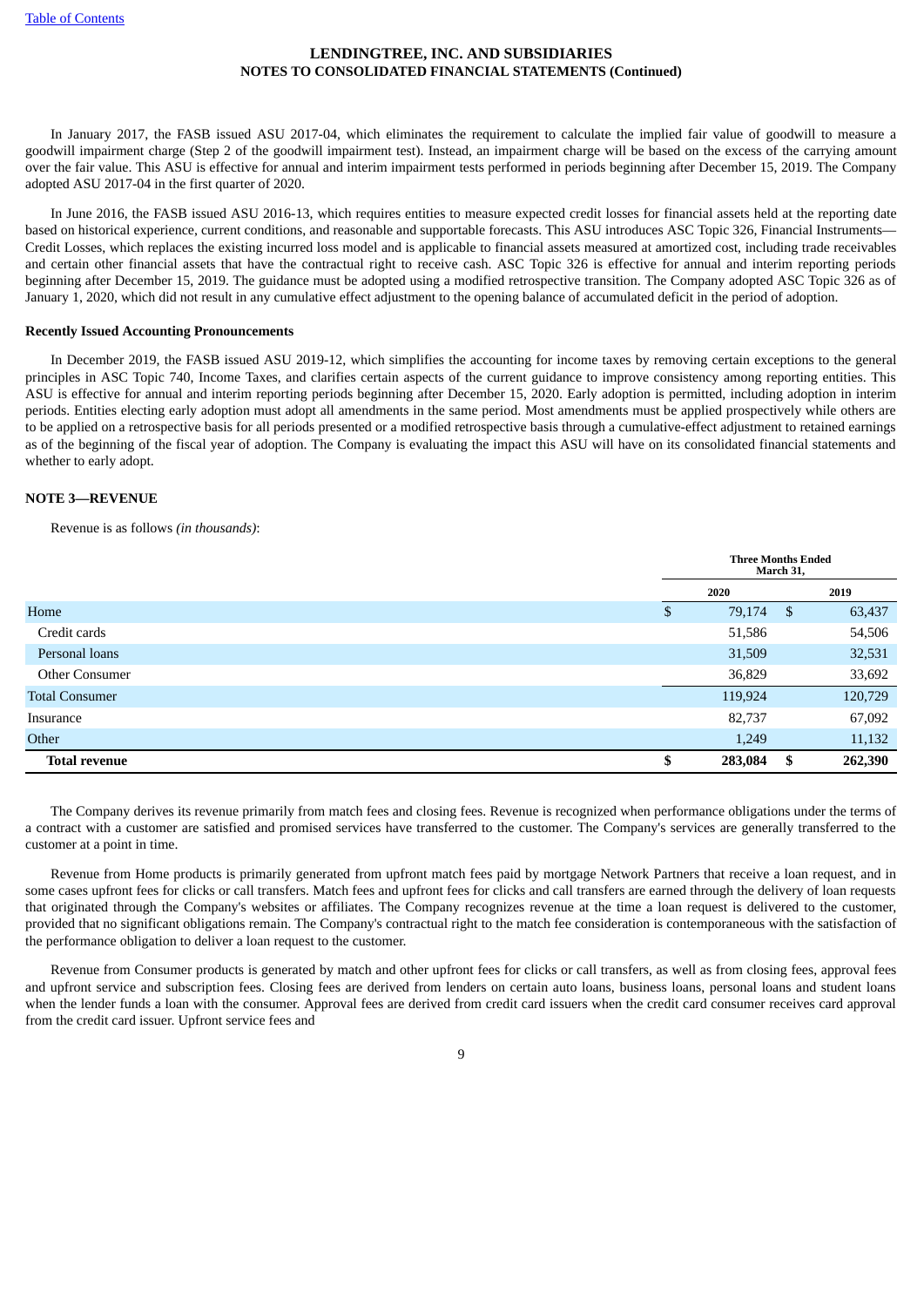subscription fees are derived from consumers in the Company's credit services product. Upfront fees paid by consumers are recognized as revenue over the estimated time the consumer will remain a customer and receive services. Subscription fees are recognized over the period a consumer is receiving services.

The Company recognizes revenue on closing fees and approval fees at the point when a loan request or a credit card consumer is delivered to the customer. The Company's contractual right to closing fees and approval fees is not contemporaneous with the satisfaction of the performance obligation to deliver a loan request or a credit card consumer to the customer. As such, the Company records a contract asset at each reporting period-end related to the estimated variable consideration on closing fees and approval fees for which the Company has satisfied the related performance obligation, but are still pending the loan closing or credit card approval before the Company has a contractual right to payment. This estimate is based on the Company's historical closing rates and historical time between when a consumer request for a loan or credit card is delivered to the lender or card issuer and when the loan is closed by the lender or approved by the card issuer.

Revenue from the Company's Insurance products is primarily generated from upfront match fees, and upfront fees for website clicks or fees for calls. Match fees and upfront fees for clicks and call transfers are earned through the delivery of consumer requests that originated through the Company's websites or affiliates. The Company recognizes revenue at the time a consumer request is delivered to the customer, provided that no significant obligations remain. The Company's contractual right to the match fee consideration is contemporaneous with the satisfaction of the performance obligation to deliver a consumer request to the customer.

The contract asset recorded within prepaid and other current assets on the consolidated balance sheets related to estimated variable consideration was \$6.8 million and \$6.5 million on March 31, 2020 and December 31, 2019, respectively.

The contract liability recorded within accrued expenses and other current liabilities on the consolidated balance sheets related to upfront fees paid by consumers in the Company's Consumer business was \$0.7 million and \$0.6 million at March 31, 2020 and December 31, 2019, respectively. During the first quarter of 2020, the Company recognized revenue of \$0.5 million that was included in the contract liability balance at December 31, 2019. During the first quarter of 2019, the Company recognized revenue of \$0.3 million that was included in the contract liability balance at December 31, 2018.

Revenue recognized in any reporting period includes estimated variable consideration for which the Company has satisfied the related performance obligations, but are still pending the occurrence or non-occurrence of a future event outside the Company's control (such as lenders providing loans to consumers or credit card approvals of consumers) before the Company has a contractual right to payment. The Company recognized increases to such revenue from prior periods of \$0.1 million and \$0.9 million, respectively, in the first quarters of 2020 and 2019.

### **NOTE 4—CASH AND RESTRICTED CASH**

Total cash, cash equivalents, restricted cash and restricted cash equivalents consist of the following *(in thousands)*:

|                                                                               | March 31,<br>2020 | December 31,<br>2019 |
|-------------------------------------------------------------------------------|-------------------|----------------------|
| Cash and cash equivalents                                                     | 51,208            | 60,243               |
| Restricted cash and cash equivalents                                          | 93                | 96                   |
| Total cash, cash equivalents, restricted cash and restricted cash equivalents | 51,301            | 60,339               |

### **NOTE 5—ALLOWANCE FOR DOUBTFUL ACCOUNTS**

Accounts receivable are stated at amounts due from customers, net of an allowance for doubtful accounts.

The Company determines its allowance for doubtful accounts by considering a number of factors, including the length of time accounts receivable are past due, previous loss history, current and expected economic conditions and the specific customer's current and expected ability to pay its obligation. Accounts receivable are considered past due when they are outstanding longer than the contractual payment terms. Accounts receivable are written off when management deems them uncollectible.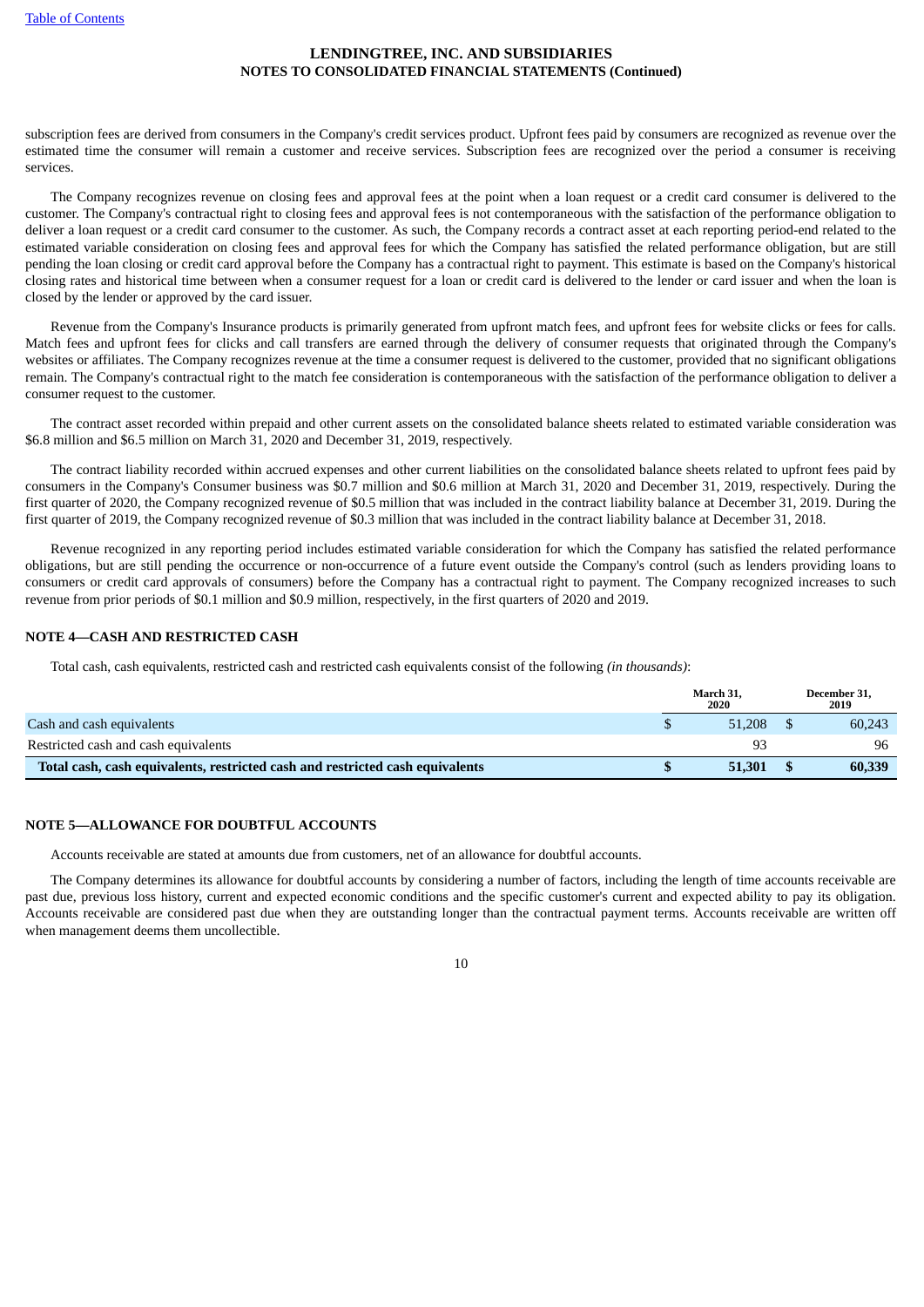A reconciliation of the beginning and ending balances of the allowance for doubtful accounts is as follows *(in thousands)*:

|                                                |    | <b>Three Months Ended</b> |    |       |
|------------------------------------------------|----|---------------------------|----|-------|
|                                                |    | 2020                      |    | 2019  |
| <b>Balance, beginning of the period</b>        | Э  | 1,466                     | S  | 1,143 |
| Charges to earnings                            |    | 880                       |    | 510   |
| Write-off of uncollectible accounts receivable |    | (332)                     |    | (288) |
| Recoveries collected                           |    | ∍                         |    |       |
| <b>Balance, end of the period</b>              | ٨D | 2,021                     | -S | 1,370 |

### **NOTE 6—GOODWILL AND INTANGIBLE ASSETS**

The balance of goodwill and intangible assets, net is as follows *(in thousands)*:

|                                            |    | March 31,<br>2020 |    | December 31,<br>2019 |
|--------------------------------------------|----|-------------------|----|----------------------|
| Goodwill                                   | S  | 903,227           | -S | 903,227              |
| Accumulated impairment losses              |    | (483,088)         |    | (483,088)            |
| Net goodwill                               |    | 420,139           | S  | 420,139              |
|                                            |    |                   |    |                      |
| Intangible assets with indefinite lives    | \$ | 10,142            | -S | 10,142               |
| Intangible assets with definite lives, net |    | 157,681           |    | 171,438              |
| Total intangible assets, net               | S  | 167,823           | S. | 181,580              |

### **Goodwill and Indefinite-Lived Intangible Assets**

The Company's goodwill at each of March 31, 2020 and December 31, 2019 consists of \$59.3 million associated with the Home segment, \$166.1 million associated with the Consumer segment, and \$194.7 million associated with the Insurance segment.

Intangible assets with indefinite lives relate to the Company's trademarks.

### **Intangible Assets with Definite Lives**

Intangible assets with definite lives relate to the following *(in thousands)*:

|                                  |   | Cost    | Accumulated<br>Amortization | <b>Net</b> |
|----------------------------------|---|---------|-----------------------------|------------|
| Technology                       | Φ | 116,200 | \$<br>$(56,032)$ \$         | 60,168     |
| Customer lists                   |   | 77,300  | (13, 979)                   | 63,321     |
| Trademarks and tradenames        |   | 17,200  | (7,292)                     | 9,908      |
| Website content                  |   | 51,000  | (26, 717)                   | 24,283     |
| Other                            |   |         | (4)                         |            |
| <b>Balance at March 31, 2020</b> |   | 261,705 | $(104, 024)$ \$             | 157,681    |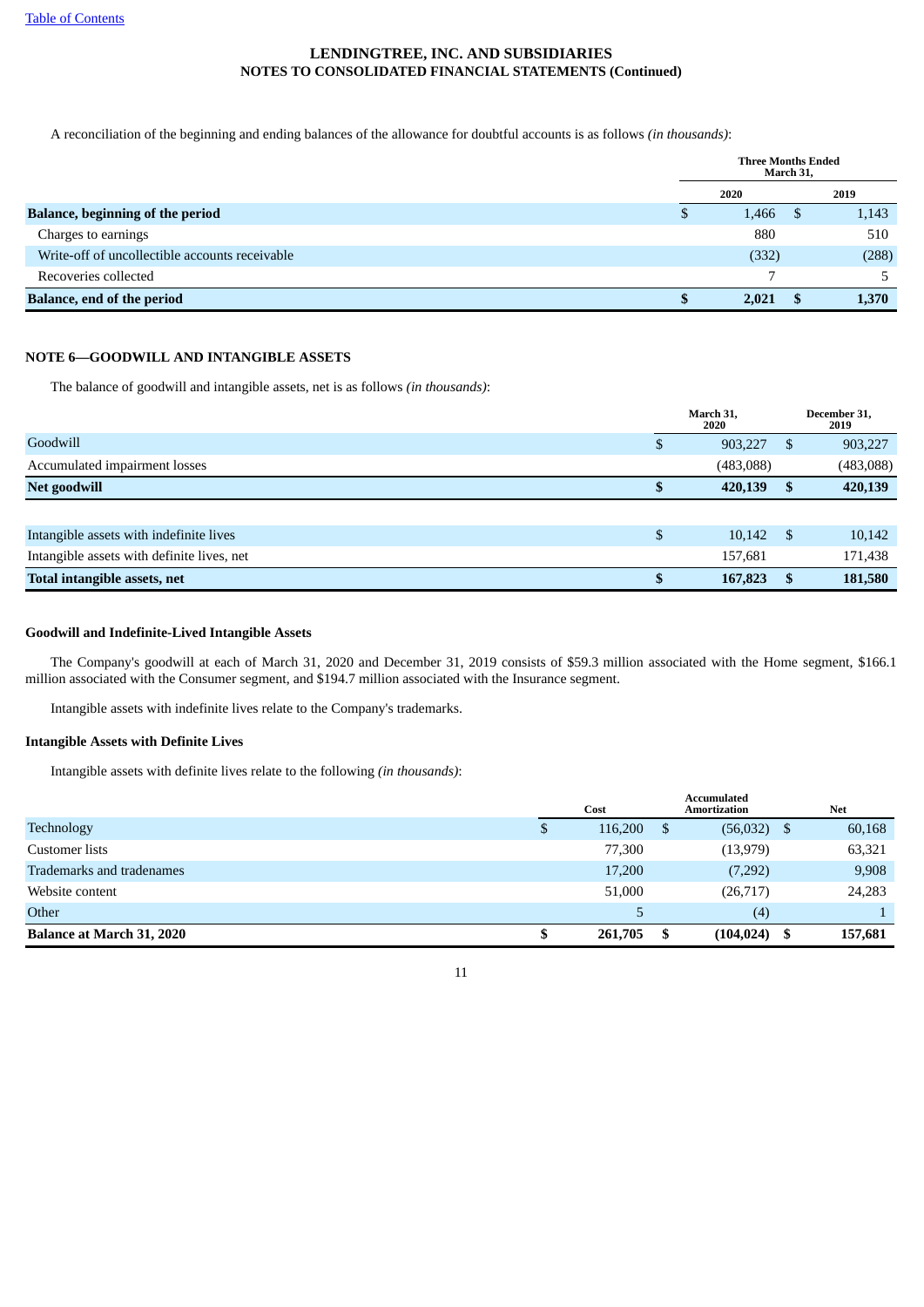|                                     |   | Cost    | Accumulated<br>Amortization |      | <b>Net</b> |
|-------------------------------------|---|---------|-----------------------------|------|------------|
| Technology                          | S | 116,200 | (48, 938)                   | - \$ | 67,262     |
| Customer lists                      |   | 77,300  | (12, 452)                   |      | 64,848     |
| Trademarks and tradenames           |   | 17,200  | (6, 407)                    |      | 10,793     |
| Website content                     |   | 51,000  | (22, 467)                   |      | 28,533     |
| Other                               |   | 5       | (3)                         |      |            |
| <b>Balance at December 31, 2019</b> | Φ | 261,705 | (90, 267)                   | - 5  | 171,438    |

Amortization of intangible assets with definite lives is computed on a straight-line basis and, based on balances as of March 31, 2020, future amortization is estimated to be as follows *(in thousands)*:

|                                                  | <b>Amortization Expense</b> |
|--------------------------------------------------|-----------------------------|
| Remainder of current year                        | 39,322                      |
| Year ending December 31, 2021                    | 42,738                      |
| Year ending December 31, 2022                    | 25,256                      |
| Year ending December 31, 2023                    | 8,602                       |
| Year ending December 31, 2024                    | 6.747                       |
| Thereafter                                       | 35,016                      |
| Total intangible assets with definite lives, net | 157,681                     |

### **NOTE 7—EQUITY INVESTMENT**

On February 28, 2020, the Company acquired an equity interest in Stash Financial, Inc. ("Stash") for \$80.0 million. Stash is a consumer investing and banking platform. Stash brings together banking, investing, and education into one seamless experience offering a full-suite of personal investment accounts, Traditional and Roth IRAs, custodial investment accounts, and banking services, including checking accounts and debit cards with a Stock-Back® rewards program.

The Stash equity securities do not have a readily determinable fair value and, upon acquisition, the Company elected the measurement alternative to value its securities. The Stash equity securities will be carried at cost and subsequently marked to market upon observable market events with any gains or losses recorded in operating income in the consolidated statement of operations. As of March 31, 2020, there have been no observable market events that would result in upward or downward adjustments in the fair value and there have been no impairments to the original cost of \$80.0 million.

#### **NOTE 8—BUSINESS ACQUISITIONS**

#### *Changes in Contingent Consideration*

In 2018, the Company acquired all of the outstanding equity interests of QuoteWizard.com, LLC ("QuoteWizard") and Ovation Credit Services, Inc. ("Ovation").

In 2017, the Company acquired certain assets of Snap Capital LLC, which does business under the name SnapCap ("SnapCap") and all of the assets of Deposits Online, LLC, which does business under the name DepositAccounts.com ("DepositAccounts").

The Company will make an earnout payment ranging from zero to \$1.0 million based on the achievement of defined milestone targets for DepositAccounts, a payment of \$3.0 million based on the achievement of certain defined earnings targets for SnapCap, payments ranging from zero to \$4.4 million based on the achievement of certain defined operating metrics for Ovation, and payments ranging from zero to \$46.8 million based on the achievement of certain defined performance targets for QuoteWizard.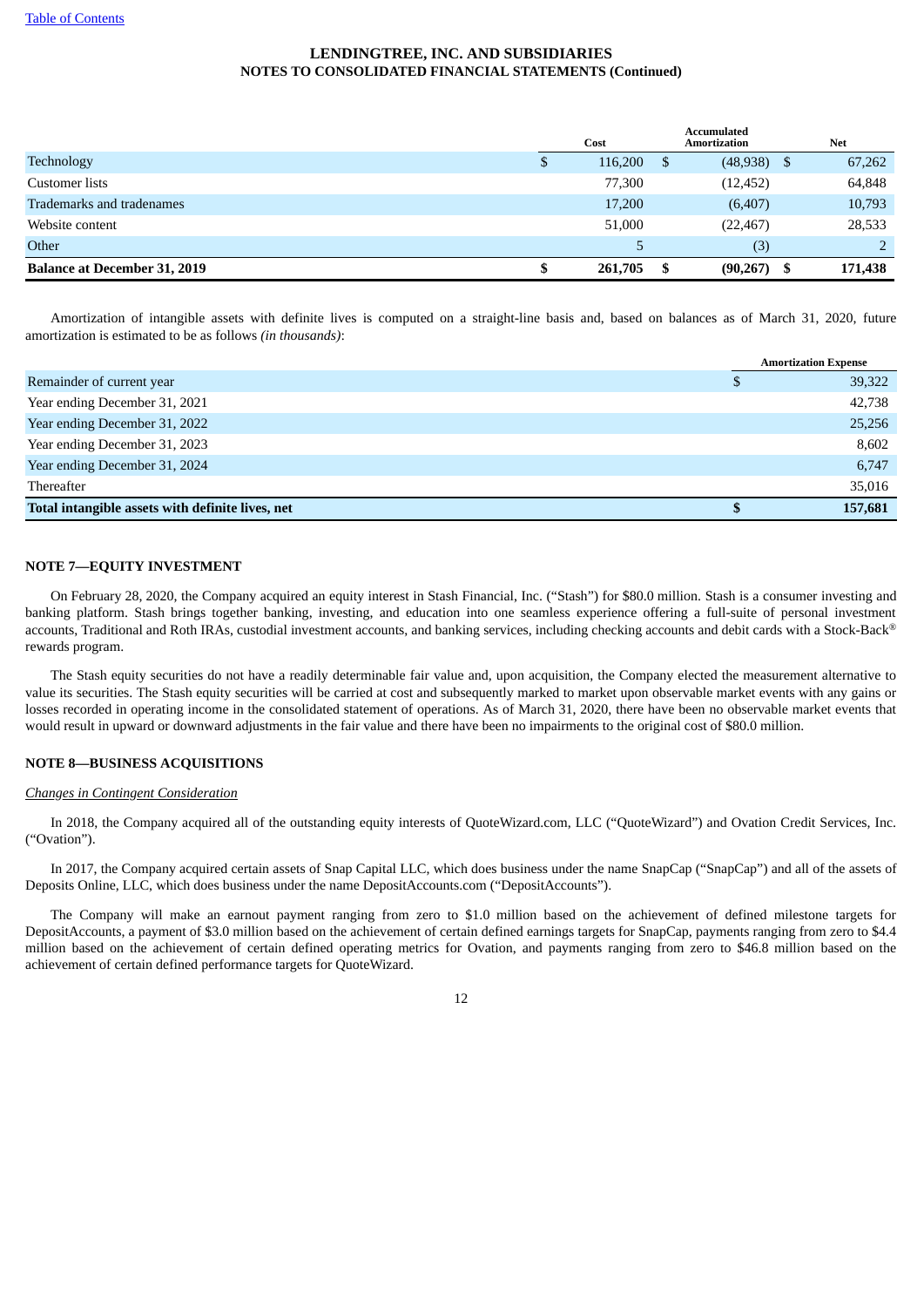Changes in the fair value of contingent consideration is summarized as follows (*in thousands)*:

|                                                         | <b>Three Months Ended</b><br>March 31, |          |      |        |
|---------------------------------------------------------|----------------------------------------|----------|------|--------|
|                                                         |                                        | 2020     |      | 2019   |
| QuoteWizard                                             | D                                      | (8,262)  | - \$ | 14,359 |
| Ovation                                                 |                                        | 141      |      | (648)  |
| <b>SnapCap</b>                                          |                                        | (1)      |      | 1,592  |
| DepositAccounts                                         |                                        |          |      | (711)  |
| Total changes in fair value of contingent consideration |                                        | (8, 122) | - 5  | 14,592 |

As of March 31, 2020, the estimated fair value of the contingent consideration for the QuoteWizard acquisition totaled \$16.2 million, of which \$8.0 million is included in current contingent consideration and \$8.2 million is included in non-current contingent consideration in the accompanying consolidated balance sheet. The estimated fair value of the contingent consideration payments is determined using an option pricing model. The estimated value of the contingent consideration is based upon available information and certain assumptions, known at the time of this report, which management believes are reasonable.

As of March 31, 2020, the estimated fair value of the contingent consideration for the Ovation acquisition totaled \$3.2 million, which is included in current contingent consideration in the accompanying consolidated balance sheet. The estimated fair value of the contingent consideration payments is determined using an option pricing model. The estimated value of the contingent consideration is based upon available information and certain assumptions, known at the time of this report, which management believes are reasonable.

As of March 31, 2020, the estimated fair value of the contingent consideration for the SnapCap acquisition totaled \$2.9 million, which is included in current contingent consideration in the accompanying consolidated balance sheet. The estimated fair value of the contingent consideration payments is based on the \$3.0 million achieved target discounted from the payment due date to March 31, 2020.

As of March 31, 2020, no liability has been recorded for the DepositAccounts acquisition in the accompanying consolidated balance sheet for the remaining contingent consideration payment based on Federal Funds interest rates. The estimated fair value of the portion of the contingent consideration payments based on increases in interest rates is determined using a scenario approach based on the interest rate forecasts of Federal Open Market Committee participants. The estimated value of the contingent consideration is based upon available information and certain assumptions, known at the time of this report, which management believes are reasonable.

Any differences in the actual contingent consideration payments will be recorded in operating income in the consolidated statements of operations and comprehensive income.

### **NOTE 9—ACCRUED EXPENSES AND OTHER CURRENT LIABILITIES**

Accrued expenses and other current liabilities consist of the following *(in thousands)*:

|                                                      |   | March 31,<br>2020 |    | December 31,<br>2019 |
|------------------------------------------------------|---|-------------------|----|----------------------|
| Accrued advertising expense                          | D | 58,165            | -S | 65,836               |
| Accrued compensation and benefits                    |   | 9,265             |    | 10,540               |
| Accrued professional fees                            |   | 3,315             |    | 1,560                |
| Customer deposits and escrows                        |   | 9,616             |    | 6,920                |
| Contribution to LendingTree Foundation               |   | 3,333             |    | 3,333                |
| Current lease liabilities                            |   | 6,470             |    | 6,885                |
| Other                                                |   | 15,483            |    | 17,681               |
| Total accrued expenses and other current liabilities |   | 105,647           | .S | 112,755              |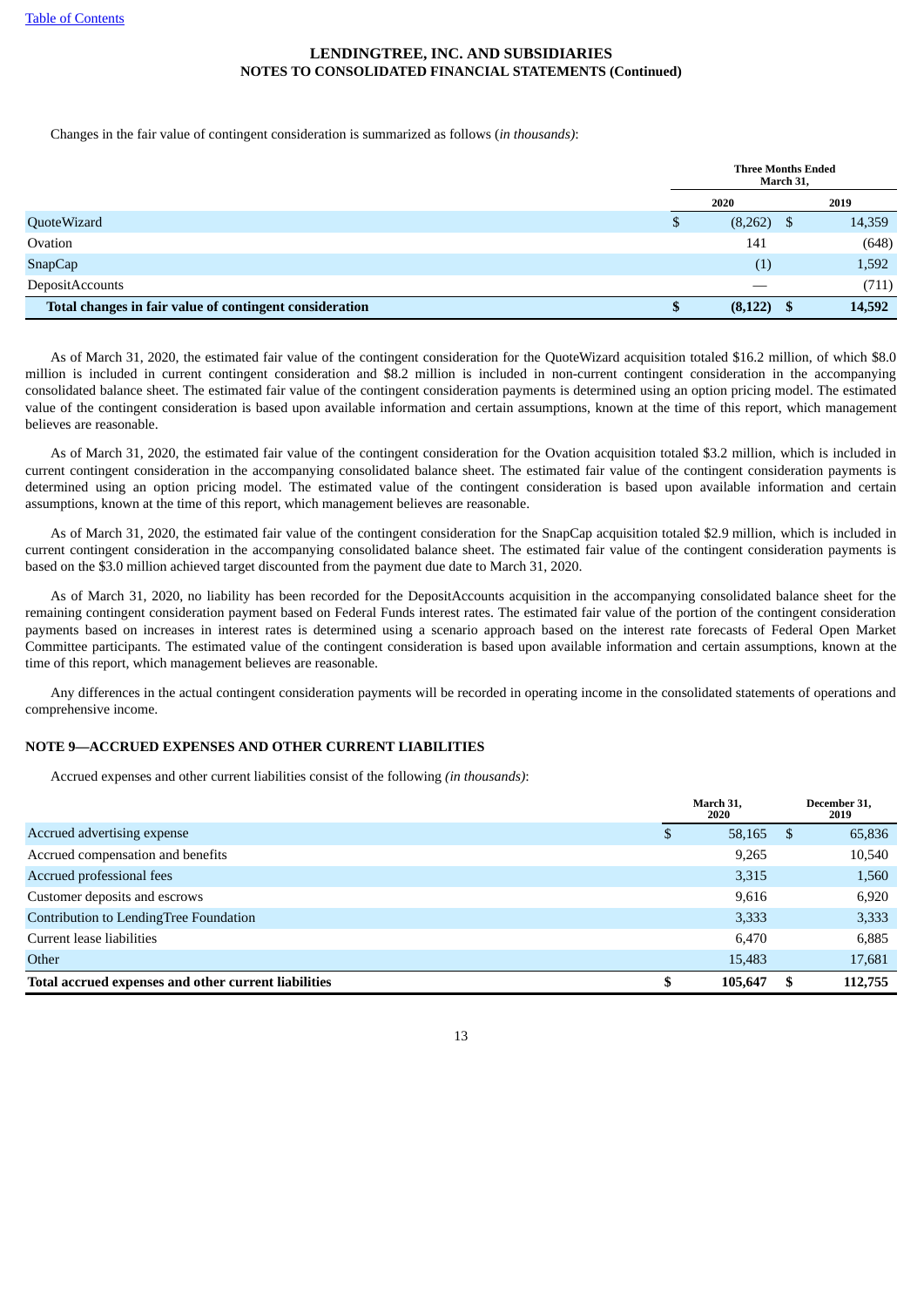#### **NOTE 10—SHAREHOLDERS' EQUITY**

Basic and diluted income per share was determined based on the following share data *(in thousands)*:

|                                                        | <b>Three Months Ended</b><br>March 31, |        |
|--------------------------------------------------------|----------------------------------------|--------|
|                                                        | 2020                                   | 2019   |
| Weighted average basic common shares                   | 12,957                                 | 12,718 |
| Effect of stock options                                | 628                                    | 686    |
| Effect of dilutive share awards                        | 104                                    | 161    |
| <b>Effect of Convertible Senior Notes and warrants</b> | 469                                    | 621    |
| Weighted average diluted common shares                 | 14,158                                 | 14,186 |

For the first quarter of 2020, the weighted average shares that were anti-dilutive, and therefore excluded from the calculation of diluted income per share, included options to purchase 0.1 million shares of common stock. For the first quarter of 2019, the weighted average shares that were anti-dilutive included options to purchase 0.4 million shares of common stock.

The 0.625% Convertible Senior Notes due June 1, 2022 and the warrants issued by the Company in 2017 could be converted into the Company's common stock, subject to certain contingencies. *See* Note 13—Debt for additional information.

#### **Common Stock Repurchases**

In each of February 2018 and February 2019, the board of directors authorized and the Company announced the repurchase of up to \$100.0 million and \$150.0 million, respectively, of LendingTree's common stock. During the first quarter of 2019, the Company purchased 17,501 shares of its common stock for aggregate consideration of \$4.0 million. At March 31, 2020, approximately \$179.7 million of the previous authorizations to repurchase common stock remain available.

### **NOTE 11—STOCK-BASED COMPENSATION**

Non-cash compensation related to equity awards is included in the following line items in the accompanying consolidated statements of operations and comprehensive income *(in thousands)*:

|                                    | <b>Three Months Ended</b><br>March 31, |        |          |        |
|------------------------------------|----------------------------------------|--------|----------|--------|
|                                    |                                        | 2020   |          | 2019   |
| Cost of revenue                    |                                        | 242    | -S       | 153    |
| Selling and marketing expense      |                                        | 1,156  |          | 1,749  |
| General and administrative expense |                                        | 9,123  |          | 10,221 |
| Product development                |                                        | 1,396  |          | 1,930  |
| <b>Total non-cash compensation</b> |                                        | 11,917 | <b>S</b> | 14,053 |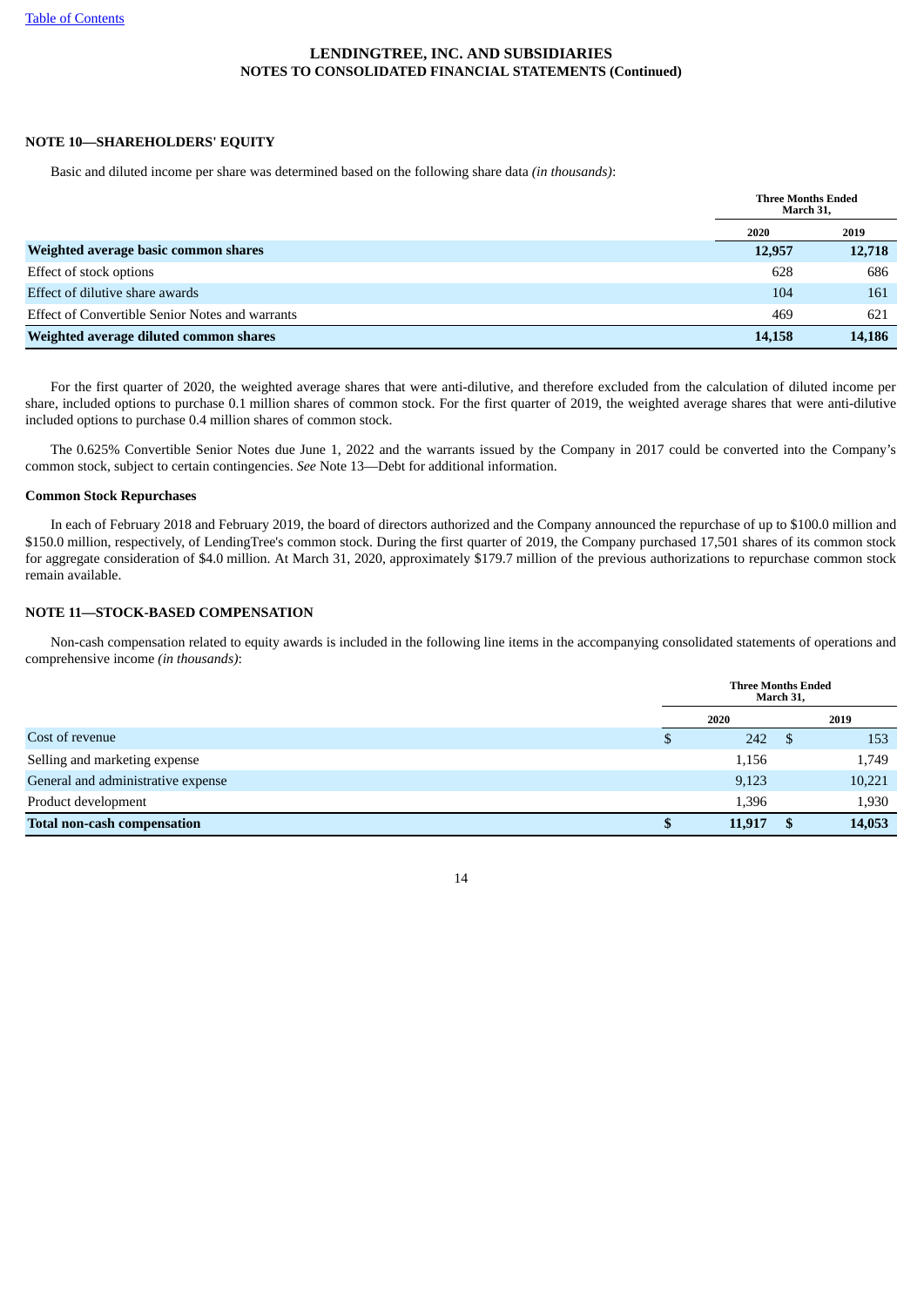### **Stock Options**

A summary of changes in outstanding stock options is as follows:

|                                               | <b>Number of Options</b> |      | Weighted<br>Average<br>Exercise<br>Price | Weighted<br>Average<br>Remaining<br>Contractual<br>Term |      | Aggregate<br><b>Intrinsic</b><br>Value <sup>(a)</sup> |
|-----------------------------------------------|--------------------------|------|------------------------------------------|---------------------------------------------------------|------|-------------------------------------------------------|
|                                               |                          |      | (per option)                             | (in years)                                              |      | (in thousands)                                        |
| <b>Options outstanding at January 1, 2020</b> | 777,871                  | - \$ | 69.87                                    |                                                         |      |                                                       |
| Granted <sup>(b)</sup>                        | 69,319                   |      | 275.82                                   |                                                         |      |                                                       |
| Exercised                                     | (2,462)                  |      | 67.05                                    |                                                         |      |                                                       |
| Forfeited                                     | (193)                    |      | 332.65                                   |                                                         |      |                                                       |
| Expired                                       | (1, 974)                 |      | 352.10                                   |                                                         |      |                                                       |
| <b>Options outstanding at March 31, 2020</b>  | 842,561                  |      | 86.11                                    | 4.54                                                    | - \$ | 99,017                                                |
| <b>Options exercisable at March 31, 2020</b>  | 677,829                  | -S   | 43.56                                    | 3.49                                                    | - \$ | 98,896                                                |

(a) The aggregate intrinsic value represents the total pre-tax intrinsic value (the difference between the Company's closing stock price of \$183.39 on the last trading day of the quarter ended March 31, 2020 and the exercise price, multiplied by the number of shares covered by in-the-money options) that would have been received by the option holder had the option holder exercised these options on March 31, 2020. The intrinsic value changes based on the market value of the Company's common stock.

(b) During the three months ended March 31, 2020, the Company granted stock options to certain employees with a weighted average grant date fair value per share of \$138.29, calculated using the Black-Scholes option pricing model, which vesting periods include (a) three years from grant date and (b) four years from grant date.

For purposes of determining stock-based compensation expense, the weighted average grant date fair value per share of the stock options was estimated using the Black-Scholes option pricing model, which requires the use of various key assumptions. The weighted average assumptions used are as follows:

| Expected term $(1)$                    | $6.00 - 6.25$ years |
|----------------------------------------|---------------------|
| Expected dividend (2)                  |                     |
| Expected volatility $(3)$              | $52 - 53%$          |
| Risk-free interest rate <sup>(4)</sup> | 0.96%               |

- (1) The expected term of stock options granted was calculated using the "Simplified Method," which utilizes the midpoint between the weighted average time of vesting and the end of the contractual term. This method was utilized for the stock options due to a lack of historical exercise behavior by the Company's employees.
- (2) For all stock options granted in 2020, no dividends are expected to be paid over the contractual term of the stock options, resulting in a zero expected dividend rate.
- (3) The expected volatility rate is based on the historical volatility of the Company's common stock.
- (4) The risk-free interest rate is specific to the date of grant. The risk-free interest rate is based on U.S. Treasury yields for notes with comparable expected terms as the awards, in effect at the grant date.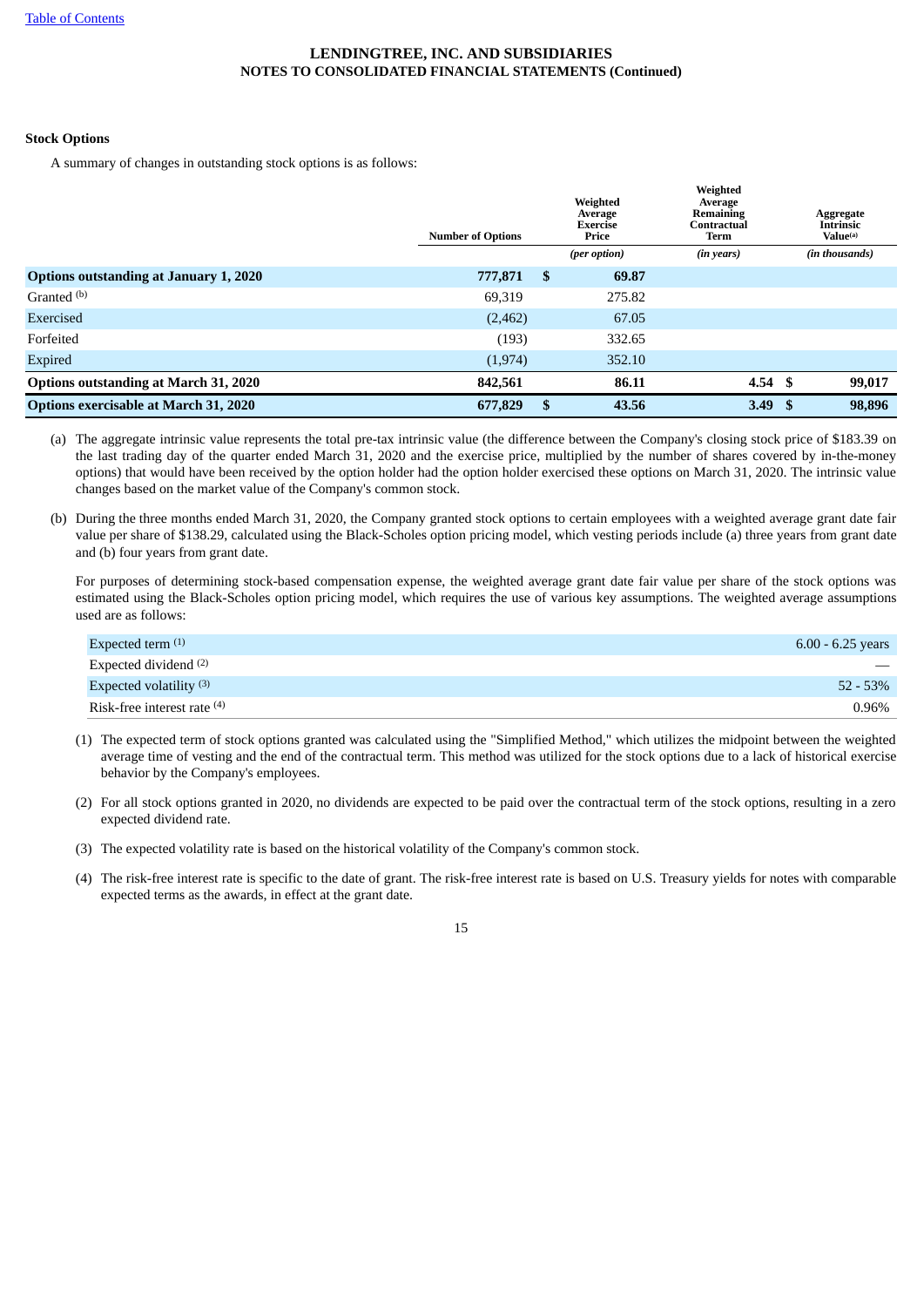### **Stock Options with Market Conditions**

A summary of changes in outstanding stock options with market conditions at target is as follows:

|                                               | <b>Number of Options</b><br>with Market<br><b>Conditions</b> |    | Weighted<br>Average<br>Exercise<br>Price | Weighted<br>Average<br>Remaining<br>Contractual<br>Term |      | Aggregate<br><b>Intrinsic</b><br>Value <sup>(a)</sup> |
|-----------------------------------------------|--------------------------------------------------------------|----|------------------------------------------|---------------------------------------------------------|------|-------------------------------------------------------|
|                                               |                                                              |    | (per option)                             | (in years)                                              |      | (in thousands)                                        |
| <b>Options outstanding at January 1, 2020</b> | 463,440                                                      | -S | 204.31                                   |                                                         |      |                                                       |
| Granted <sup>(b)</sup>                        | 19,126                                                       |    | 275.82                                   |                                                         |      |                                                       |
| Exercised                                     |                                                              |    |                                          |                                                         |      |                                                       |
| Forfeited                                     |                                                              |    |                                          |                                                         |      |                                                       |
| Expired                                       |                                                              |    | __                                       |                                                         |      |                                                       |
| <b>Options outstanding at March 31, 2020</b>  | 482,566                                                      |    | 207.14                                   | 7.52 <sub>5</sub>                                       |      |                                                       |
| Options exercisable at March 31, 2020         |                                                              |    |                                          | 0.00                                                    | - \$ |                                                       |

(a) The aggregate intrinsic value represents the total pre-tax intrinsic value (the difference between the Company's closing stock price of \$183.39 on the last trading day of the quarter ended March 31, 2020 and the exercise price, multiplied by the number of shares covered by in-the-money options) that would have been received by the option holder had the option holder exercised these options on March 31, 2020. The intrinsic value changes based on the market value of the Company's common stock.

(b) During the three months ended March 31, 2020, the Company granted stock options with a grant date fair value per share of \$196.07, calculated using the Monte Carlo simulation model, which has a vesting date of March 31, 2024.

For purposes of determining stock-based compensation expense, the grant date fair value per share of the stock options was estimated using the Monte Carlo simulation model, which requires the use of various key assumptions. The assumptions used are as follows:

| Expected term $(1)$           | 7.00 years |
|-------------------------------|------------|
| Expected dividend (2)         |            |
| Expected volatility $(3)$     | 51%        |
| Risk-free interest rate $(4)$ | 1.03%      |

- (1) The expected term of stock options with a market condition granted was calculated using the midpoint between the time of vesting and the end of the contractual term.
- (2) For all stock options with a market condition granted in 2020, no dividends are expected to be paid over the contractual term of the stock options, resulting in a zero expected dividend rate.
- (3) The expected volatility rate is based on the historical volatility of the Company's common stock.
- (4) The risk-free interest rate is specific to the date of grant. The risk-free interest rate is based on U.S. Treasury yields for notes with comparable expected terms as the awards, in effect at the grant date.

A maximum of 805,885 shares may be earned for achieving superior performance up to 167% of the target number of shares. As of March 31, 2020, performance-based nonqualified stock options with a market condition of 481,669 had been earned, which have a vest date of September 30, 2022.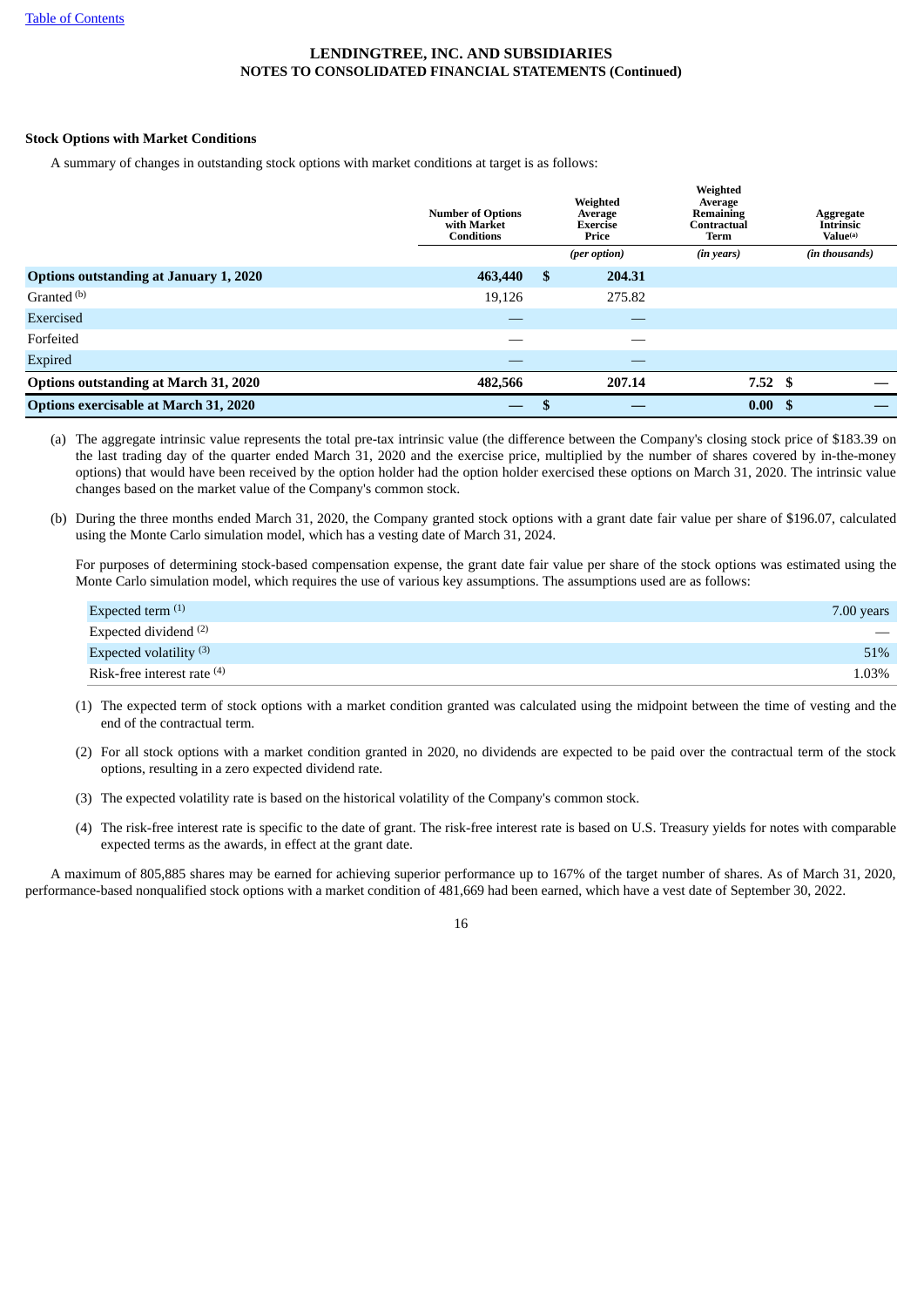### **Restricted Stock Units**

A summary of changes in outstanding nonvested restricted stock units ("RSUs") is as follows:

|                                     | <b>RSUs</b>            |     |                                                         |  |
|-------------------------------------|------------------------|-----|---------------------------------------------------------|--|
|                                     | <b>Number of Units</b> |     | <b>Weighted Average</b><br><b>Grant Date Fair Value</b> |  |
|                                     |                        |     | (per unit)                                              |  |
| <b>Nonvested at January 1, 2020</b> | 144,939                | - 5 | 267.85                                                  |  |
| Granted                             | 97,375                 |     | 276.84                                                  |  |
| <b>Vested</b>                       | (40, 676)              |     | 243.25                                                  |  |
| Forfeited                           | (4, 181)               |     | 265.80                                                  |  |
| Nonvested at March 31, 2020         | 197,457                | S   | 277.42                                                  |  |

### **Restricted Stock Units with Performance Conditions**

A summary of changes in outstanding nonvested RSUs with performance conditions is as follows:

|                                    | <b>RSUs with Performance Conditions</b> |              |                                                         |  |
|------------------------------------|-----------------------------------------|--------------|---------------------------------------------------------|--|
|                                    | <b>Number of Units</b>                  |              | <b>Weighted Average</b><br><b>Grant Date Fair Value</b> |  |
|                                    |                                         |              | (per unit)                                              |  |
| Nonvested at January 1, 2020       | 14,647                                  | $\mathbf{s}$ | 210.55                                                  |  |
| Granted                            |                                         |              |                                                         |  |
| <b>Vested</b>                      |                                         |              |                                                         |  |
| Forfeited                          |                                         |              |                                                         |  |
| <b>Nonvested at March 31, 2020</b> | 14,647                                  |              | 210.55                                                  |  |

### **Restricted Stock Awards with Performance Conditions**

A summary of changes in outstanding nonvested restricted stock awards ("RSAs") with performance conditions is as follows:

|                                    | <b>RSAs with Performance Conditions</b> |            |                                                         |  |  |
|------------------------------------|-----------------------------------------|------------|---------------------------------------------------------|--|--|
|                                    | <b>Number of Awards</b>                 |            | <b>Weighted Average</b><br><b>Grant Date Fair Value</b> |  |  |
|                                    |                                         | (per unit) |                                                         |  |  |
| Nonvested at January 1, 2020       | 47,608                                  | S,         | 340.25                                                  |  |  |
| Granted                            |                                         |            |                                                         |  |  |
| <b>Vested</b>                      | (5,951)                                 |            | 340.25                                                  |  |  |
| Forfeited                          |                                         |            | __                                                      |  |  |
| <b>Nonvested at March 31, 2020</b> | 41,657                                  | -S         | 340.25                                                  |  |  |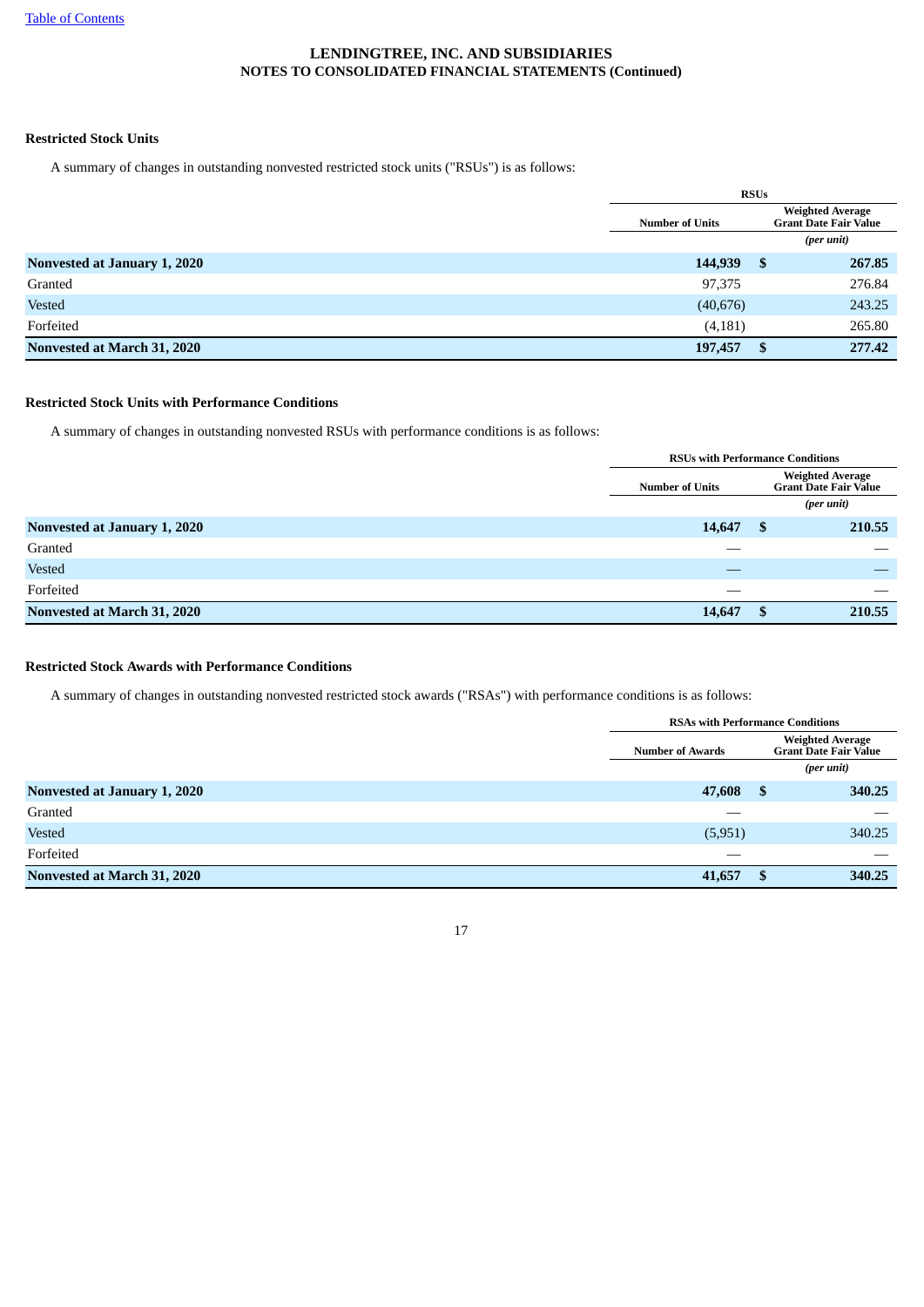#### **Restricted Stock Awards with Market Conditions**

A summary of changes in outstanding nonvested RSAs with market conditions at target is as follows:

|                                     | <b>RSAs with Market Conditions</b> |            |                                                         |  |  |
|-------------------------------------|------------------------------------|------------|---------------------------------------------------------|--|--|
|                                     | <b>Number of Awards</b>            |            | <b>Weighted Average</b><br><b>Grant Date Fair Value</b> |  |  |
|                                     |                                    | (per unit) |                                                         |  |  |
| <b>Nonvested at January 1, 2020</b> | 26,674                             | S.         | 340.25                                                  |  |  |
| Granted                             |                                    |            |                                                         |  |  |
| <b>Vested</b>                       |                                    |            |                                                         |  |  |
| Forfeited                           |                                    |            |                                                         |  |  |
| <b>Nonvested at March 31, 2020</b>  | 26,674                             | S.         | 340.25                                                  |  |  |

A maximum of 44,545 shares may be earned for achieving superior performance up to 167% of the target number of shares. As of March 31, 2020, performance-based restricted stock awards with a market condition of 29,601 had been earned, which have a vest date of September 30, 2022.

### **NOTE 12—INCOME TAXES**

|                    |   |                                    | <b>Three Months Ended</b><br>March 31, |      |        |  |  |
|--------------------|---|------------------------------------|----------------------------------------|------|--------|--|--|
|                    |   | 2020                               |                                        | 2019 |        |  |  |
|                    |   | (in thousands, except percentages) |                                        |      |        |  |  |
| Income tax benefit | J |                                    | 3,061                                  |      | 7,752  |  |  |
| Effective tax rate |   |                                    | $(19.2)\%$                             |      | 107.6% |  |  |

For the first quarter of 2020, the effective tax rate varied from the federal statutory rate of 21% in part due to a tax benefit of \$1.1 million recognized for excess tax benefits resulting from employee exercises of stock options and vesting of restricted stock in accordance with ASU 2016-09 and the effect of state taxes, as well as a tax benefit of \$6.1 million for the impact of the Coronavirus Aid, Relief, and Economic Security ("CARES") Act, as described below.

On March 27, 2020, President Trump signed into law the CARES Act. This legislation is an economic relief package in response to the public health and economic impacts of COVID-19 and includes various provisions that impact the Company, including, but not limited to, modifications for net operating losses, accelerated timeframe for refunds associated with prior minimum taxes and modifications of the limitation on business interest.

The Company revalued deferred tax assets related to net operating losses in light of the changes in the CARES Act, and recorded a net tax benefit of \$6.1 million during the first quarter of 2020. These deferred tax assets are being revalued, as they will be carried back to 2016 and 2017, which are tax periods prior to the Tax Cuts and Jobs Act ("TCJA") when the federal statutory tax rate was 35% versus the 21% federal statutory tax rate in effect after the enactment of the TCJA.

For the first quarter of 2019, the effective tax rate varied from the federal statutory rate of 21% primarily due to a tax benefit of \$6.0 million recognized for excess tax benefits resulting from employee exercises of stock options and vesting of restricted stock in accordance with ASU 2016-09 and the effect of state taxes.

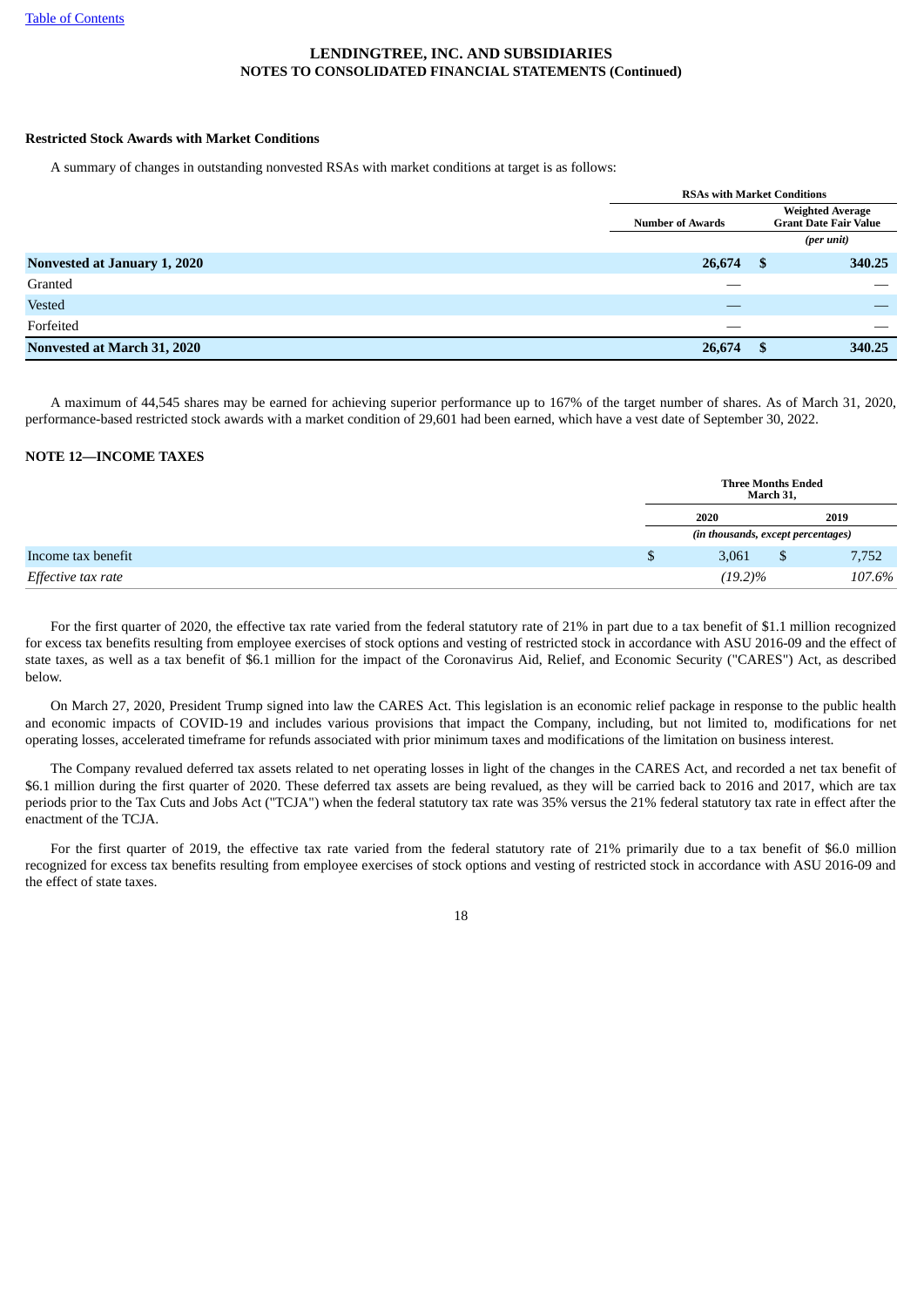|                                                                                                 | <b>Three Months Ended</b><br>March 31. |         |      |       |
|-------------------------------------------------------------------------------------------------|----------------------------------------|---------|------|-------|
|                                                                                                 | 2020                                   |         |      | 2019  |
|                                                                                                 |                                        |         |      |       |
| Income tax (expense) benefit - excluding excess tax benefit on stock compensation and CARES Act |                                        | (4,097) | - \$ | 1,749 |
| Excess tax benefit on stock compensation                                                        |                                        | 1,054   |      | 6,003 |
| Income tax benefit from CARES Act                                                               |                                        | 6,104   |      |       |
| Income tax benefit                                                                              |                                        | 3,061   |      | 7.752 |

### **NOTE 13—DEBT**

#### **Convertible Senior Notes**

On May 31, 2017, the Company issued \$300.0 million aggregate principal amount of its 0.625% Convertible Senior Notes due June 1, 2022 (the "Notes") in a private placement. The Notes bear interest at a rate of 0.625% per year, payable semi-annually on June 1 and December 1 of each year, beginning on December 1, 2017. The Notes will mature on June 1, 2022, unless earlier repurchased or converted.

The initial conversion rate of the Notes is 4.8163 shares of Common Stock per \$1,000 principal amount of Notes (which is equivalent to an initial conversion price of approximately \$207.63 per share). The conversion rate will be subject to adjustment upon the occurrence of certain specified events but will not be adjusted for accrued and unpaid interest. In addition, upon the occurrence of a fundamental change prior to the maturity of the Notes, the Company will, in certain circumstances, increase the conversion rate by a specified number of additional shares for a holder that elects to convert the Notes in connection with such fundamental change. Upon conversion, the Notes will settle for cash, shares of the Company's stock, or a combination thereof, at the Company's option. It is the intent of the Company to settle the principal amount of the Notes in cash and any conversion premium in shares of its common stock.

The Notes are the Company's senior unsecured obligations and will rank senior in right of payment to any of the Company's indebtedness that is expressly subordinated in right of payment to the Notes; equal in right of payment to any of the Company's unsecured indebtedness that is not so subordinated; effectively junior in right of payment to any of the Company's secured indebtedness, including borrowings under the senior secured revolving credit facility, described below, to the extent of the value of the assets securing such indebtedness; and structurally junior to all indebtedness and other liabilities (including trade payables) of the Company's subsidiaries.

Prior to the close of business on the business day immediately preceding February 1, 2022, the Notes will be convertible at the option of the holders thereof only under the following circumstances:

- during any calendar quarter commencing after the calendar quarter ending on September 30, 2017 (and only during such calendar quarter), if the last reported sale price of the common stock for at least 20 trading days (whether or not consecutive) during the 30 consecutive trading day period ending on, and including the last trading day of the immediately preceding calendar quarter is greater than or equal to 130% of the conversion price on each applicable trading day;
- during the five business day period after any five consecutive trading day period in which, for each trading day of that period, the trading price (as defined in the Notes) per \$1,000 principal amount of Notes for such trading day was less than 98% of the product of the last reported sale price of the Common Stock and the conversion rate on each such trading day; or
- upon the occurrence of specified corporate events including but not limited to a fundamental change.

Holders of the Notes were entitled to convert the Notes during the calendar quarter ended March 31, 2020, based on the last reported sales price of the Company's common stock, for at least 20 trading days (whether or not consecutive) during the period of 30 consecutive trading days ending on December 31, 2019, being greater than or equal to 130% of the conversion price of the Notes on each applicable trading day. Holders of the Notes are not entitled to convert the Notes during the calendar quarter ended June 30, 2020 as the last reported sales price of the Company's common stock, for at least 20 trading days (whether or not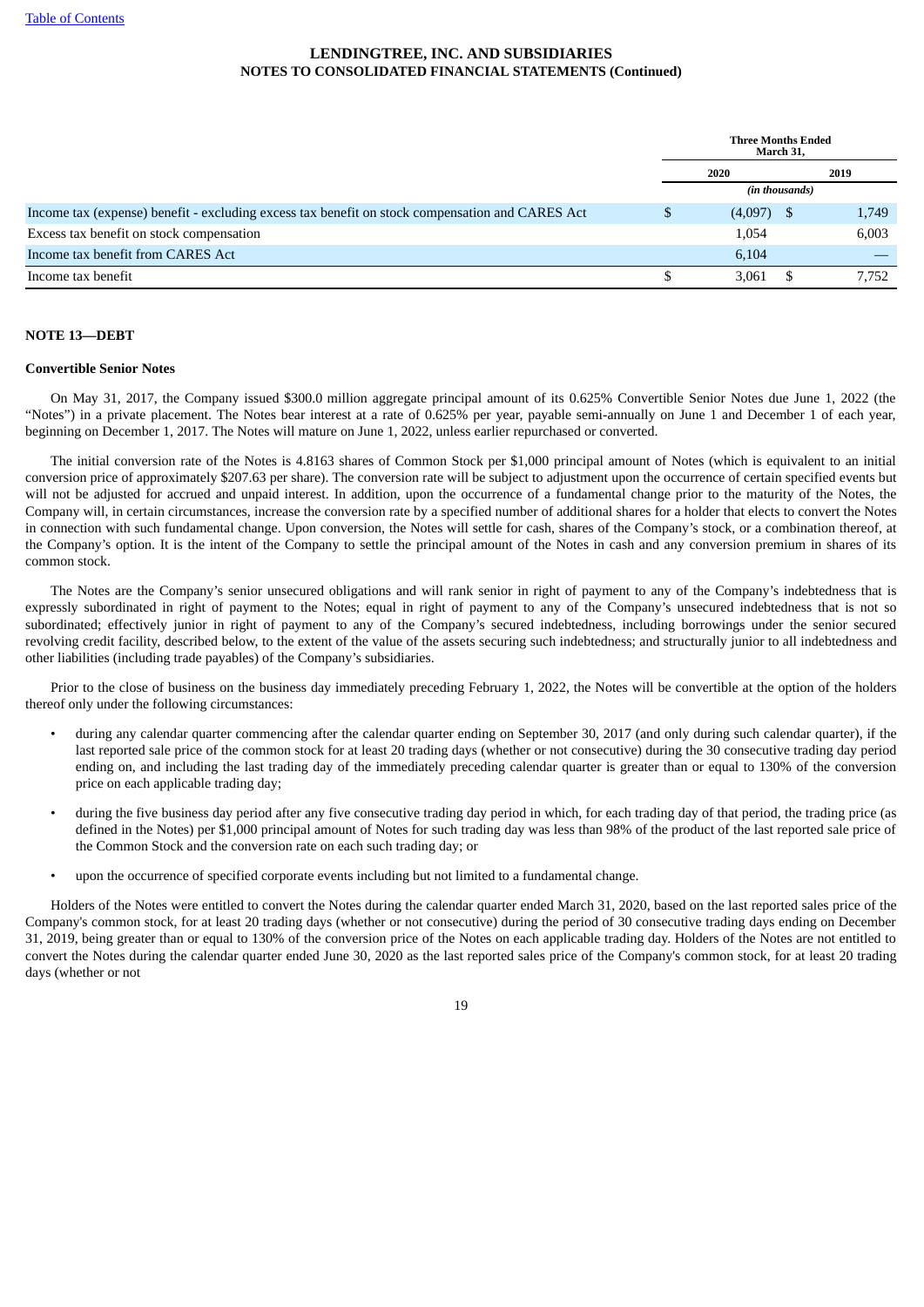consecutive) during the period of 30 consecutive trading days ending on March 31, 2020, was not greater than or equal to 130% of the conversion price of the Notes on each applicable trading day.

On or after February 1, 2022, until the close of business on the second scheduled trading day immediately preceding the maturity date of the Notes, holders of the Notes may convert all or a portion of their Notes regardless of the foregoing conditions.

The Company may not redeem the Notes prior to the maturity date and no sinking fund is provided for the Notes. Upon the occurrence of a fundamental change prior to the maturity date of the Notes, holders of the Notes may require the Company to repurchase all or a portion of the Notes for cash at a price equal to 100% of the principal amount of the Notes to be repurchased, plus any accrued and unpaid interest to, but excluding, the fundamental change repurchase date.

If the market price per share of the Common Stock, as measured under the terms of the Notes, exceeds the conversion price of the Notes, the Notes could have a dilutive effect, unless the Company elects, subject to certain conditions, to settle the principal amount of the Notes and any conversion premium in cash.

The initial measurement of convertible debt instruments that may be settled in cash is separated into a debt and an equity component whereby the debt component is based on the fair value of a similar instrument that does not contain an equity conversion option. The separate components of debt and equity of the Company's Notes were determined using an interest rate of 5.36%, which reflects the nonconvertible debt borrowing rate of the Company at the date of issuance. As a result, the initial components of debt and equity were \$238.4 million and \$61.6 million, respectively.

Financing costs related to the issuance of the Notes were approximately \$9.3 million of which \$7.4 million were allocated to the liability component and are being amortized to interest expense over the term of the debt and \$1.9 million were allocated to the equity component.

In the first three months of 2020, the Company recorded interest expense on the Notes of \$4.0 million which consisted of \$0.5 million associated with the 0.625% coupon rate, \$3.1 million associated with the accretion of the debt discount, and \$0.4 million associated with the amortization of the debt issuance costs. In the first three months of 2019, the Company recorded interest expense on the Notes of \$3.8 million which consisted of \$0.5 million associated with the 0.625% coupon rate, \$3.0 million associated with the accretion of the debt discount, and \$0.3 million associated with the amortization of the debt issuance costs. The debt discount is being amortized over the term of the debt.

As of March 31, 2020, the fair value of the Notes is estimated to be approximately \$337.1 million using the Level 1 observable input of the last quoted market price on March 31, 2020.

A summary of the gross carrying amount, unamortized debt cost, debt issuance costs and net carrying value of the liability component of the Notes are as follows *(in thousands)*:

|                           | March 31,<br>2020 | December 31,<br>2019 |
|---------------------------|-------------------|----------------------|
| Gross carrying amount     | 299,985           | 299,991              |
| Unamortized debt discount | 28,677            | 31,789               |
| Debt issuance costs       | 3,438             | 3,811                |
| Net carrying amount       | 267,870           | 264,391              |

#### **Convertible Note Hedge and Warrant Transactions**

On May 31, 2017, in connection with the issuance of the Notes, the Company entered into Convertible Note Hedge (the "Hedge") and Warrant transactions with respect to the Company's common stock. The Company used approximately \$18.1 million of the net proceeds from the Notes to pay for the cost of the Hedge, after such cost was partially offset by the proceeds from the Warrant transactions.

On May 31, 2017, the Company paid \$61.5 million to the counterparties for the Hedge transactions. The Hedge transactions cover approximately 1.4 million shares of the Company's common stock, the same number of shares initially underlying the Notes, and are exercisable upon any conversion of the Notes. The Hedge Transactions are expected generally to reduce the potential dilution to the Common Stock upon conversion of the Notes and/or offset any cash payments the Company is required to make in excess of the principal amount of the converted Notes, as the case may be, in the event that the market price per share of Common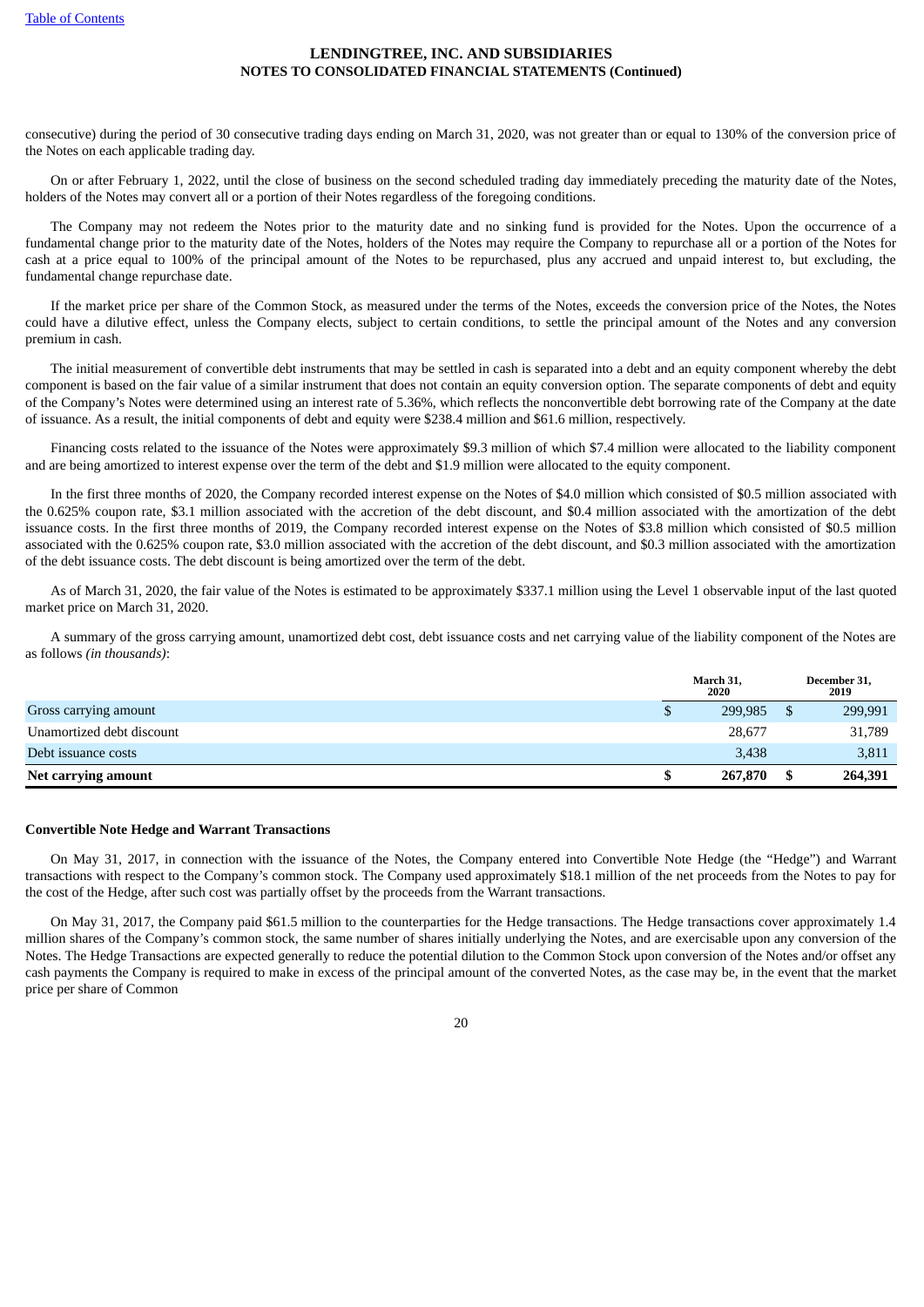Stock, as measured under the terms of the Hedge transactions, is greater than the strike price of the Hedge transactions, which initially corresponds to the initial conversion price of the Notes, or approximately \$207.63 per share of Common Stock. The Hedge transactions will expire upon the maturity of the **Notes** 

On May 31, 2017, the Company sold to the counterparties, warrants (the "Warrants") to acquire 1.4 million shares of Common Stock at an initial strike price of \$266.39 per share, which represents a premium of 70% over the reported sale price of the Common Stock of \$156.70 on May 24, 2017. On May 31, 2017, the Company received aggregate proceeds of approximately \$43.4 million from the sale of the Warrants.

If the market price per share of the Common Stock, as measured under the terms of the Warrants, exceeds the strike price of the Warrants, the Warrants could have a dilutive effect, unless the Company elects, subject to certain conditions, to settle the Warrants in cash.

The Hedge and Warrant transactions are indexed to, and potentially settled in, the Company's common stock and the net cost of \$18.1 million has been recorded as a reduction to additional paid-in capital in the consolidated statement of shareholders' equity.

### **Senior Secured Revolving Credit Facility**

On December 10, 2019, the Company's wholly-owned subsidiary, LendingTree, LLC, entered into an amended and restated \$500.0 million five-year senior secured revolving credit facility (the "Amended Revolving Credit Facility") which amended and restated the Company's previous \$350.0 million five-year senior secured revolving credit facility (the "2017 Revolving Credit Facility"). The Amended Revolving Credit Facility matures on December 10, 2024. Borrowings under the Amended Revolving Credit Facility can be used to finance working capital needs, capital expenditures and general corporate purposes, including to finance permitted acquisitions. As of March 31, 2020, the Company had a \$130.0 million, 28-day borrowing outstanding under the Amended Revolving Credit Facility bearing interest at the LIBO rate option of 2.21%. As of December 31, 2019, the Company had \$75.0 million in borrowings outstanding under the Amended Revolving Credit Facility at the LIBO rate option with a weighted average interest rate of 3.01%, consisting of a \$50.0 million 31-day borrowing and a \$25.0 million 31-day borrowing.

Up to \$10.0 million of the Amended Revolving Credit Facility will be available for short-term loans, referred to as swingline loans. Under certain conditions, the Company will be permitted to add one or more term loans and/or increase revolving commitments under the Amended Revolving Credit Facility by an additional amount equal to the greater of \$185.0 million or 100% of Consolidated EBITDA as defined, or a greater amount provided that a total consolidated senior secured debt to EBITDA ratio does not exceed 2.50 to 1.00. Additionally, up to \$10.0 million of the Amended Revolving Credit Facility will be available for the issuance of letters of credit. At each of March 31, 2020 and December 31, 2019, the Company had outstanding one letter of credit issued in the amount of \$0.2 million.

The Company's borrowings under the Amended Revolving Credit Facility bear interest at annual rates that, at the Company's option, will be either:

- a base rate generally defined as the sum of (i) the greater of (a) the prime rate of Truist Bank, (b) the federal funds effective rate plus 0.5% and (c) the LIBO rate (defined below) on a daily basis applicable for an interest period of one month plus 1.0% and (ii) an applicable percentage of 0.25% to 1.0% based on a total consolidated debt to EBITDA ratio; or
- a LIBO rate generally defined as the sum of (i) the rate for Eurodollar deposits in the applicable currency and (ii) an applicable percentage of 1.25% to 2.0% based on a total consolidated debt to EBITDA ratio.

All swingline loans bear interest at the base rate defined above. Interest on the Company's borrowings are payable quarterly in arrears for base rate loans and on the last day of each interest rate period (but not less often than three months) for LIBO rate loans.

The Amended Revolving Credit Facility contains a restrictive financial covenant, which initially limits the total consolidated debt to EBITDA ratio to 4.5, with step downs to 4.0 over time, except that this may increase by 0.5 for the four fiscal quarters following a material acquisition. In addition, the Amended Revolving Credit Facility contains customary affirmative and negative covenants in addition to events of default for a transaction of this type that, among other things, restrict additional indebtedness, liens, mergers or certain fundamental changes, asset dispositions, dividends, stock repurchases and other restricted payments, transactions with affiliates, sale-leaseback transactions, hedging transactions, loans and investments and other matters customarily restricted in such agreements. The Company was in compliance with all covenants at March 31, 2020.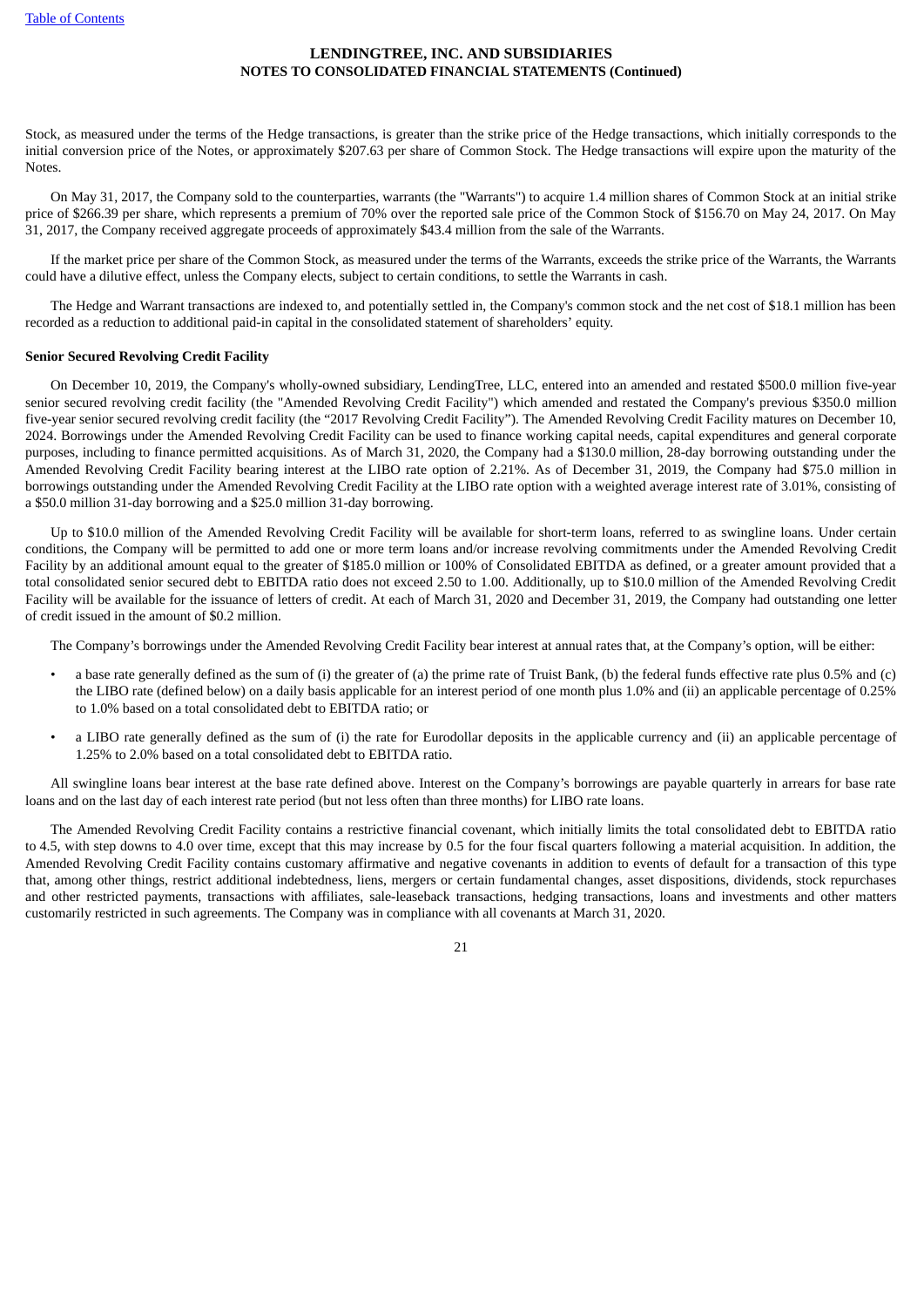The Amended Revolving Credit Facility requires LendingTree, LLC to pledge as collateral, subject to certain customary exclusions, substantially all of its assets, including 100% of its equity in all of its domestic subsidiaries and 66% of the voting equity, and 100% of the non-voting equity, in all of its material foreign subsidiaries (of which there are currently none). The obligations under this facility are unconditionally guaranteed on a senior basis by LendingTree, Inc. and material domestic subsidiaries of LendingTree, LLC, which guaranties are secured by a pledge as collateral, subject to certain customary exclusions, of 100% of each such guarantor's assets, including 100% of each such guarantor's equity in all of its domestic subsidiaries and 66% of the voting equity, and 100% of the non-voting equity, in all of its material foreign subsidiaries (of which there are currently none).

The Company is required to pay an unused commitment fee quarterly in arrears on the difference between committed amounts and amounts actually borrowed under the Amended Revolving Credit Facility equal to an applicable percentage of 0.25% to 0.45% per annum based on a total consolidated debt to EBITDA ratio. The Company is required to pay a letter of credit participation fee and a letter of credit fronting fee quarterly in arrears. The letter of credit participation fee is based upon the aggregate face amount of outstanding letters of credit at an applicable percentage of 1.25% to 2.0% based on a total consolidated debt to EBITDA ratio. The letter of credit fronting fee is 0.125% per annum on the face amount of each letter of credit.

In addition to the remaining unamortized debt issuance costs associated with the original revolving credit facility and the Revolving Credit Facility, debt issuance costs of \$2.8 million related to the Amended Revolving Credit Facility entered into on December 10, 2019 are being amortized to interest expense over the life of the Amended Revolving Credit Facility, and are included in prepaid and other current assets and other non-current assets in the Company's consolidated balance sheet.

In the first three months of 2020, the Company recorded interest expense related to the Amended Revolving Credit Facility of \$1.1 million which consisted of \$0.6 million associated with borrowings bearing interest at the LIBO rate, \$0.3 million in unused commitment fees, and \$0.2 million associated with the amortization of the debt issuance costs. In the first three months of 2019, the Company recorded interest expense related to the revolving credit facility of \$2.1 million which consisted of \$1.9 million associated with borrowing bearing interest at the LIBO rate, \$0.1 million in unused commitment fees, and \$0.1 million associated with the amortization of the debt issuance costs.

#### **NOTE 14—CONTINGENCIES**

#### **Overview**

LendingTree is involved in legal proceedings on an ongoing basis. In assessing the materiality of a legal proceeding, the Company evaluates, among other factors, the amount of monetary damages claimed, as well as the potential impact of non-monetary remedies sought by plaintiffs (e.g., injunctive relief) that may require it to change its business practices in a manner that could have a material and adverse impact on the Company's business. With respect to the matters disclosed in this Note 14, unless otherwise indicated, the Company is unable to estimate the possible loss or range of losses that could potentially result from the application of such non-monetary remedies.

As of March 31, 2020, the Company had litigation settlement accruals of \$0.6 million and \$36.0 million in continuing operations and discontinued operations, respectively. As of December 31, 2019, the Company had litigation settlement accruals of \$0.2 million and \$31.0 million in continuing operations and discontinued operations, respectively. The litigation settlement accruals relate to litigation matters that were either settled or a firm offer for settlement was extended, thereby establishing an accrual amount that is both probable and reasonably estimable. *See* Note 17—Discontinued Operations for additional information.

#### **NOTE 15—FAIR VALUE MEASUREMENTS**

Other than the 0.625% Convertible Senior Notes and the Warrants, as well as the equity interest in Stash, the carrying amounts of the Company's financial instruments are equal to fair value at March 31, 2020. *See* Note 13—Debt for additional information on the 0.625% Convertible Senior Notes and the Warrants, and *see* Note 7—Equity Investment for additional information on the equity interest in Stash.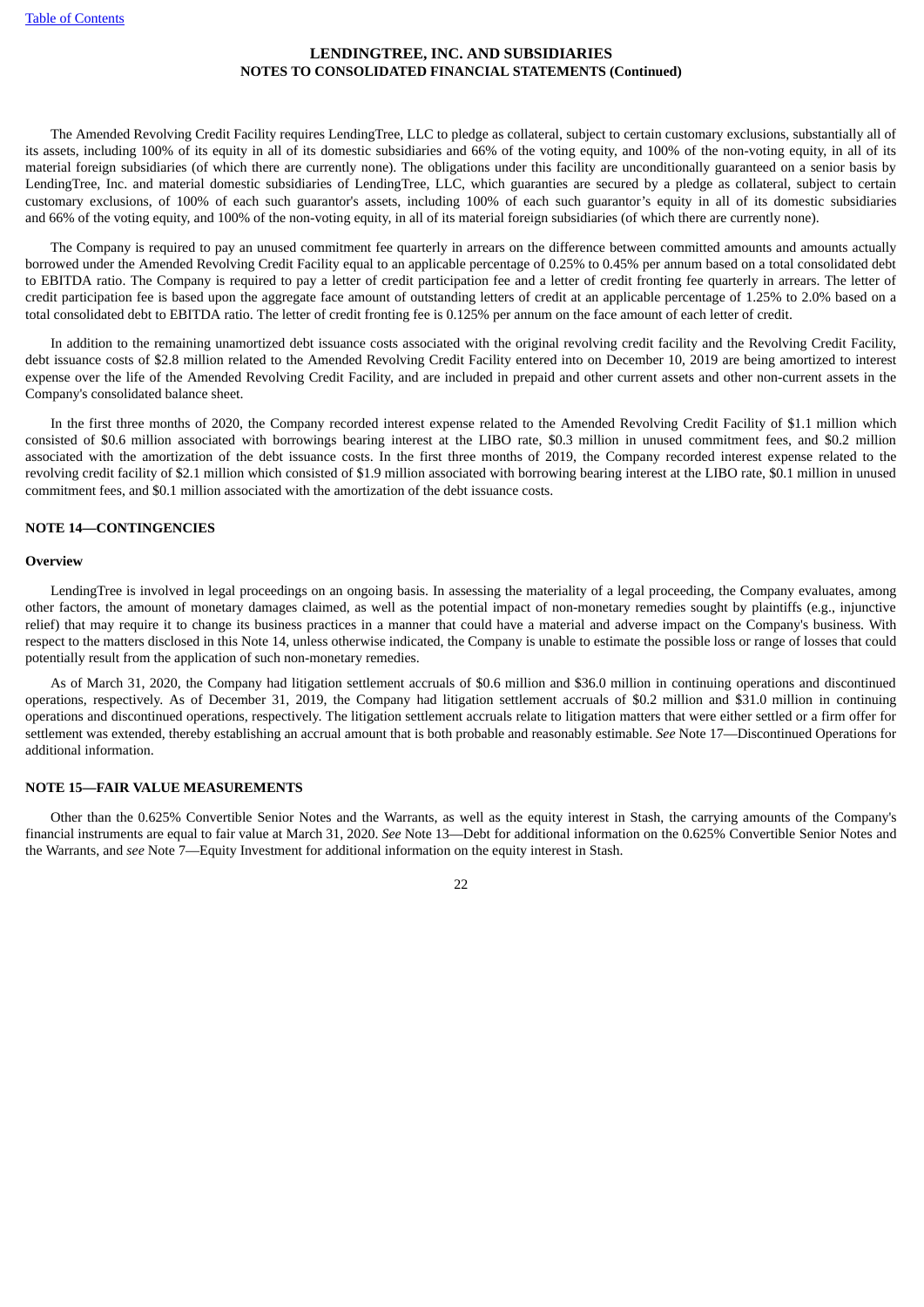Contingent consideration payments related to acquisitions are measured at fair value each reporting period using Level 3 unobservable inputs. The changes in the fair value of the Company's Level 3 liabilities during the first quarters of 2020 and 2019 are as follows *(in thousands)*:

|                                                                         | <b>Three Months Ended</b><br>March 31, |         |   |         |  |
|-------------------------------------------------------------------------|----------------------------------------|---------|---|---------|--|
|                                                                         |                                        | 2020    |   | 2019    |  |
| Contingent consideration, beginning of period                           | J                                      | 33,464  | S | 38,837  |  |
| Transfers into Level 3                                                  |                                        |         |   |         |  |
| Transfers out of Level 3                                                |                                        |         |   |         |  |
| Total net losses (gains) included in earnings (realized and unrealized) |                                        | (8,122) |   | 14,592  |  |
| Purchases, sales and settlements:                                       |                                        |         |   |         |  |
| <b>Additions</b>                                                        |                                        |         |   |         |  |
| Payments                                                                |                                        | (3,000) |   | (4,000) |  |
| Contingent consideration, end of period                                 |                                        | 22,342  |   | 49,429  |  |

The contingent consideration liability at March 31, 2020 is the estimated fair value of the earnout payments of the DepositAccounts, SnapCap, Ovation and QuoteWizard acquisitions.

The Company will make earnout payments ranging from zero to \$1.0 million based on the achievement of defined milestone targets for DepositAccounts, a payment of \$3.0 million based on the achievement of certain defined earnings targets for SnapCap, payments ranging from zero to \$4.4 million based on the achievement of certain defined operating metrics for Ovation, and payments ranging from zero to \$46.8 million based on the achievement of certain defined performance targets for QuoteWizard. *See* Note 8—Business Acquisitions for additional information on the contingent consideration for each of these respective acquisitions.

The significant unobservable inputs used to calculate the fair value of the contingent consideration are estimated future cash flows for the acquisitions, estimated customer growth rates, estimated date and likelihood of an increase in interest rates and the discount rate. Actual results will differ from the projected results and could have a significant impact on the estimated fair value of the contingent considerations. Additionally, as the liability is stated at present value, the passage of time alone will increase the estimated fair value of the liability each reporting period. Any changes in fair value will be recorded in operating income in the consolidated statements of operations and comprehensive income.

The following table provides quantitative information about Level 3 fair value measurements.

|                             | <b>Fair Value at</b><br><b>March 31, 2020</b> | <b>Valuation Technique(s)</b> | Unobservable Input                                                                          | Range (Weighted Average) <sup>(a)</sup> |
|-----------------------------|-----------------------------------------------|-------------------------------|---------------------------------------------------------------------------------------------|-----------------------------------------|
|                             | (in thousands)                                |                               |                                                                                             |                                         |
| Contingent<br>consideration | \$                                            | 22,342 Option pricing model   | Operating results growth rate                                                               | $8.7\% - 37.1\%$ (22.9%)                |
|                             |                                               |                               | Customer growth rate                                                                        | $0.7\%$                                 |
|                             |                                               |                               | Discount rate                                                                               | $10.3\% - 10.5\%$ (10.4%)               |
|                             |                                               | rate forecasts <sup>(b)</sup> | Scenario approach based on interest Date and likelihood of an increase in<br>interest rates |                                         |
|                             |                                               |                               | Discount rate                                                                               | $-$ %                                   |

(a) Discount rates were weighted by the relative undiscounted value of expected earnout payments. Other unobservable inputs were weighted by the relative maximum potential earnout payments.

(b) *See* discussion over DepositAccounts within Note 8—Business Acquisitions—Changes in Contingent Consideration.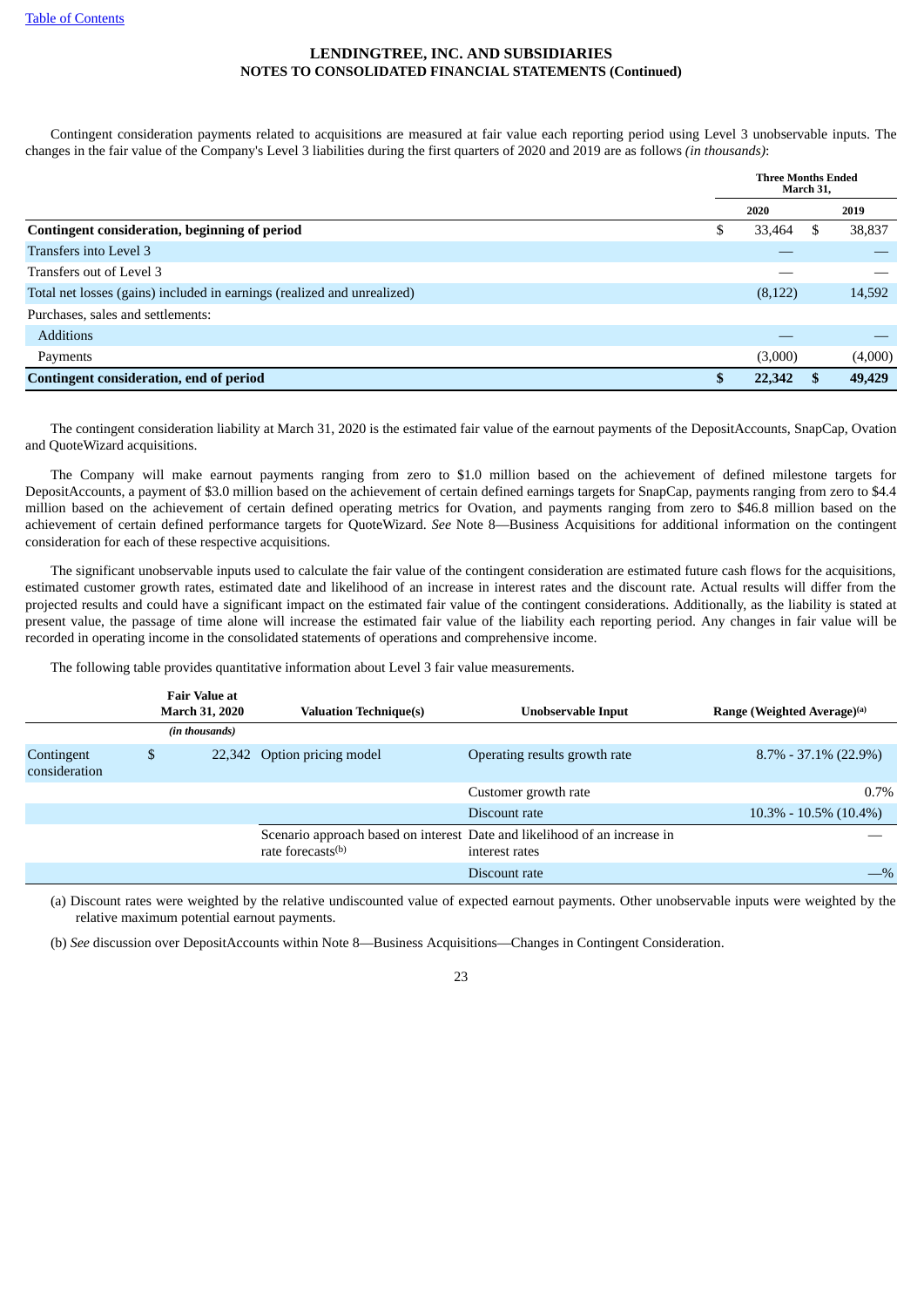#### **NOTE 16—SEGMENT INFORMATION**

The Company manages its business and reports its financial results through the following three operating and reportable segments: Home, Consumer and Insurance. Characteristics which were relied upon in making the determination of the reportable segments include the nature of the products, the organization's internal structure, and the information that is regularly reviewed by the chief operating decision maker for the purpose of assessing performance and allocating resources. The Company changed its reportable segments in the fourth quarter of 2019 and previously reported segment results have been revised to conform to the Company's reportable segments at March 31, 2020.

The Home segment includes the following products: purchase mortgage, refinance mortgage, home equity loans and lines of credit, reverse mortgage loans, and real estate. The Consumer segment includes the following products: credit cards, personal loans, small business loans, student loans, auto loans, deposit accounts, and other credit products such as credit repair and debt settlement. The Insurance segment consists of insurance quote products. Revenue from the resale of online advertising space to third parties and revenue from home improvement referrals, and the related variable marketing and advertising expenses, are included within the Other category.

The following tables are a reconciliation of segment profit, which is the Company's primary segment profitability measure, to income before income taxes and discontinued operations. Segment cost of revenue and marketing expense represents the portion of selling and marketing expense attributable to variable costs paid for advertising, direct marketing and related expenses, that are directly attributable to the segments' products. This measure excludes overhead, fixed costs and personnel-related expenses. For the Other category, segment cost of revenue and marketing expense also includes the portion of cost of revenue attributable to costs paid for advertising re-sold to third parties.

|                                                                                               | Three Months Ended March 31, 2020 |           |  |            |  |                  |       |            |              |
|-----------------------------------------------------------------------------------------------|-----------------------------------|-----------|--|------------|--|------------------|-------|------------|--------------|
|                                                                                               |                                   | Home      |  | Consumer   |  | <b>Insurance</b> | Other |            | <b>Total</b> |
|                                                                                               |                                   |           |  |            |  | (in thousands)   |       |            |              |
| Revenue                                                                                       | \$                                | 79,174 \$ |  | 119,924 \$ |  | 82,737 \$        |       | $1,249$ \$ | 283,084      |
| Segment cost of revenue and marketing expense                                                 |                                   | 43,263    |  | 76,825     |  | 52,204           |       | 1,577      | 173,869      |
| <b>Segment profit</b>                                                                         |                                   | 35,911    |  | 43,099     |  | 30,533           |       | (328)      | 109,215      |
| Cost of revenue (exclusive of cost of advertising re-sold to third parties<br>included above) |                                   |           |  |            |  |                  |       |            | 13,166       |
| Brand and other marketing expense                                                             |                                   |           |  |            |  |                  |       |            | 22,755       |
| General and administrative expense                                                            |                                   |           |  |            |  |                  |       |            | 32,082       |
| Product development                                                                           |                                   |           |  |            |  |                  |       |            | 10,963       |
| Depreciation                                                                                  |                                   |           |  |            |  |                  |       |            | 3,378        |
| Amortization of intangibles                                                                   |                                   |           |  |            |  |                  |       |            | 13,757       |
| Change in fair value of contingent consideration                                              |                                   |           |  |            |  |                  |       |            | (8, 122)     |
| Severance                                                                                     |                                   |           |  |            |  |                  |       |            | 158          |
| Litigation settlements and contingencies                                                      |                                   |           |  |            |  |                  |       |            | 329          |
| <b>Operating income</b>                                                                       |                                   |           |  |            |  |                  |       |            | 20,749       |
| Interest expense, net                                                                         |                                   |           |  |            |  |                  |       |            | (4,834)      |
| Other income                                                                                  |                                   |           |  |            |  |                  |       |            |              |
| Income before income taxes and discontinued operations                                        |                                   |           |  |            |  |                  |       | \$         | 15,915       |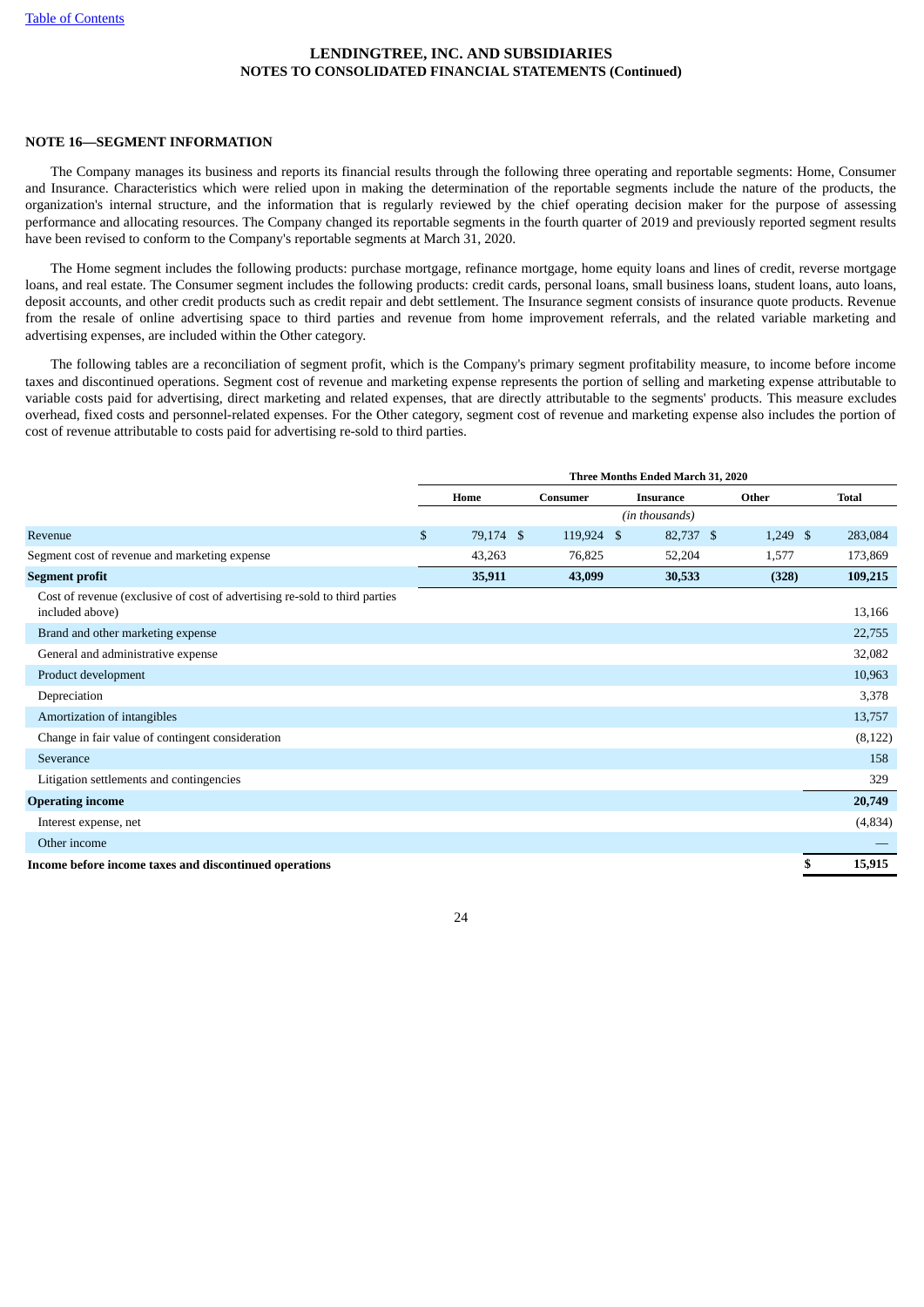|                                                                                               | Three Months Ended March 31, 2019 |           |  |          |     |                |             |    |              |
|-----------------------------------------------------------------------------------------------|-----------------------------------|-----------|--|----------|-----|----------------|-------------|----|--------------|
|                                                                                               |                                   | Home      |  | Consumer |     | Insurance      | Other       |    | <b>Total</b> |
|                                                                                               |                                   |           |  |          |     | (in thousands) |             |    |              |
| Revenue                                                                                       | \$                                | 63,437 \$ |  | 120,729  | -\$ | 67,092 \$      | $11,132$ \$ |    | 262,390      |
| Segment cost of revenue and marketing expense                                                 |                                   | 39,516    |  | 66,755   |     | 39,228         | 10,373      |    | 155,872      |
| <b>Segment profit</b>                                                                         |                                   | 23,921    |  | 53,974   |     | 27,864         | 759         |    | 106,518      |
| Cost of revenue (exclusive of cost of advertising re-sold to third parties<br>included above) |                                   |           |  |          |     |                |             |    | 10,334       |
| Brand and other marketing expense                                                             |                                   |           |  |          |     |                |             |    | 26,355       |
| General and administrative expense                                                            |                                   |           |  |          |     |                |             |    | 31,117       |
| Product development                                                                           |                                   |           |  |          |     |                |             |    | 10,166       |
| Depreciation                                                                                  |                                   |           |  |          |     |                |             |    | 2,482        |
| Amortization of intangibles                                                                   |                                   |           |  |          |     |                |             |    | 13,427       |
| Change in fair value of contingent consideration                                              |                                   |           |  |          |     |                |             |    | 14,592       |
| Severance                                                                                     |                                   |           |  |          |     |                |             |    | 54           |
| Litigation settlements and contingencies                                                      |                                   |           |  |          |     |                |             |    | (207)        |
| <b>Operating loss</b>                                                                         |                                   |           |  |          |     |                |             |    | (1,802)      |
| Interest expense, net                                                                         |                                   |           |  |          |     |                |             |    | (5,468)      |
| Other income                                                                                  |                                   |           |  |          |     |                |             |    | 68           |
| Loss before income taxes and discontinued operations                                          |                                   |           |  |          |     |                |             | \$ | (7,202)      |

#### **NOTE 17—DISCONTINUED OPERATIONS**

The LendingTree Loans Business is presented as discontinued operations in the accompanying financial statements. The LendingTree Loans Business originated various consumer mortgage loans through HLC. On June 6, 2012, the Company sold substantially all of the operating assets of HLC, including the LendingTree Loans Business, for \$55.9 million in cash to a wholly-owned subsidiary of Discover Financial Services ("Discover"). Discover generally did not assume liabilities of HLC that arose before the closing date, except for certain liabilities directly related to assets Discover acquired. Of the purchase price received, a portion was deposited in escrow in accordance with the purchase agreement with Discover for certain loan loss obligations that remained with HLC following the sale. During 2018, the remaining funds in escrow were released to HLC in accordance with the terms of the purchase agreement with Discover.

Upon closing of the sale of substantially all of the operating assets of HLC on June 6, 2012, HLC ceased to originate consumer loans. Certain liability for losses on previously sold loans remains with HLC.

Litigation settlements and contingencies and legal fees associated with ongoing related bankruptcy and legal proceedings against the Company are included in discontinued operations in the accompanying financial statements.

### **Home Loan Center, Inc. Bankruptcy Filing**

On June 21, 2019, the U.S. District Court of Minnesota entered judgment in *ResCap Liquidating Trust v. Home Loan Center, Inc.*, against HLC for \$68.5 million, *see* Litigation Related to Discontinued Operations below. The judgment against HLC exceeded the assets of HLC, which were \$11.2 million at July 21, 2019, including cash of \$5.9 million. On July 19, 2019, HLC appealed the judgment to the United States Court of Appeals for the Eighth Circuit.

On July 21, 2019, at the direction of the sole independent director of HLC, HLC voluntarily filed a petition under Chapter 11 of the United States Bankruptcy Code (the "Bankruptcy Code") with the U.S. Bankruptcy Court in the Northern District of California in San Jose, California (the "Bankruptcy Court") in order to preserve assets for the benefit of all creditors of HLC. On September 16, 2019, the Bankruptcy Court converted the bankruptcy to Chapter 7 of the Bankruptcy Code and appointed a Trustee to liquidate HLC's assets.

HLC's filing under the Bankruptcy Code creates an automatic stay of enforcement of the judgment entered against HLC by the Minnesota court in *ResCap Liquidating Trust v. Home Loan Center, Inc.* described above and in Litigation Related to Discontinued Operations below. As a result of the voluntary petition, LendingTree, LLC was, as of the initial July 21, 2019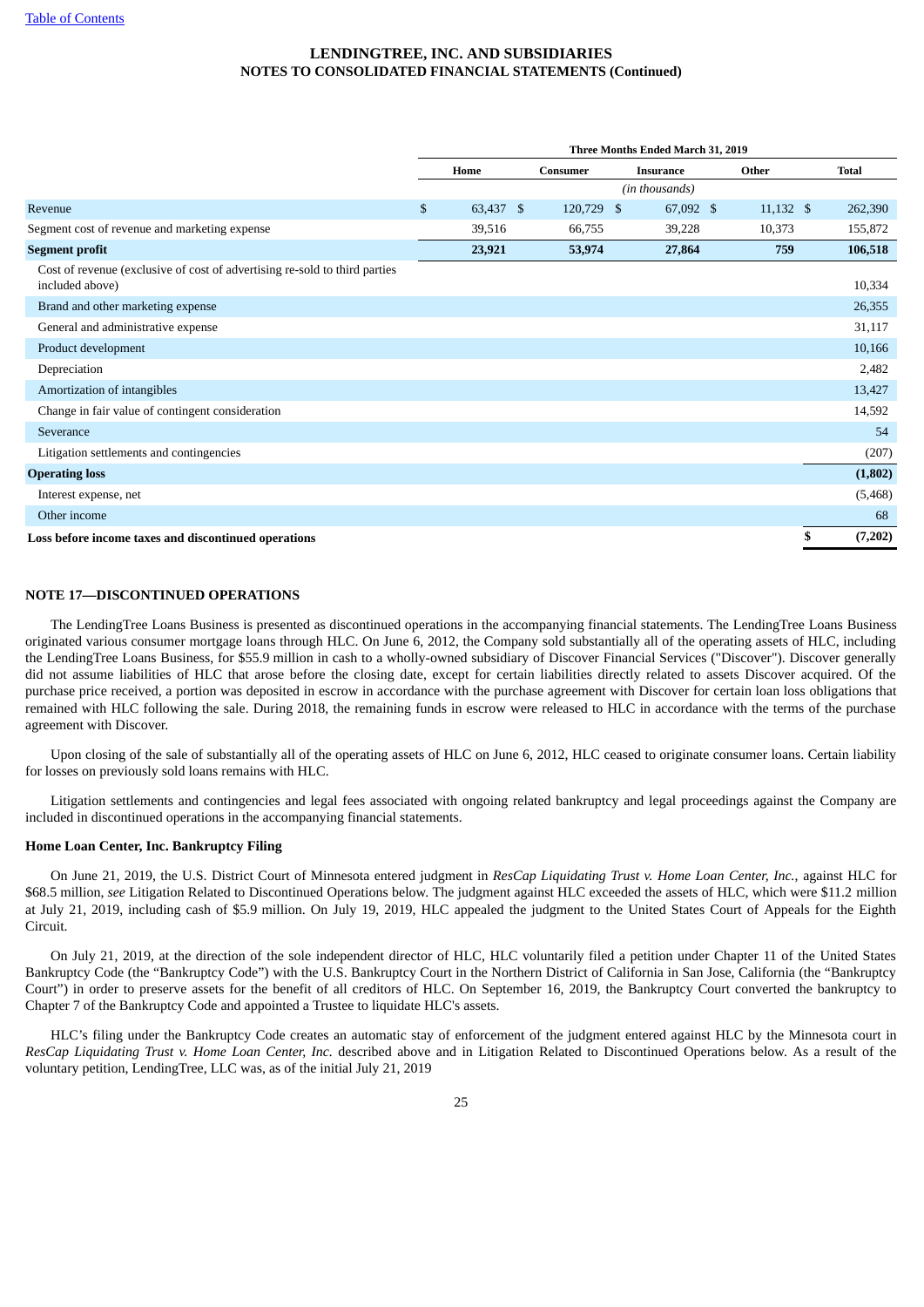bankruptcy petition filing date, no longer deemed to have a controlling interest in HLC under applicable accounting standards. As a result, HLC and its consolidated subsidiary were deconsolidated from the Company's consolidated financial statements as of July 21, 2019. The effect of such deconsolidation was the elimination of the consolidated assets and liabilities of HLC (and its consolidated subsidiary) from the Company's consolidated balance sheets. Upon deconsolidation, in the third quarter of 2019 the Company recognized a loss of \$5.5 million which includes a net gain of \$4.5 million related to the removal of HLC's (and its consolidated subsidiary's) assets and liabilities and the recognition of a liability of \$10.0 million related to LendingTree LLC's ownership in HLC. No consideration was received by the Company as a result of the deconsolidation.

HLC has indicated that it believes that it has claims against HLC's sole shareholder, LendingTree, LLC, and certain of its officers and directors, relating to the declaration of a dividend by HLC in January 2016 of \$40.0 million. The Company is obligated to advance any expenses to the officers and directors related to these claims and to indemnify them to the maximum extent permitted by law. LendingTree, LLC believes the declaration of the dividend was proper, that the amounts paid to LendingTree, LLC following such declaration are not subject to recovery by HLC and that any claims by HLC relating to such dividend declaration are without merit. During the second quarter of 2020, LendingTree, LLC and HLC reached a verbal settlement agreement in the amount of \$36.0 million for the release of any and all claims against the Company defendants by HLC, including the dividend claim. LendingTree estimates the range of potential losses related to the dividend matter to be \$0.0 million to \$40.0 million plus a potential award of prejudgment interest. An estimated liability of \$36.0 million is included in the accompanying consolidated balance sheet as of March 31, 2020 related to LendingTree LLC's ownership in HLC. HLC's voluntary petition under the Bankruptcy Code does not represent an event of default under LendingTree, LLC's Second Amended and Restated Credit Agreement dated as of December 10, 2019 or the Company's indenture dated May 31, 2017 with respect to the Company's 0.625% Convertible Senior Notes due 2022.

### **Litigation Related to Discontinued Operations**

### *Residential Funding Company*

ResCap Liquidating Trust v. Home Loan Center, Inc., Case No. 14-cv-1716 (U.S. Dist. Ct., Minn.), successor to Residential Funding Company, LLC v *Home Loan Center, Inc., No. 13-cv-3451 (U.S. Dist. Ct., Minn.).* On or about December 16, 2013, Home Loan Center, Inc. was served in the original captioned matter, which involves claims of Residential Funding Company, LLC ("RFC") for damages for breach of contract and indemnification for certain residential mortgage loans as well as residential mortgage-backed securitizations ("RMBS") containing mortgage loans. RFC asserted that, beginning in 2008, RFC faced massive repurchase demands and lawsuits from purchasers or insurers of the loans and RMBS that RFC had sold. RFC filed for bankruptcy protection in May 2012. Plaintiff alleged that, after RFC filed for Chapter 11 protection, hundreds of proofs of claim were filed, many of which mirrored the litigation filed against RFC prior to its bankruptcy.

In December 2013, the United States Bankruptcy Court for the Southern District of New York entered an Order confirming the Second Amended Joint Chapter 11 Plan Proposed by Residential Capital, LLC et al. and the Official Committee of Unsecured Creditors. Plaintiff then began filing substantially similar complaints against approximately 80 of the loan originators from whom RFC had purchased loans, including HLC, in federal and state courts in Minnesota and New York. In each case, plaintiff claimed that the defendant is liable for a portion of the global settlement in RFC's bankruptcy.

Plaintiff asserted two claims against HLC: (1) breach of contract based on HLC's alleged breach of representations and warranties concerning the quality and characteristics of the mortgage loans it sold to RFC; and (2) contractual indemnification for alleged liabilities, losses, and damages incurred by RFC arising out of purported defects in loans that RFC purchased from HLC and sold to third parties. Plaintiff alleged that the "types of defects" contained in the loans it purchased from HLC included "income misrepresentation, employment misrepresentation, appraisal misrepresentations or inaccuracies, undisclosed debt, and missing or inaccurate documents." Plaintiff sought damages of up to \$61.0 million plus attorney's fees and prejudgment interest.

HLC denied the material allegations of the complaint and asserted numerous defenses thereto. The matter went to trial in the fourth quarter of 2018 and the jury returned a verdict of \$28.7 million in favor of plaintiff. On June 21, 2019, the U.S. District Court in Minnesota entered judgment against HLC for \$68.5 million. The judgment is comprised of: (i) \$28.7 million in damages awarded by the jury; (ii) \$14.1 million in pre-verdict interest; (iii) \$23.1 million in attorneys' fees and costs, and (iv) \$2.6 million in post-verdict, prejudgment interest.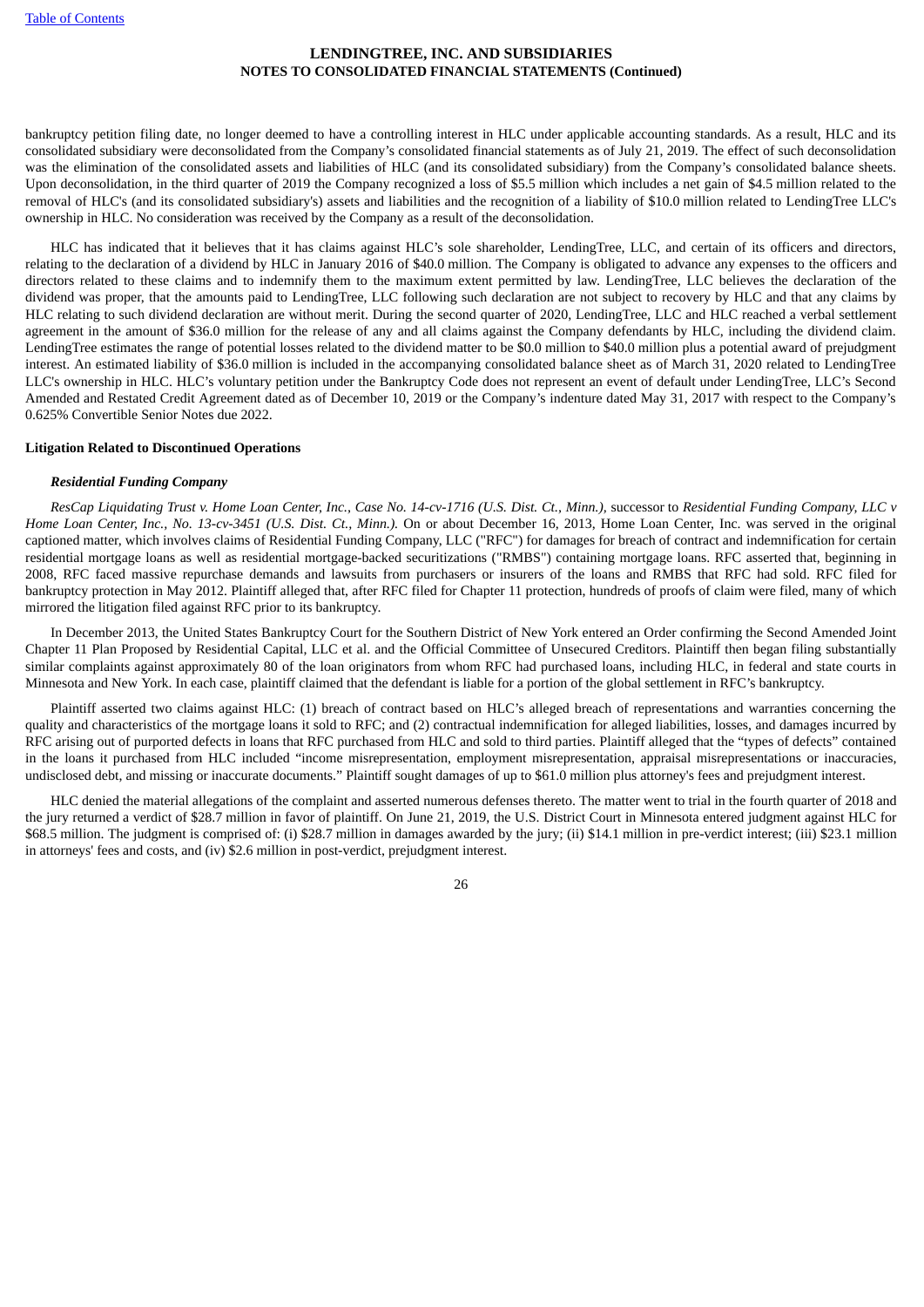HLC's filing under the Bankruptcy Code discussed above in Home Loan Center, Inc. Bankruptcy Filing creates an automatic stay of enforcement of the judgment entered against HLC by the U.S. District Court in Minnesota. On August 27, 2019, plaintiff filed a lawsuit captioned *ResCap Liquidating* Trust v. LendingTree, LCC, et al., Case No. 19-cv-2360 (U.S. Dist. Ct., Minn.), seeking to hold the Company liable for the judgment against HLC, under assumption of liability, agency and alter ego theories. The Company believes that these claims lack merit and intends to defend this action vigorously. On October 17, 2019, the Company filed a motion to dismiss the liability and agency claims, and oral arguments with respect to such motion were held on January 10, 2020. On March 20, 2020, the court denied the Company's motion to dismiss, or in the alternative, to compel arbitration, and on April 3, 2020, the Company appealed the court's findings with respect to the Company's request to compel arbitration of the first count of the lawsuit.

#### *Lehman Brothers Holdings, Inc.*

Lehman Brothers Holdings Inc. v. 1st Advantage Mortgage, LLC et al., Case No. 08-13555 (SCC), Adversary Proceeding No. 16-01342 (SCC) (Bankr. *S.D.N.Y.).* In February 2016, Lehman Brothers Holdings, Inc. ("LBHI") filed an Adversary Complaint against HLC and approximately 149 other defendants (the "Complaint"). In December 2018, LBHI amended its complaint against HLC. The amended complaint references approximately 370 allegedly defective mortgage loans sold by HLC with purported "Claim Amounts" totaling \$40.2 million. LBHI alleges it settled all such claims and is seeking indemnification from HLC for LBHI's purported losses and liabilities associated with such settlements, plus prejudgment interest, attorneys' fees, litigation costs and other expenses. The amended complaint does not specify the amount of LBHI's purported damages. On December 4, 2019, LBHI filed a \$44.7 million proof of claim in HLC's bankruptcy seeking recovery for the claims asserted in the lawsuit. The Company believes that these claims lack merit and understands that HLC intends to defend this action vigorously. HLC's filing under the Bankruptcy Code discussed above in Home Loan Center, Inc. Bankruptcy Filing creates an automatic stay of this proceeding.

### **Financial Information of Discontinued Operations**

The components of net loss reported as discontinued operations in the accompanying consolidated statements of operations and comprehensive income are as follows *(in thousands)*:

|                          |  | <b>Three Months Ended</b> |     |         |
|--------------------------|--|---------------------------|-----|---------|
|                          |  | 2020                      |     | 2019    |
| <b>Revenue</b>           |  |                           |     |         |
|                          |  |                           |     |         |
| Loss before income taxes |  | (6,102)                   |     | (1,344) |
| Income tax benefit       |  | 1,527                     |     | 282     |
| <b>Net loss</b>          |  | (4,575)                   | -\$ | (1,062) |

Losses from discontinued operations included all activity of HLC prior to bankruptcy, including litigation settlements, contingencies and legal fees associated with legal proceedings.

The results of discontinued operations also include litigation settlements and contingencies and legal fees associated with ongoing legal proceedings against LendingTree Inc. or LendingTree LLC that arose due to the LendingTree Loans Business or the HLC bankruptcy filing.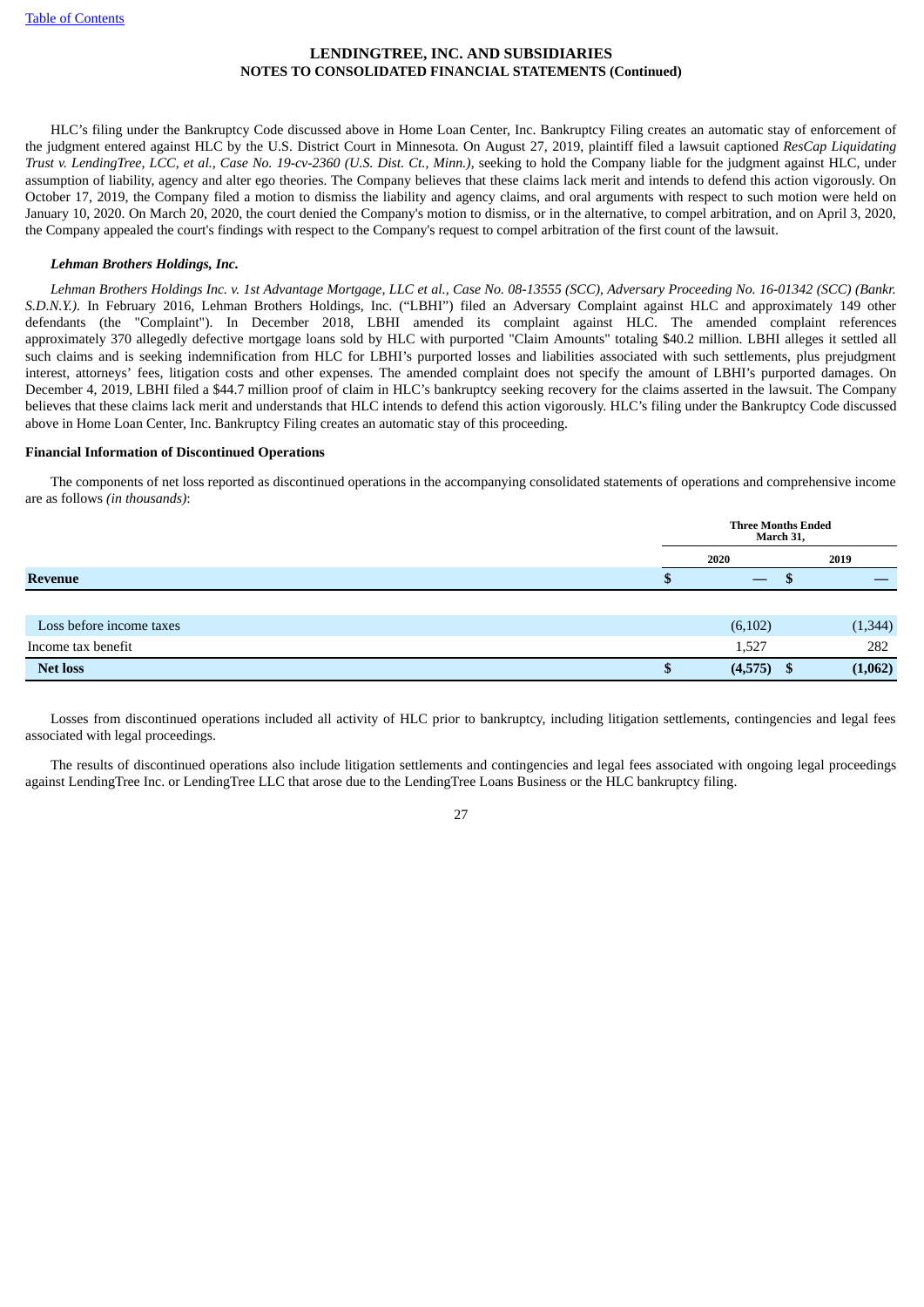#### <span id="page-27-0"></span>**Item 2.** *Management's Discussion and Analysis of Financial Condition and Results of Operations*

#### **Cautionary Statement Regarding Forward-Looking Information**

This report contains "forward-looking statements" within the meaning of the Securities Act of 1933 and the Securities Exchange Act of 1934, as amended by the Private Securities Litigation Reform Act of 1995. These forward-looking statements include statements related to our anticipated financial performance, business prospects and strategy; anticipated trends and prospects in the various industries in which our businesses operate; new products, services and related strategies; and other similar matters. These forward-looking statements are based on management's current expectations and assumptions about future events, which are inherently subject to uncertainties, risks and changes in circumstances that are difficult to predict. The use of words such as "anticipates," "estimates," "expects," "projects," "intends," "plans" and "believes," among others, generally identifies forward-looking statements.

Actual results could differ materially from those contained in the forward-looking statements. Factors currently known to management that could cause actual results to differ materially from those in forward-looking statements include those matters discussed or referenced in Part II, Item 1A. *Risk Factors* included elsewhere in this quarterly report and Part I, Item 1A. *Risk Factors* of the 2019 Annual Report.

Other unknown or unpredictable factors that could also adversely affect our business, financial condition and results of operations may arise from time to time. In light of these risks and uncertainties, the forward-looking statements discussed in this report may not prove to be accurate. Accordingly, you should not place undue reliance on these forward-looking statements, which only reflect the views of LendingTree, Inc.'s management as of the date of this report. We undertake no obligation to update or revise forward-looking statements to reflect changed assumptions, the occurrence of unanticipated events or changes to future operating results or expectations, except as required by law.

#### **Company Overview**

LendingTree, Inc. is the parent of LendingTree, LLC and several companies owned by LendingTree, LLC.

We operate what we believe to be the leading online consumer platform that connects consumers with the choices they need to be confident in their financial decisions. Our online consumer platform provides consumers with access to product offerings from our Network Partners, including mortgage loans, home equity loans and lines of credit, reverse mortgage loans, auto loans, credit cards, deposit accounts, personal loans, student loans, small business loans, insurance quotes and other related offerings. In addition, we offer tools and resources, including free credit scores, that facilitate comparison shopping for loans, deposit products, insurance and other offerings. We seek to match consumers with multiple providers, who can offer them competing quotes for the product, or products, they are seeking. We also serve as a valued partner to lenders and other providers seeking an efficient, scalable and flexible source of customer acquisition with directly measurable benefits, by matching the consumer inquiries we generate with these Network Partners.

Our My LendingTree platform offers a personalized comparison-shopping experience by providing free credit scores and credit score analysis. This platform enables us to observe consumers' credit profiles and then identify and alert them to loans and other offerings on our marketplace that may be more favorable than the terms they may have at a given point in time. This is designed to provide consumers with measurable savings opportunities over their lifetimes.

We are focused on developing new product offerings and enhancements to improve the experiences that consumers and Network Partners have as they interact with us. By expanding our portfolio of financial services offerings, we are growing and diversifying our business and sources of revenue. We intend to capitalize on our expertise in performance marketing, product development and technology, and to leverage the widespread recognition of the LendingTree brand to effect this strategy.

We believe the consumer and small business financial services industry is still in the early stages of a fundamental shift to online product offerings, similar to the shift that started in retail and travel many years ago and is now well established. We believe that like retail and travel, as consumers continue to move towards online shopping and transactions for financial services, suppliers will increasingly shift their product offerings and advertising budgets toward the online channel. We believe the strength of our brands and of our partner network place us in a strong position to continue to benefit from this market shift.

The LendingTree Loans business is presented as discontinued operations in the accompanying consolidated balance sheets, consolidated statements of operations and comprehensive income and consolidated cash flows for all periods presented. Except for the discussion under the heading "Discontinued Operations," the analysis within Management's Discussion and Analysis of Financial Condition and Results of Operations reflects our continuing operations.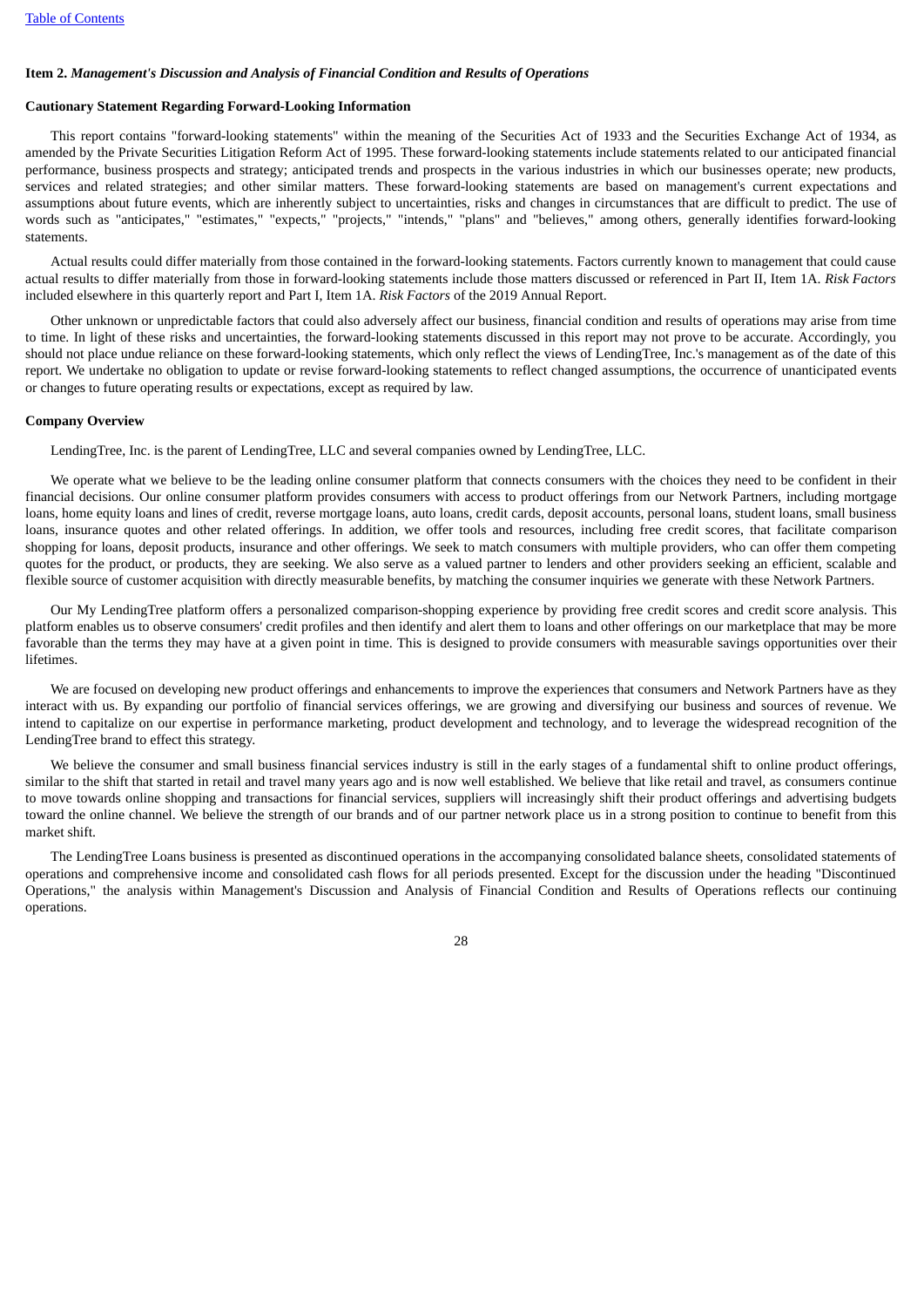#### **Economic Conditions**

During March 2020, a global pandemic was declared by the World Health Organization related to the rapidly growing outbreak of a novel strain of coronavirus ("COVID-19"). The pandemic has significantly impacted the economic conditions in the U.S., as federal, state and local governments react to the public health crisis, creating significant uncertainties in the U.S. economy. The downstream impact of social distancing and related economic pullback are affecting our business and marketplace participants to varying degrees. We are continuously monitoring the impacts of the current economic conditions related to the COVID-19 pandemic and the effect on our business, financial condition and results of operations. Of our three reportable segments, the Consumer segment has been and is expected to be most impacted as unsecured credit and the flow of capital in certain areas of the market have contracted. Within our Consumer segment, each of credit card, personal loan, and small business is anticipated to see reductions of as much as 60-80% in near-term lender demand for our services reflecting those lenders' uncertainty over the length and depth of the economic recession. The impact to our Home and Insurance segments is anticipated to be much less substantial. Most of our selling and marketing expenses are variable costs that we adjust dynamically in relation to revenue opportunities to profitably meet demand. Thus, as our revenue is negatively impacted during the recession, we anticipate our marketing expenses will generally decrease in line with revenue.

#### **Segment Reporting**

We have three reportable segments: Home, Consumer and Insurance. We changed our reportable segments in the fourth quarter of 2019, and prior period results have been reclassified to conform with this change in reportable segments.

#### **Recent Business Acquisitions**

On January 10, 2019, we acquired Value Holding Inc., the parent company of ValuePenguin Inc. ("ValuePenguin"), a personal finance website that offers consumers objective analysis on a variety of financial topics from insurance to credit cards for \$106.2 million. Combining ValuePenguin's highquality content and search engine optimization capability with proprietary technology and insurance carrier network from QuoteWizard enables us to provide immense value to carriers and agents. This strategic acquisition positions us to achieve further scale in the insurance space as well as the broader financial services industry.

On February 28, 2020, we acquired an equity interest in Stash Financial, Inc. ("Stash") for \$80.0 million. Stash is a consumer investing and banking platform. Stash brings together banking, investing, and education into one seamless experience offering a full-suite of personal investment accounts, Traditional and Roth IRAs, custodial investment accounts, and banking services, including checking accounts and debit cards with a Stock-Back® rewards program.

#### **North Carolina Office Properties**

In December 2016, we completed the acquisition of two office buildings in Charlotte, North Carolina, for \$23.5 million in cash. The buildings were acquired with the intent to use such buildings as our corporate headquarters and rent any unused space. In November 2018, the office buildings were classified as held for sale. In May 2019, we sold these buildings to an unrelated third party for a sale price of \$24.4 million.

With our expansion in North Carolina, in December 2016, we received a grant from the state that provides up to \$4.9 million in reimbursements over 12 years beginning in 2017 for investing in real estate and infrastructure in addition to increasing jobs in North Carolina at specific targeted levels through 2020, and maintaining the jobs thereafter. Additionally, the city of Charlotte and the county of Mecklenburg provided a grant that will be paid over five years and is based on a percentage of new property tax we pay on the development of a corporate headquarters. In December 2018, we received an additional grant from the state that provides up to \$8.4 million in reimbursements over 12 years beginning in 2020 for increasing jobs in North Carolina at specific targeted levels through 2023, and maintaining the jobs thereafter.

#### **Recent Mortgage Interest Rate Trends**

Interest rate and market risks can be substantial in the mortgage lead generation business. Short-term fluctuations in mortgage interest rates primarily affect consumer demand for mortgage refinancings, while long-term fluctuations in mortgage interest rates, coupled with the U.S. real estate market, affect consumer demand for new mortgages. Consumer demand, in turn, affects lender demand for mortgage leads from third-party sources, as well as our own ability to attract online consumers to our website.

Typically, when interest rates decline, we see increased consumer demand for mortgage refinancing, which in turn leads to increased traffic to our website and decreased selling and marketing efforts associated with that traffic. At the same time, lender demand for leads from third-party sources typically decreases, as there are more consumers in the marketplace seeking refinancings and, accordingly, lenders receive more organic mortgage lead volume. Due to lower lender demand, our revenue earned per consumer typically decreases, but with correspondingly lower selling and marketing costs.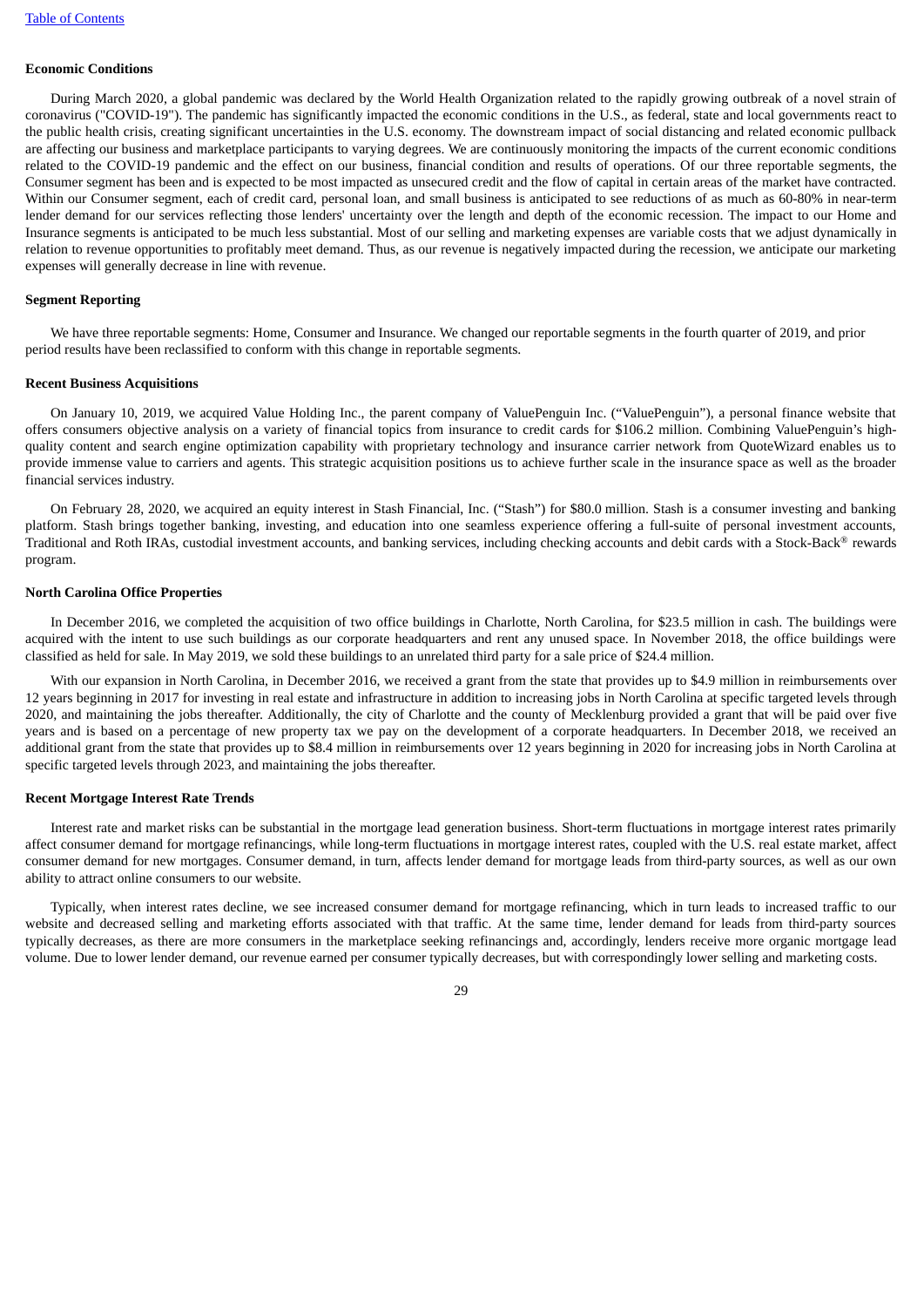Conversely, when interest rates increase, we typically see decreased consumer demand for mortgage refinancing, leading to decreased traffic to our website and higher associated selling and marketing efforts associated with that traffic. At the same time, lender demand for leads from third-party sources typically increases, as there are fewer consumers in the marketplace and, accordingly, the supply of organic mortgage lead volume decreases. Due to high lender demand, we typically see an increase in the amount lenders will pay per matched lead, which often leads to higher revenue earned per consumer. However, increases in the amount lenders will pay per matched lead in this situation is limited by the overall cost models of our lenders, and our revenue earned per consumer can be adversely affected by the overall reduced demand for refinancing in a rising rate environment.

We dynamically adjust selling and marketing expenditures in all interest rate environments to optimize our results against these variables.

According to Freddie Mac, 30-year mortgage interest rates declined during 2020 to a monthly average of 3.45% in March 2020. On a quarterly basis, 30-year mortgage interest rates in the first quarter of 2020 averaged 3.51%, compared to 4.37% in the first quarter of 2019 and 3.70% in the fourth quarter of 2019.



HISTORICAL MIX OF MORTGAGE ORIGINATION DOLLARS

Typically, as mortgage interest rates decline, there are more consumers in the marketplace seeking refinancings and, accordingly, the mix of mortgage origination dollars will move towards refinance mortgages. According to Mortgage Bankers Association ("MBA") data, total refinance origination dollars remained relatively consistent at 54% of total mortgage origination dollars in the first quarter of 2020 compared to 55% in the fourth quarter of 2019. In the first quarter of 2020, total refinance origination dollars increased 215% from the first quarter of 2019 and decreased 20% from the fourth quarter of 2019.

In April 2020, the MBA projected 30-year mortgage interest rates to remain relatively consistent through the end of the year. According to MBA projections, the refinance share of total mortgage origination dollars is projected to represent approximately 49% for 2020.

#### **The U.S. Real Estate Market**

The health of the U.S. real estate market and interest rate levels are the primary drivers of consumer demand for new mortgages. Consumer demand, in turn, affects lender demand for purchase mortgage leads from third-party sources. Typically, a strong real estate market will lead to reduced lender demand for leads, as there are more consumers in the marketplace seeking financing and, accordingly, lenders receive more organic lead volume. Conversely, a weaker real estate market will typically lead to an increase in lender demand, as there are fewer consumers in the marketplace seeking mortgages.

According to the National Association of Realtors ("NAR"), the COVID-19 pandemic contributed to a slowdown in existing-home sales at the end of the first quarter of 2020. Existing-home sales increased minimally in the first quarter of 2020 over the fourth quarter of 2019, but still experienced a 5% increase over the first quarter of 2019. The NAR expects continued temporary interruptions to existing-home sales in the following months, and predicts an overall decrease of 13.5% in 2020 compared to 2019.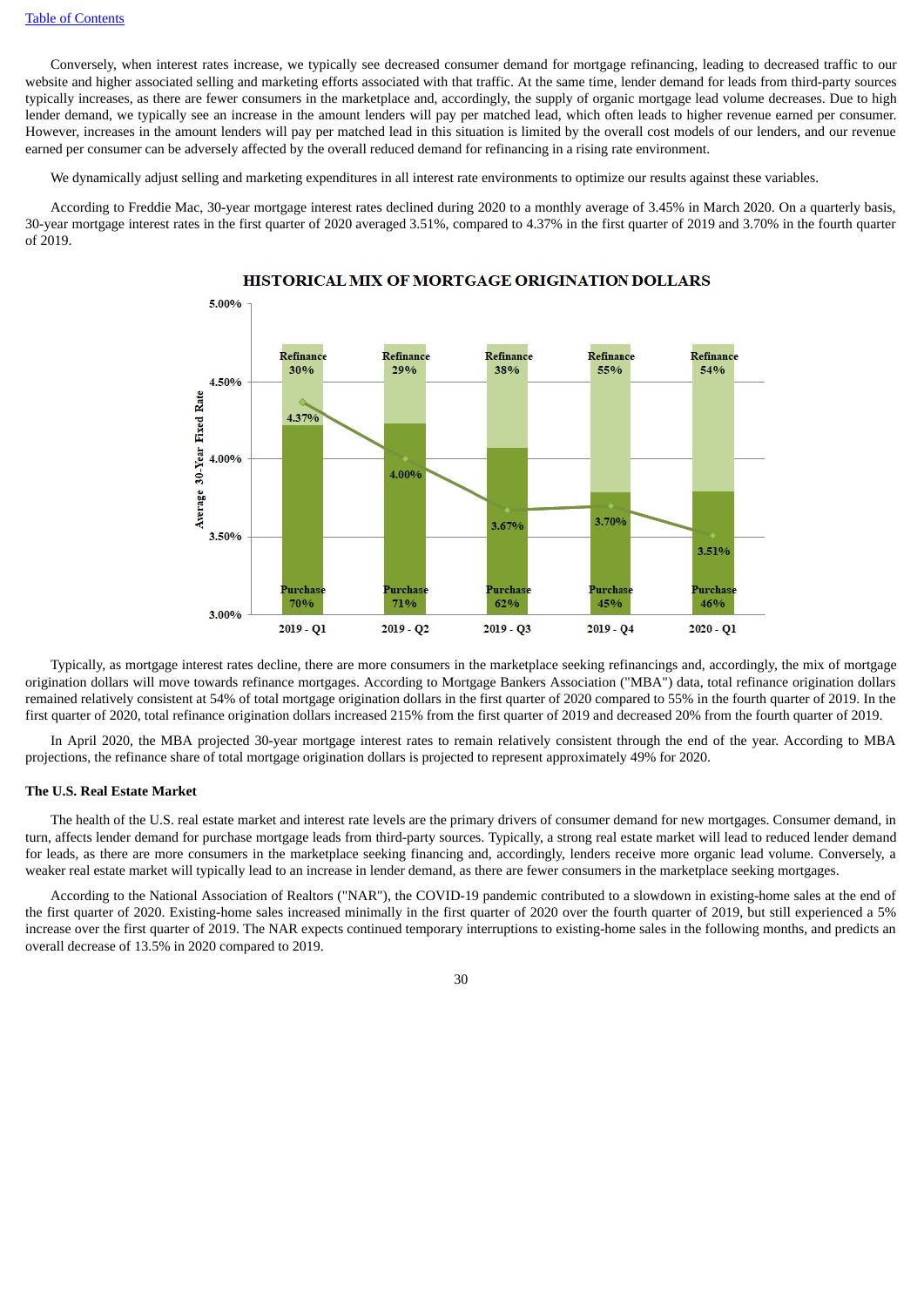### **Results of Operations for the Three Months ended March 31, 2020 and 2019**

|                                                                                     | Three Months Ended March 31, |           |                        |           |                         |
|-------------------------------------------------------------------------------------|------------------------------|-----------|------------------------|-----------|-------------------------|
|                                                                                     |                              | 2020      | 2019                   | Change    | $\frac{0}{0}$<br>Change |
|                                                                                     |                              |           | (Dollars in thousands) |           |                         |
| Home                                                                                | \$                           | 79,174 \$ | 63,437 \$              | 15,737    | 25 %                    |
| Consumer                                                                            |                              | 119,924   | 120,729                | (805)     | (1)%                    |
| Insurance                                                                           |                              | 82,737    | 67,092                 | 15,645    | 23 %                    |
| Other                                                                               |                              | 1,249     | 11,132                 | (9,883)   | (89)%                   |
| <b>Revenue</b>                                                                      |                              | 283,084   | 262,390                | 20,694    | 8 %                     |
| Costs and expenses:                                                                 |                              |           |                        |           |                         |
| Cost of revenue (exclusive of depreciation and amortization shown separately below) |                              | 14,252    | 17,670                 | (3, 418)  | (19)%                   |
| Selling and marketing expense                                                       |                              | 195,538   | 174,891                | 20,647    | 12 %                    |
| General and administrative expense                                                  |                              | 32,082    | 31,117                 | 965       | 3 %                     |
| Product development                                                                 |                              | 10,963    | 10,166                 | 797       | 8 %                     |
| Depreciation                                                                        |                              | 3,378     | 2,482                  | 896       | 36 %                    |
| Amortization of intangibles                                                         |                              | 13,757    | 13,427                 | 330       | $2\%$                   |
| Change in fair value of contingent consideration                                    |                              | (8, 122)  | 14,592                 | (22, 714) | (156)%                  |
| Severance                                                                           |                              | 158       | 54                     | 104       | 193 %                   |
| Litigation settlements and contingencies                                            |                              | 329       | (207)                  | 536       | 259 %                   |
| <b>Total costs and expenses</b>                                                     |                              | 262,335   | 264,192                | (1, 857)  | $(1)\%$                 |
| <b>Operating income (loss)</b>                                                      |                              | 20,749    | (1,802)                | 22,551    | 1,251 %                 |
| Other (expense) income, net:                                                        |                              |           |                        |           |                         |
| Interest expense, net                                                               |                              | (4,834)   | (5,468)                | (634)     | (12)%                   |
| Other income                                                                        |                              |           | 68                     | 68        | 100 %                   |
| Income (loss) before income taxes                                                   |                              | 15,915    | (7,202)                | 23,117    | 321 %                   |
| Income tax benefit                                                                  |                              | 3,061     | 7,752                  | (4,691)   | (61)%                   |
| Net income from continuing operations                                               |                              | 18,976    | 550                    | 18,426    | 3,350 %                 |
| Loss from discontinued operations, net of tax                                       |                              | (4,575)   | (1,062)                | 3,513     | 331 %                   |
| Net income (loss) and comprehensive income (loss)                                   | \$                           | 14,401 \$ | $(512)$ \$             | 14,913    | 2,913 %                 |

#### **Revenue**

Revenue increased in the first quarter of 2020 compared to the first quarter of 2019 due to increases in our Home and Insurance segments, partially offset by a decrease in our Other category.

Our Home segment includes the following products: purchase mortgage, refinance mortgage, home equity loans and lines of credit, reverse mortgage loans, and real estate. Revenue from our Home segment increased \$15.7 million in the first quarter of 2020 from the first quarter of 2019, or 25%, primarily due to an increase in revenue from our refinance mortgage product, partially offset by decreases in our purchase mortgage and home equity loans and lines of credit products. Revenue from our refinance mortgage product increased \$25.9 million in the first quarter of 2020 compared to the first quarter of 2019 primarily due to an increase in the number of consumers completing request forms resulting from increased refinancing activity in a declining interest rate environment, partially offset by a decrease in revenue earned per consumer. Revenue from our purchase mortgage and home equity loans and lines of credit products decreased \$4.9 million and \$4.6 million, respectively, in the first quarter of 2020 from the first quarter of 2019, due to decreases in the number of consumers completing request forms as well as a decrease in revenue earned per consumer.

Revenue from our Insurance segment increased \$15.6 million to \$82.7 million in the first quarter of 2020 from \$67.1 million in the first quarter of 2019, or 23%, due to increases in the number of consumers seeking insurance coverage, partially offset by a decrease in revenue earned per consumer.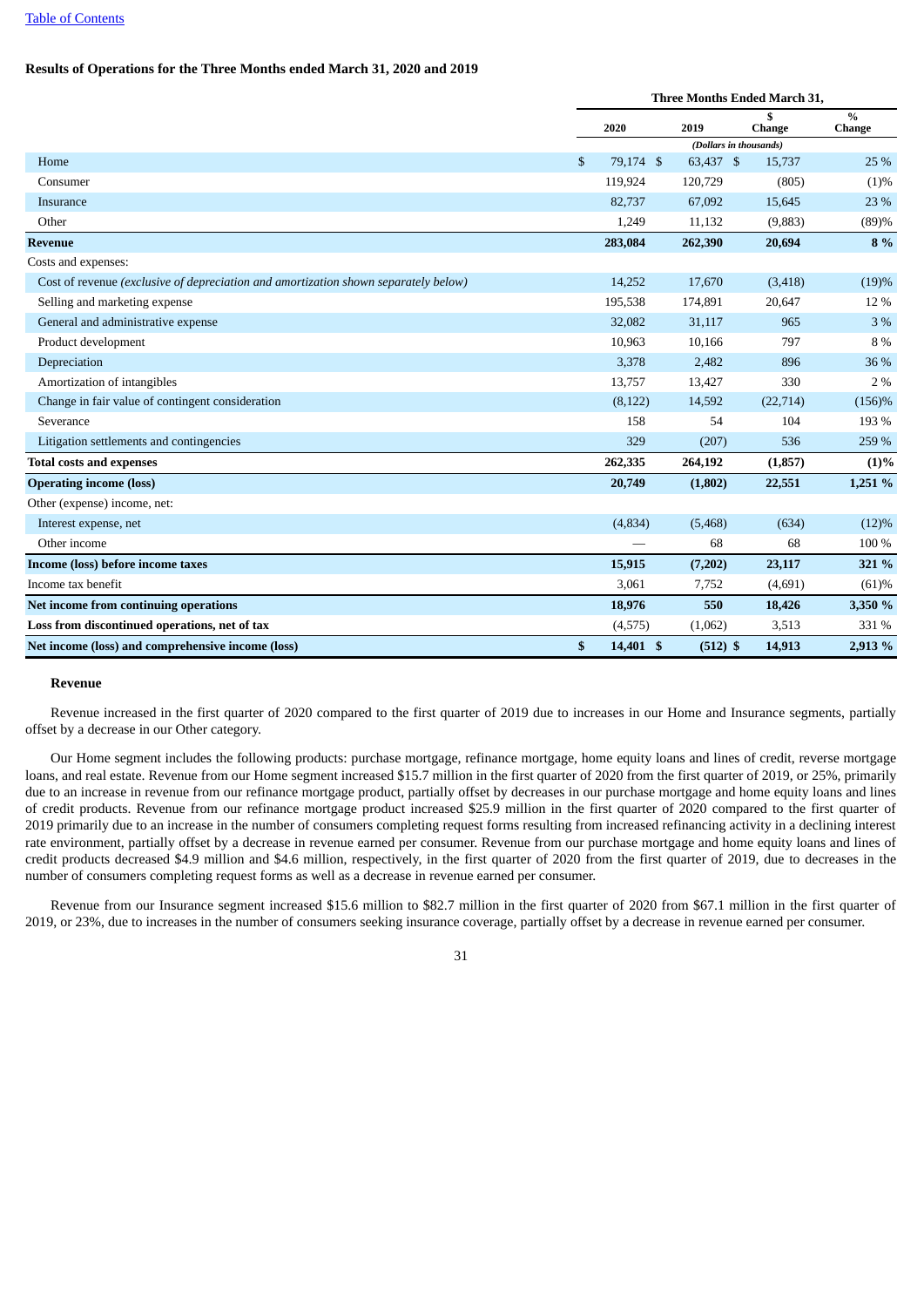Our Consumer segment includes the following products: credit cards, personal loans, small business loans, student loans, auto loans, deposit accounts, and other credit products such as credit repair and debt settlement. Many of our Consumer segment products are not individually significant to revenue. Revenue from our Consumer segment remained relatively consistent in the first quarter of 2020 from the first quarter of 2019, primarily due to decreases in our credit cards, personal loans and student loans products, partially offset by increases in our small business loans and deposit accounts products.

Revenue from our credit cards product decreased \$2.9 million to \$51.6 million in the first quarter of 2020 from \$54.5 million in the first quarter of 2019, or 5%, due to decreases in the number of approvals and a decrease in revenue earned per approval and the impact of the economic conditions primarily related to the COVID-19 pandemic in late March 2020.

Revenue from our personal loans product decreased \$1.0 million to \$31.5 million in the first quarter of 2020 from \$32.5 million in the first quarter of 2019, or 3%, primarily due to a decrease in revenue earned per consumer partially offset by an increase in the number of consumers completing request forms and the impact of the economic conditions related to the COVID-19 pandemic in late March 2020.

For the periods presented, no other products in our Consumer segment represented more than 10% of revenue; however, certain other Consumer products experienced notable changes. Revenue from our student loans product decreased \$3.3 million in the first quarter of 2020 compared to the first quarter of 2019 due to a decrease in the number of consumers on our marketplace seeking student loans. Revenue from our small business loans product increased \$4.4 million in the first quarter of 2020 compared to the first quarter of 2019 due to increases in the number of consumers seeking business loans and an increase in revenue earned per consumer. Revenue from our deposit accounts product increased by \$1.7 million in the first quarter of 2020 compared to the first quarter of 2019 due to increased Network Partner demand.

The ongoing COVID-19 pandemic is anticipated to significantly impact our Consumer product revenues in the near-term due to the significant industry-wide contraction in the availability of capital for products in the Consumer segment, specifically credit cards, small business loans and personal loans, as discussed above.

Our Other category includes revenue from the resale of online advertising space to third parties and revenue from home improvement referrals. Revenue in the Other category decreased \$9.9 million in the first quarter of 2020 compared to the first quarter of 2019, as we ceased offering home improvement referrals during the first quarter of 2019 and ceased reselling online advertising space during the first quarter of 2020.

#### **Cost of revenue**

Cost of revenue consists primarily of costs associated with compensation and other employee-related costs (including stock-based compensation) relating to internally-operated customer call centers, third-party customer call center fees, costs for online advertising resold to third parties, credit scoring fees, credit card fees, website network hosting and server fees.

Cost of revenue decreased in the first quarter of 2020 from the first quarter of 2019, primarily due to a \$6.2 million decrease for the cost of resold advertising space, partially offset by a \$1.2 million increase in compensation and benefits as a result of increases in headcount. We ceased reselling online advertising space during the first quarter of 2020.

Cost of revenue as a percentage of revenue decreased to 5% in the first quarter of 2020 compared to 7% in the first quarter of 2019 due to the items above.

#### **Selling and marketing expense**

Selling and marketing expense consists primarily of advertising and promotional expenditures and compensation and other employee-related costs (including stock-based compensation) for personnel engaged in sales or marketing functions. Advertising and promotional expenditures primarily include online marketing, as well as television, print and radio spending. Advertising production costs are expensed in the period the related ad is first run.

The increase in selling and marketing expense in the first quarter of 2020 compared to the first quarter of 2019 was primarily due to increases in advertising and promotional expense of \$21.2 million, as discussed below.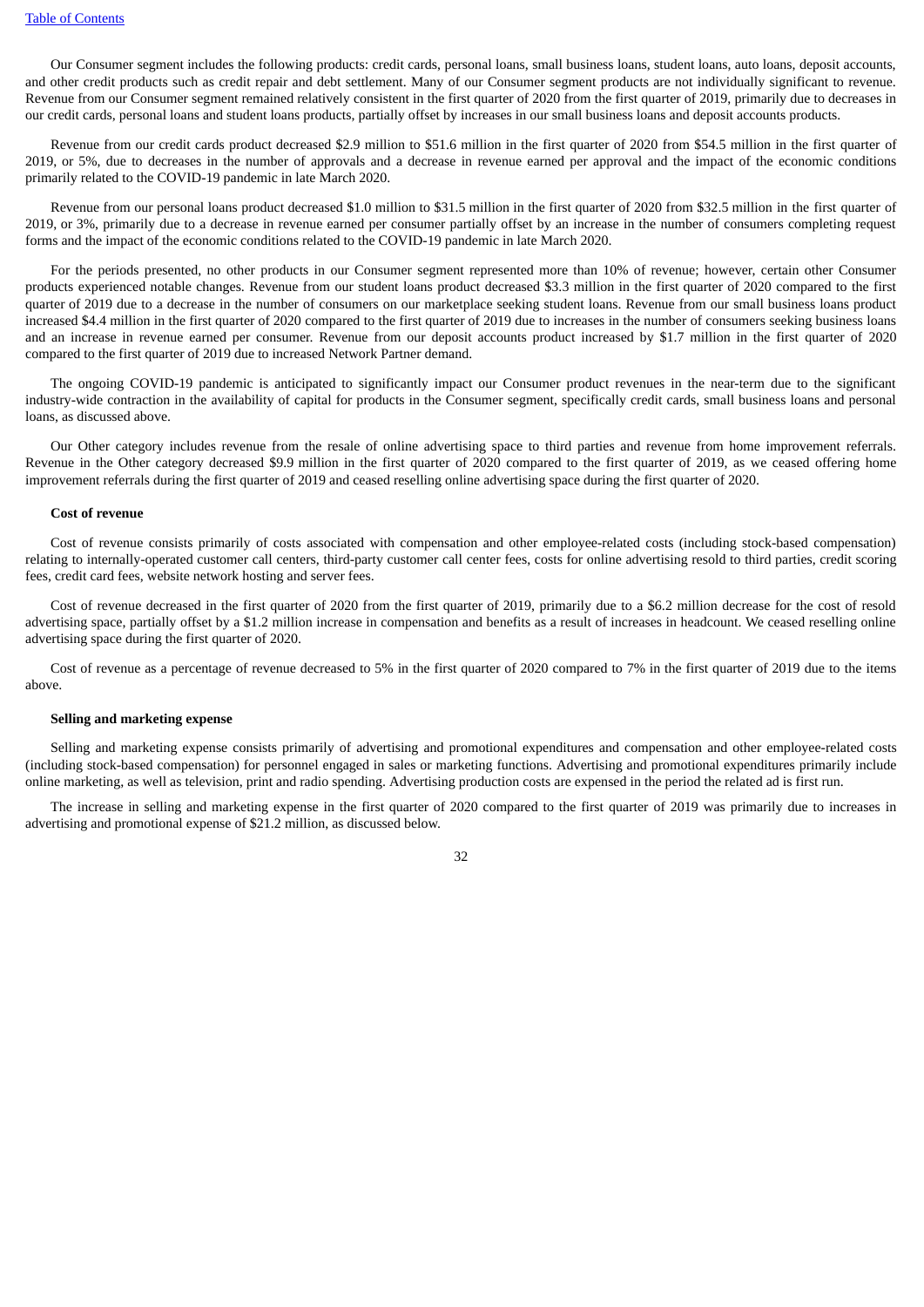Advertising and promotional expense is the largest component of selling and marketing expense, and is comprised of the following:

|                                  | Three Months Ended March 31, |            |         |                |  |  |  |  |
|----------------------------------|------------------------------|------------|---------|----------------|--|--|--|--|
|                                  | 2020                         | 2019       | Change  | $\%$<br>Change |  |  |  |  |
|                                  | (Dollars in thousands)       |            |         |                |  |  |  |  |
| Online                           | \$<br>173,081 \$             | 148,939 \$ | 24,142  | 16 %           |  |  |  |  |
| <b>Broadcast</b>                 | 6,324                        | 10,535     | (4,211) | (40)%          |  |  |  |  |
| Other                            | 4,362                        | 3,112      | 1,250   | 40 %           |  |  |  |  |
| <b>Total advertising expense</b> | \$<br>183,767 \$             | 162,586    | 21,181  | <b>13 %</b>    |  |  |  |  |

Revenue is primarily driven by Network Partner demand for our products, which is matched to corresponding consumer requests. We adjust our selling and marketing expenditures dynamically in relation to anticipated revenue opportunities in order to ensure sufficient consumer inquiries to profitably meet such demand. An increase in a product's revenue is generally met by a corresponding increase in marketing spend, and conversely a decrease in a product's revenue is generally met by a corresponding decrease in marketing spend. This relationship exists for our Home, Consumer and Insurance segments.

We increased our advertising expenditures in the first quarter of 2020 compared to the first quarter of 2019 in order to generate additional consumer inquiries to meet the increased demand of Network Partners on our marketplace. We will continue to adjust selling and marketing expenditures dynamically in relation to anticipated revenue opportunities and in response to changes in Network Partner demand as a result of the ongoing COVID-19 pandemic discussed above.

#### **General and administrative expense**

General and administrative expense consists primarily of compensation and other employee-related costs (including stock-based compensation) for personnel engaged in finance, legal, tax, corporate information technology, human resources and executive management functions, as well as facilities and infrastructure costs and fees for professional services.

General and administrative expense increased in the first quarter of 2020 from the first quarter of 2019, primarily due to increases in professional fees of \$2.5 million, technology expense of \$1.1 million and facilities expense of \$0.7 million. The increase in general and administrative expense was partially offset by a decrease in compensation and benefits of \$2.8 million, primarily due to a decrease in bonus and certain equity awards that vested in 2019.

General and administrative expense as a percentage of revenue decreased to 11% in the first quarter of 2020 compared to 12% in the first quarter of 2019.

#### **Product development**

Product development expense consists primarily of compensation and other employee-related costs (including stock-based compensation) and thirdparty labor costs that are not capitalized, for employees and consultants engaged in the design, development, testing and enhancement of technology.

Product development expense increased in the first quarter of 2020 compared to the first quarter of 2019 as we continued to invest in internal development of new and enhanced features, functionality and business opportunities that we believe will enable us to better and more fully serve consumers and Network Partners.

#### **Depreciation**

The increase in depreciation expense in the first quarter of 2020 compared to the first quarter of 2019 was primarily the result of higher investment in internally developed software in recent years, to support the growth of our business.

#### **Contingent consideration**

During the first quarter of 2020, we recorded an aggregate gain of \$8.1 million due to adjustments in the estimated fair value of the earnout payments related to our recent acquisitions. For the first quarter of 2020, the gain related to the QuoteWizard acquisition was \$8.3 million, partially offset by contingent consideration expense for the Ovation acquisition of \$0.1 million.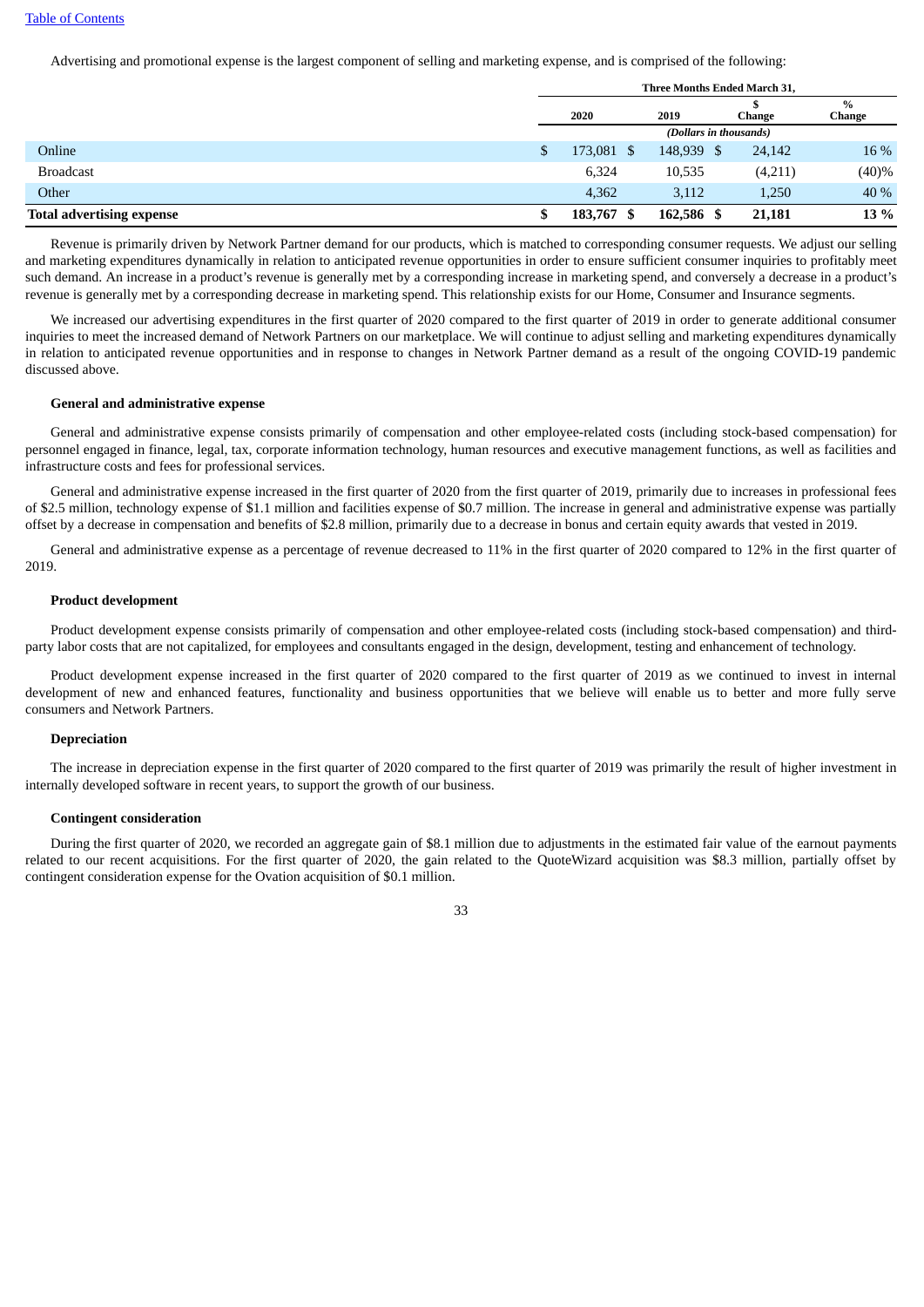During the first quarter of 2019, we recorded aggregate contingent consideration expense of \$14.6 million due to adjustments in the estimated fair value of the earnout payments related to our recent acquisitions. For the first quarter of 2019, the contingent consideration expense for the QuoteWizard and SnapCap acquisitions was \$14.4 million and \$1.6 million, respectively. This was partially offset by contingent consideration gains recorded for the DepositAccounts and Ovation acquisitions of \$0.7 million and \$0.6 million, respectively.

#### **Income tax expense**

For the first quarter of 2020, the effective tax rate varied from the federal statutory rate of 21% in part due to a tax benefit of \$1.1 million recognized for excess tax benefits resulting from employee exercises of stock options and vesting of restricted stock in accordance with ASU 2016-09 and the effect of state taxes, as well as a tax benefit of \$6.1 million for the impact of the Coronavirus Aid, Relief, and Economic Security ("CARES") Act, as described below.

On March 27, 2020, President Trump signed into law the CARES Act. This legislation is an economic relief package in response to the public health and economic impacts of COVID-19 and includes various provisions that impact us, including, but not limited to, modifications for net operating losses, accelerated timeframe for refunds associated with prior minimum taxes and modifications of the limitation on business interest.

We revalued deferred tax assets related to net operating losses in light of the changes in the CARES Act, and recorded a net tax benefit of \$6.1 million during the first quarter of 2020. These deferred tax assets are being revalued, as they will be carried back to 2016 and 2017, which are tax periods prior to the Tax Cuts and Jobs Act ("TCJA") when the federal statutory tax rate was 35% versus the 21% federal statutory tax rate in effect after the enactment of the TCJA.

For the first quarter of 2019, the effective tax rate varied from the federal statutory rate of 21% primarily due to a tax benefit of \$6.0 million recognized for excess tax benefits resulting from employee exercises of stock options and vesting of restricted stock in accordance with ASU 2016-09 and the effect of state taxes.

#### **Discontinued operations**

The results of discontinued operations include the results of the LendingTree Loans business formerly operated by our wholly-owned subsidiary, Home Loan Center, Inc., or HLC. The sale of substantially all of the assets of HLC, including the LendingTree Loans business, was completed on June 6, 2012. HLC filed a petition under Chapter 11 of the United States Bankruptcy Code on July 21, 2019, which was converted to Chapter 7 of the United States Bankruptcy Code on September 16, 2019.

As a result of the voluntary bankruptcy petition, as of the initial July 21, 2019 bankruptcy petition filing date, HLC and its consolidated subsidiary were deconsolidated from LendingTree's consolidated financial statements. The effect of such deconsolidation was the elimination of the consolidated assets and liabilities of HLC (and its consolidated subsidiary) from LendingTree's consolidated balance sheets.

Prior to the bankruptcy filing, losses from the LendingTree Loans business were primarily due to litigation settlements and contingencies and legal fees associated with ongoing legal proceedings.

The results of discontinued operations include litigation settlements and contingencies and legal fees associated with ongoing legal proceedings against LendingTree Inc. or LendingTree LLC that arose due to the LendingTree Loans business or the HLC bankruptcy filing.

*See* Note 17—Discontinued Operations to the consolidated financial statements included elsewhere in this report for more information, including the accounting effect of HLC's bankruptcy filing on our consolidated financial statements.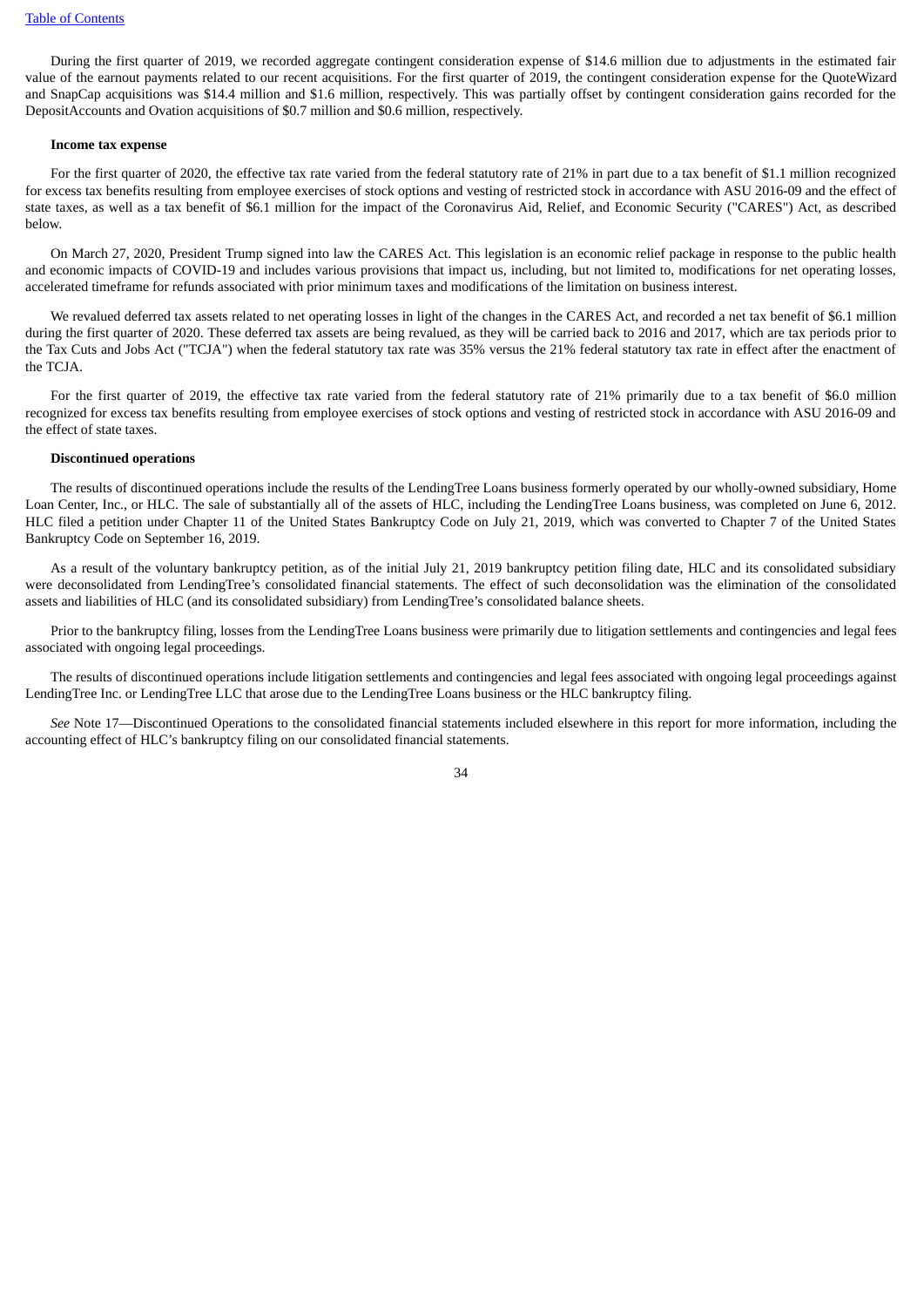#### Table of [Contents](#page-1-0)

### **Segment Profit**

|                | Three Months Ended March 31. |                        |           |                       |
|----------------|------------------------------|------------------------|-----------|-----------------------|
|                | 2020                         | 2019                   | Change    | $\%$<br><b>Change</b> |
|                |                              | (Dollars in thousands) |           |                       |
| Home           | \$<br>35,911 \$              | 23,921<br>- \$         | 11,990    | 50 %                  |
| Consumer       | 43,099                       | 53,974                 | (10, 875) | (20)%                 |
| Insurance      | 30,533                       | 27,864                 | 2,669     | 10 %                  |
| Other          | (328)                        | 759                    | (1,087)   | (143)%                |
| Segment profit | \$<br>$109,215$ \$           | $106,518$ \$           | 2,697     | 3%                    |

Segment profit is our primary segment operating metric. Segment profit is calculated as segment revenue less segment selling and marketing expenses attributed to variable costs paid for advertising, direct marketing and related expenses that are directly attributable to the segments' products. *See* Note 16— Segment Information in the notes to the consolidated financial statements for additional information on segments and a reconciliation of segment profit to pre-tax income from continuing operations.

Home segment profit and Insurance segment profit increased \$12.0 million and \$2.7 million, respectively, in the first quarter of 2020 from the first quarter of 2019, primarily due to an increase in revenue, partially offset by corresponding increases in selling and marketing expense.

Consumer segment profit decreased \$10.9 million in the first quarter of 2020 from the first quarter of 2019, primarily due to a decrease in revenue. Additionally, selling and marketing expenses in our Consumer segment increased as a percentage of revenue in the first quarter of 2020 compared to the first quarter of 2019.

### **Adjusted EBITDA**

We report Adjusted EBITDA as a supplemental measure to GAAP. This measure is the primary metric by which we evaluate the performance of our businesses, on which our marketing expenditures and internal budgets are based and by which management and many employees are compensated. We believe that investors should have access to the same set of tools that we use in analyzing our results. This non-GAAP measure should be considered in addition to results prepared in accordance with GAAP, but should not be considered a substitute for or superior to GAAP results. We provide and encourage investors to examine the reconciling adjustments between the GAAP and non-GAAP measures discussed below.

#### *Definition of Adjusted EBITDA*

We report Adjusted EBITDA as net income from continuing operations adjusted to exclude interest, income tax, amortization of intangibles and depreciation, and to further exclude (1) non-cash compensation expense, (2) non-cash impairment charges, (3) gain/loss on disposal of assets, (4) restructuring and severance expenses, (5) litigation settlements and contingencies, (6) acquisitions and dispositions income or expense (including with respect to changes in fair value of contingent consideration), and (7) one-time items. Adjusted EBITDA has certain limitations in that it does not take into account the impact to our statement of operations of certain expenses, including depreciation, non-cash compensation and acquisition-related accounting. We endeavor to compensate for the limitations of the non-GAAP measures presented by also providing the comparable GAAP measures with equal or greater prominence and descriptions of the reconciling items, including quantifying such items, to derive the non-GAAP measures. These non-GAAP measures may not be comparable to similarly titled measures used by other companies.

#### *One-Time Items*

Adjusted EBITDA is adjusted for one-time items, if applicable. Items are considered one-time in nature if they are non-recurring, infrequent or unusual and have not occurred in the past two years or are not expected to recur in the next two years, in accordance with SEC rules. For the periods presented below, there are no adjustments for one-time items.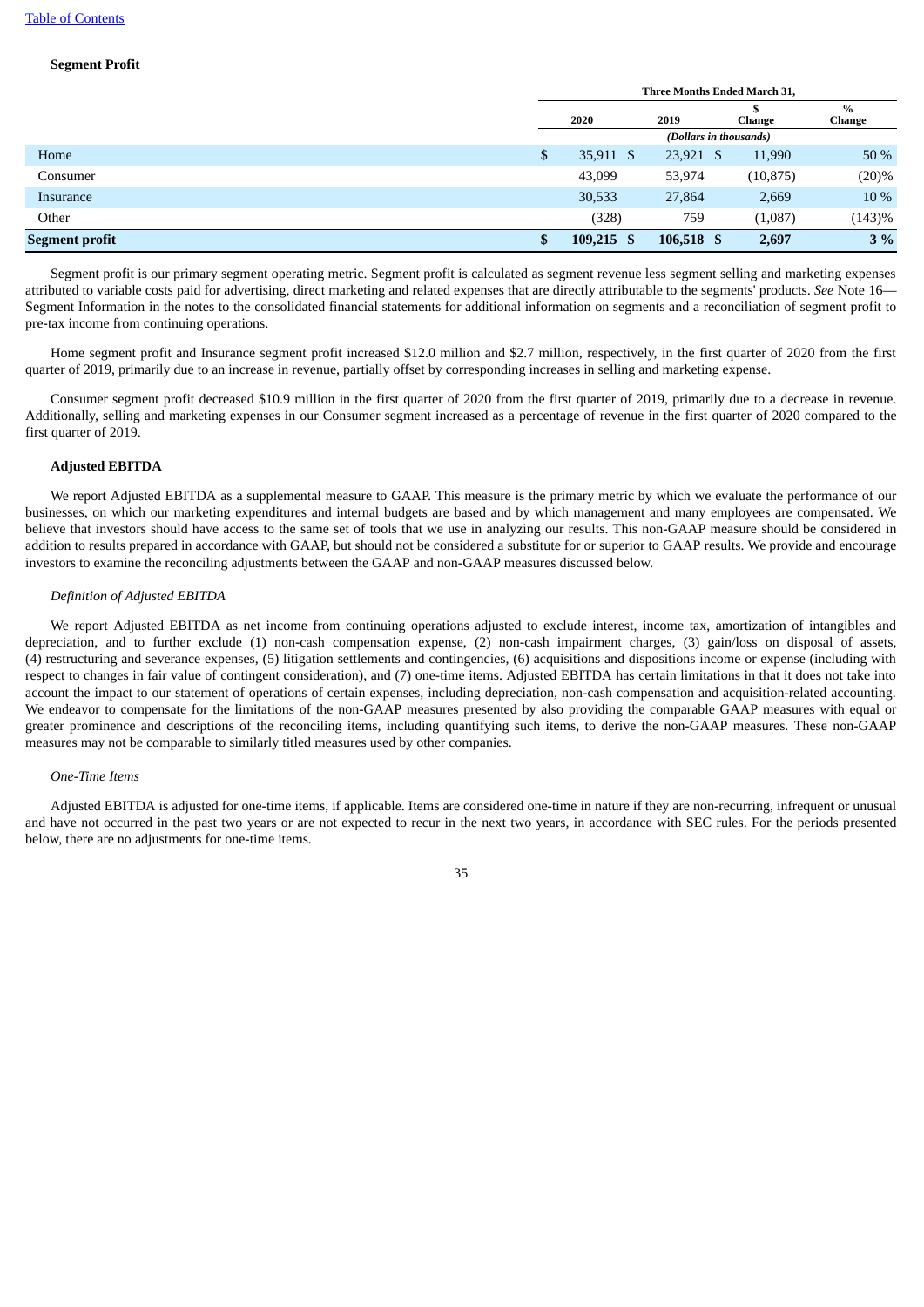### *Non-Cash Expenses that are Excluded from Adjusted EBITDA*

Non-cash compensation expense consists principally of expense associated with grants of restricted stock, restricted stock units and stock options, some of which awards have performance-based vesting conditions. These expenses are not paid in cash, and we include the related shares in our calculations of fully diluted shares outstanding. Upon settlement of restricted stock units, exercise of certain stock options or vesting of restricted stock awards, the awards may be settled, on a net basis, with us remitting the required tax withholding amount from our current funds.

Amortization of intangibles are non-cash expenses relating primarily to intangible assets acquired through acquisitions. At the time of an acquisition, the intangible assets of the acquired company, such as purchase agreements, technology and customer relationships, are valued and amortized over their estimated lives.

The following table is a reconciliation of net income from continuing operations to Adjusted EBITDA *(in thousands)*.

|                                                  | <b>Three Months Ended</b><br>March 31, |         |    |          |
|--------------------------------------------------|----------------------------------------|---------|----|----------|
|                                                  |                                        | 2020    |    | 2019     |
| Net income from continuing operations            | <sup>\$</sup>                          | 18,976  | \$ | 550      |
| Adjustments to reconcile to Adjusted EBITDA:     |                                        |         |    |          |
| Amortization of intangibles                      |                                        | 13,757  |    | 13,427   |
| Depreciation                                     |                                        | 3,378   |    | 2,482    |
| Severance                                        |                                        | 158     |    | 54       |
| Loss on impairments and disposal of assets       |                                        | 530     |    | 218      |
| Non-cash compensation expense                    |                                        | 11,917  |    | 14,053   |
| Change in fair value of contingent consideration |                                        | (8,122) |    | 14,592   |
| Acquisition expense                              |                                        | 2,180   |    | 119      |
| Litigation settlements and contingencies         |                                        | 329     |    | (207)    |
| Interest expense, net                            |                                        | 4,834   |    | 5,468    |
| Income tax benefit                               |                                        | (3,061) |    | (7, 752) |
| <b>Adjusted EBITDA</b>                           | \$                                     | 44,876  | \$ | 43,004   |

### **Financial Position, Liquidity and Capital Resources**

### **General**

As of March 31, 2020, we had \$51.2 million of cash and cash equivalents, compared to \$60.2 million of cash and cash equivalents as of December 31, 2019.

In the first quarter of 2020, we acquired an equity interest in Stash for \$80.0 million. The investment was funded through \$80.0 million drawn on our Amended Revolving Credit Facility. *See* Note 7—Equity Investment to the consolidated financial statements included elsewhere in this report for more information.

During the first quarter of 2020, we paid down \$25.0 million on our Amended Revolving Credit Facility.

During the first quarter of 2020, we made a contingent consideration payment of \$3.0 million related to the prior acquisition of SnapCap. We could make additional potential contingent consideration payments of up to \$1.0 million for DepositAccounts, \$3.0 million for SnapCap, \$4.4 million for Ovation, and \$46.8 million for QuoteWizard.

We expect our cash and cash equivalents and cash flows from operations to be sufficient to fund our operating needs for the next twelve months and beyond. Our revolving credit facility described below is an additional potential source of liquidity. We will continue to monitor the impact of the ongoing COVID-19 pandemic on our liquidity and capital resources. We expect our cashflow from operating activities to be negatively impacted by the economic recession.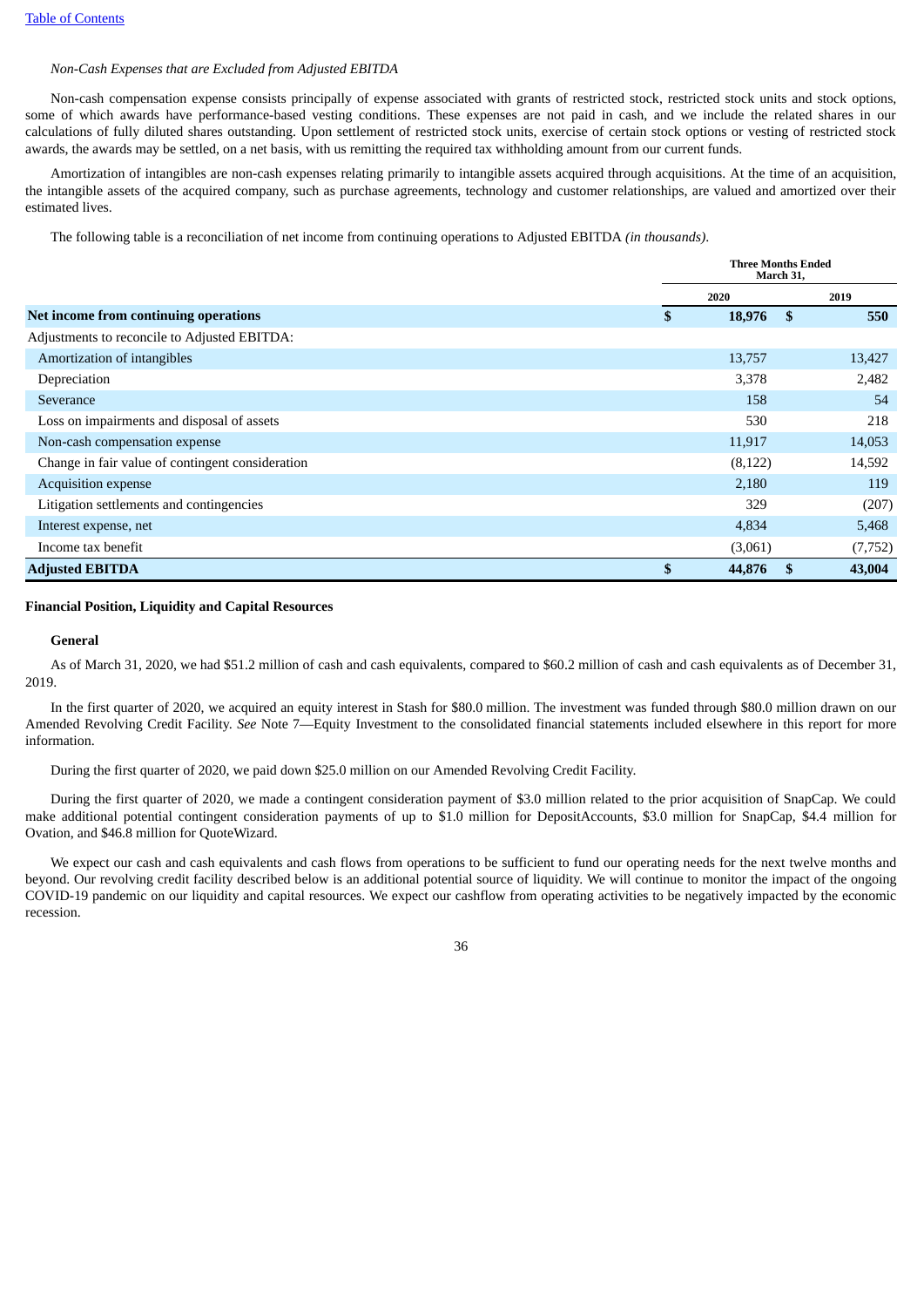### **Senior Secured Revolving Credit Facility**

On December 10, 2019, we entered into an amended and restated \$500.0 million five-year senior secured revolving credit facility, which matures on December 10, 2024 (the "Amended Revolving Credit Facility"). Borrowings under the Amended Revolving Credit Facility can be used to finance working capital needs, capital expenditures and general corporate purposes, including to finance permitted acquisitions. As of May 5, 2020, we have \$130.0 million of borrowings and a \$0.2 million letter of credit under the Amended Revolving Credit Facility. The remaining borrowing capacity at May 5, 2020 is \$369.8 million.

### **Cash Flows from Continuing Operations**

Our cash flows attributable to continuing operations are as follows:

|                                           |      | <b>Three Months Ended</b><br>March 31, |      |            |  |
|-------------------------------------------|------|----------------------------------------|------|------------|--|
|                                           | 2020 |                                        | 2019 |            |  |
|                                           |      | (in thousands)                         |      |            |  |
| Net cash provided by operating activities |      | 29,302                                 |      | 23,269     |  |
| Net cash used in investing activities     |      | (84, 189)                              |      | (110, 405) |  |
| Net cash provided by financing activities |      | 46,601                                 |      | 49,408     |  |

#### *Cash Flows from Operating Activities*

Our largest source of cash provided by our operating activities is revenues generated by our products. Our primary uses of cash from our operating activities include advertising and promotional payments. In addition, our uses of cash from operating activities include compensation and other employeerelated costs, other general corporate expenditures, litigation settlements and contingencies, certain contingent consideration payments, and income taxes.

Net cash provided by operating activities attributable to continuing operations increased in the first quarter of 2020 from the first quarter of 2019 primarily due to an increase in revenue, generally offset by an increase in selling and marketing expense. Additionally, there was a net increase in cash from changes in working capital primarily driven by changes in accounts receivable, partially offset by changes in accounts payable, accrued expenses and other current liabilities and income taxes receivable.

### *Cash Flows from Investing Activities*

Net cash used in investing activities attributable to continuing operations in the first quarter of 2020 of \$84.2 million consisted of the purchase of an \$80.0 million equity interest in Stash and capital expenditures of \$4.2 million primarily related to internally developed software.

Net cash used in investing activities attributable to continuing operations in the first quarter of 2019 of \$110.4 million consisted primarily of the acquisition of ValuePenguin for \$105.4 million, net of cash acquired, and capital expenditures of \$5.0 million primarily related to internally developed software.

#### *Cash Flows from Financing Activities*

Net cash provided by financing activities attributable to continuing operations in the first quarter of 2020 of \$46.6 million consisted primarily of \$55.0 million of net proceeds from our Amended Revolving Credit Facility, partially offset by \$5.1 million in withholding taxes paid upon surrender of shares to satisfy obligations on equity awards, net of proceeds from the exercise of stock options, and a \$3.0 million contingent consideration payment for SnapCap.

Net cash provided by financing activities attributable to continuing operations in the first quarter of 2019 of \$49.4 million consisted primarily of \$60.0 million of net proceeds from our 2017 Revolving Credit Facility, partially offset by \$4.0 million for the repurchase of our common stock, \$3.6 million in withholding taxes paid upon surrender of shares to satisfy obligations on equity awards, net of proceeds from the exercise of stock options, and a \$3.0 million contingent consideration payment for SnapCap.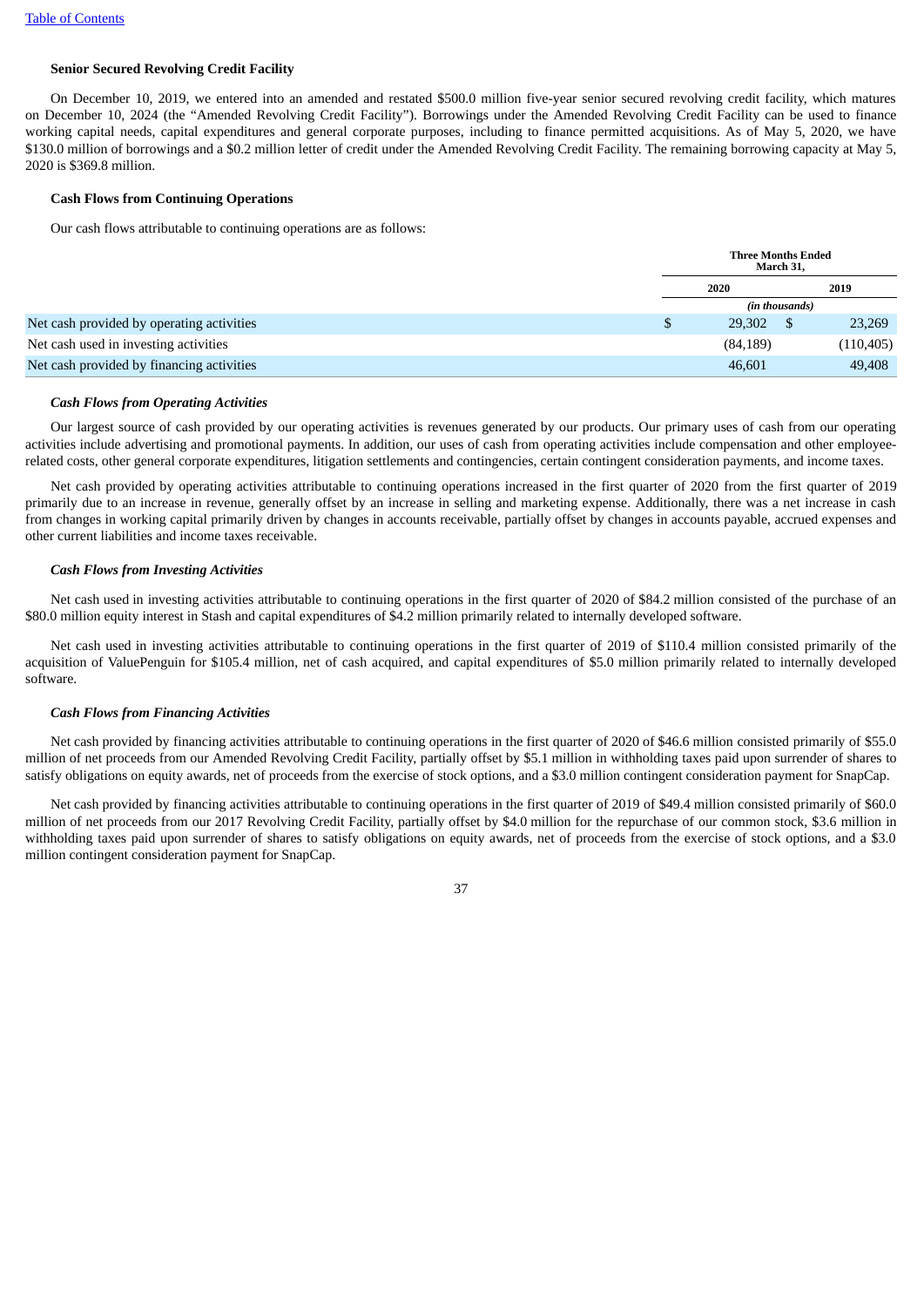### **Off-Balance Sheet Arrangements**

We have no off-balance sheet arrangements other than a letter of credit and our funding commitments pursuant to our surety bonds, none of which have or are reasonably likely to have a current or future effect on our financial condition, changes in financial condition, revenues or expenses, results of operations, liquidity, capital expenditures or capital resources that is material to investors.

#### **New Accounting Pronouncements**

For information regarding new accounting pronouncements, *see* Note 2**—**Significant Accounting Policies, in Part I, Item 1 *Financial Statements*.

#### <span id="page-37-0"></span>**Item 3.** *Quantitative and Qualitative Disclosures about Market Risk*

Other than our Amended Revolving Credit Facility, we do not have any financial instruments that are exposed to significant market risk. We maintain our cash and cash equivalents in bank deposits and short-term, highly liquid money market investments. A hypothetical 100-basis point increase or decrease in market interest rates would not have a material impact on the fair value of our cash equivalents securities, or our earnings on such cash equivalents, but would have an effect on the interest paid on borrowings under the Amended Revolving Credit Facility, if any. As of May 5, 2020, there was \$130.0 million borrowed under the Amended Revolving Credit Facility. If the LIBO rate increased by 100-basis points, our annual interest expense would increase by approximately \$1.3 million. Increases in the Federal Funds interest rates may also affect potential contingent consideration payments to DepositAccounts. *See* Note 8—Business Acquisitions—Changes in Contingent Consideration in Part I, Item 1. *Financial Statements*.

Fluctuations in interest rates affect consumer demand for new mortgages and the level of refinancing activity which, in turn, affects lender demand for mortgage leads. Typically, when interest rates decline, we see increased consumer demand for mortgage refinancing, which in turn leads to increased traffic to our website and decreased selling and marketing efforts associated with that traffic. At the same time, lender demand for leads from third-party sources typically decreases, as there are more consumers in the marketplace seeking refinancings and, accordingly, lenders receive more organic lead volume. Due to lower lender demand, our revenue earned per consumer typically decreases but with correspondingly lower selling and marketing costs. Conversely, when interest rates increase, we typically see decreased consumer demand for mortgage refinancing, leading to decreased traffic to our website and higher associated selling and marketing efforts associated with that traffic. At the same time, lender demand for leads from third-party sources typically increases, as there are fewer consumers in the marketplace and, accordingly, the supply of organic mortgage lead volume decreases. Due to high lender demand, we typically see an increase in the amount lenders will pay per matched lead, which often leads to higher revenue earned per consumer. However, increases in the amount lenders will pay per matched lead in this situation is limited by the overall cost models of our lenders, and our revenue earned per consumer can be adversely affected by the overall reduced demand for refinancing in a rising rate environment.

### <span id="page-37-1"></span>**Item 4.** *Controls and Procedures*

#### **Evaluation of Disclosure Controls and Procedures**

As required by Rule 13a-15(b) of the Securities Exchange Act of 1934, as amended (the "Exchange Act"), management, with the participation of our principal executive officer (our Chief Executive Officer) and principal financial officer (our Chief Financial Officer), evaluated, as of the end of the period covered by this report, the effectiveness of our disclosure controls and procedures as defined in Exchange Act Rule 13a-15(e). Based upon that evaluation, our Chief Executive Officer and Chief Financial Officer concluded that our disclosure controls and procedures are effective, as of March 31, 2020, to reasonably ensure that information required to be disclosed and filed under the Exchange Act is recorded, processed, summarized and reported within the time periods specified, and that management will be timely alerted to material information required to be included in our periodic reports filed with the Securities and Exchange Commission.

### **Changes in Internal Control Over Financial Reporting**

There was no change in our internal control over financial reporting that occurred during the quarter ended March 31, 2020 that has materially affected, or is reasonably likely to materially affect, our internal controls over financial reporting.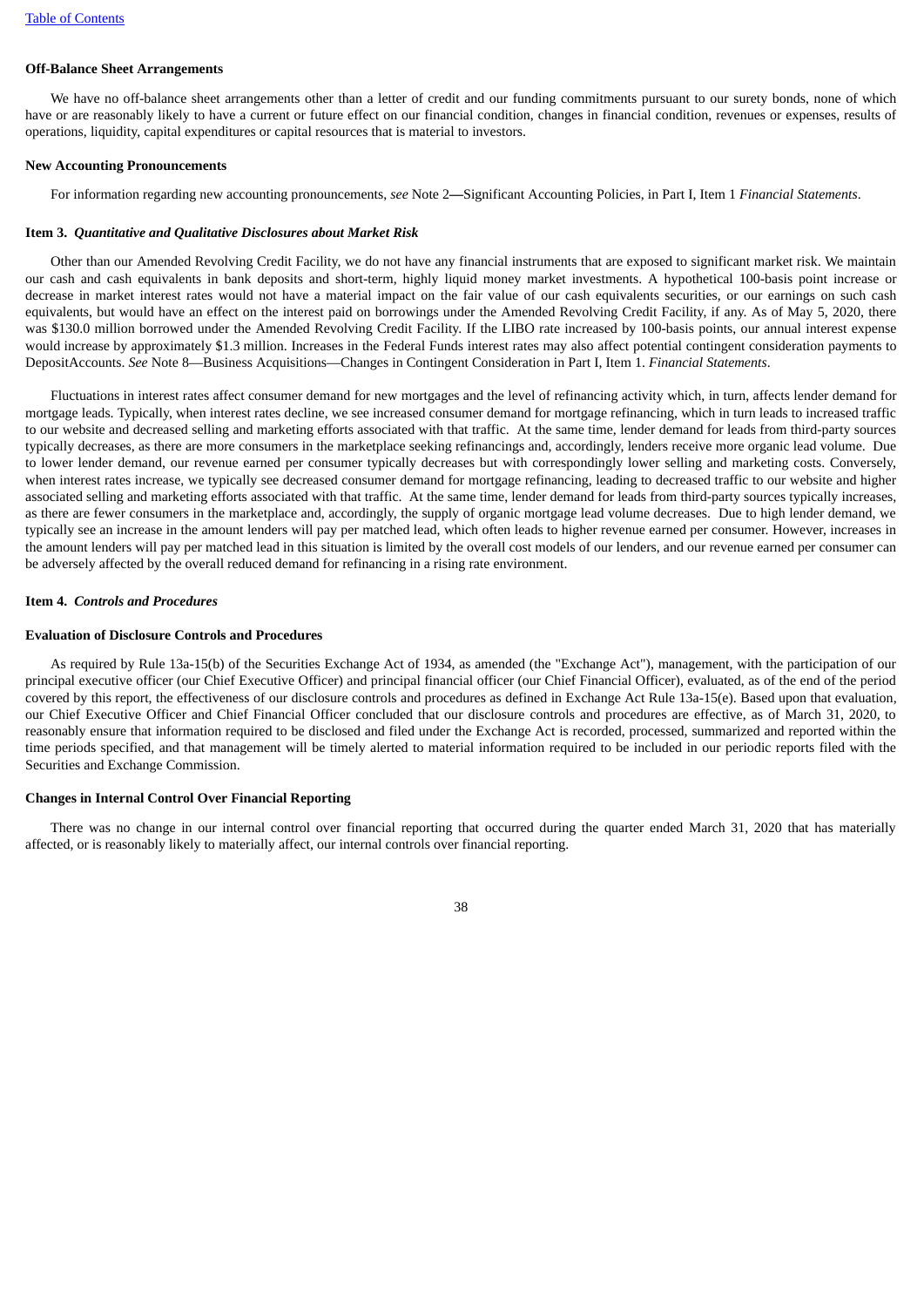#### **PART II—OTHER INFORMATION**

#### <span id="page-38-1"></span><span id="page-38-0"></span>**Item 1.** *Legal Proceedings*

In the ordinary course of business, we are party to litigation involving property, contract, intellectual property and a variety of other claims. The amounts that may be recovered in such matters may be subject to insurance coverage. We have provided information about certain legal proceedings in which we are involved in Part I, Item 3. *Legal Proceedings* of our 2019 Annual Report and updated that information in Note 14—Contingencies and Note 17—Discontinued Operations to the consolidated financial statements included elsewhere in this report.

### <span id="page-38-2"></span>**Item 1A.** *Risk Factors*

Other than the risk factor set forth below, there have been no material changes to the risk factors included in Part I, Item 1A. *Risk Factors* of our 2019 Annual Report.

### The COVID-19 pandemic has impacted our business, and the ultimate impact on our business, financial condition and results of operations will depend on future developments, which are highly uncertain and cannot be predicted, including the scope and duration of the pandemic and actions *taken by governmental authorities in response to the pandemic.*

The COVID-19 pandemic has negatively impacted the global economy, disrupted global supply chains, lowered equity market valuations, created significant volatility and disruption in financial markets, and increased unemployment levels. In addition, the pandemic has resulted in temporary closures of many businesses and the institution of social distancing and sheltering in place requirements in many states and communities. As a result, the demand for our products, in particular in our Consumer segment, has been and may continue to be significantly impacted. Within our Consumer segment, each of credit card, personal loan, and small business is anticipated to see reductions of as much as 60-80% in near-term lender demand for our services reflecting those lenders' uncertainty over the length and depth of the economic recession. Our business operations may also be disrupted if significant portions of our workforce are unable to work effectively, including because of illness, quarantines, government actions, or other restrictions in connection with the pandemic. The extent to which the COVID-19 pandemic impacts our business, financial condition and results of operations, as well as our regulatory capital and liquidity ratios, will depend on future developments, which are highly uncertain and cannot be predicted, including the scope and duration of the pandemic and actions taken by governmental authorities and other third parties in response to the pandemic.

### <span id="page-38-3"></span>**Item 2.** *Unregistered Sales of Equity Securities and Use of Proceeds*

### **Issuer Purchases of Equity Securities**

In each of February 2018 and February 2019, the board of directors authorized and we announced a stock repurchase program which allowed for the repurchase of up to \$100.0 million and \$150.0 million, respectively, of our common stock. Under this program, we can repurchase stock in the open market or through privately-negotiated transactions. We have used available cash to finance these repurchases. We will determine the timing and amount of any additional repurchases based on our evaluation of market conditions, applicable SEC guidelines and regulations, and other factors. This program may be suspended or discontinued at any time at the discretion of our board of directors. During the quarter ended March 31, 2020, no shares of common stock were repurchased under the stock repurchase program. As of April 29, 2020, approximately \$179.7 million remains authorized for share repurchase.

Additionally, the LendingTree Sixth Amended and Restated 2008 Stock and Award Incentive Plan and the LendingTree 2017 Inducement Grant Plan allow employees to forfeit shares of our common stock to satisfy federal and state withholding obligations upon the exercise of stock options, the settlement of restricted stock unit awards and the vesting of restricted stock awards granted to those individuals under the plans. During the quarter ended March 31, 2020, 15,647 shares were purchased related to these obligations under the LendingTree Sixth Amended and Restated 2008 Stock and Award Incentive Plan and 246 shares were purchased related to these obligations under the LendingTree 2017 Inducement Grant Plan. The withholding of those shares does not affect the dollar amount or number of shares that may be purchased under the stock repurchase program described above.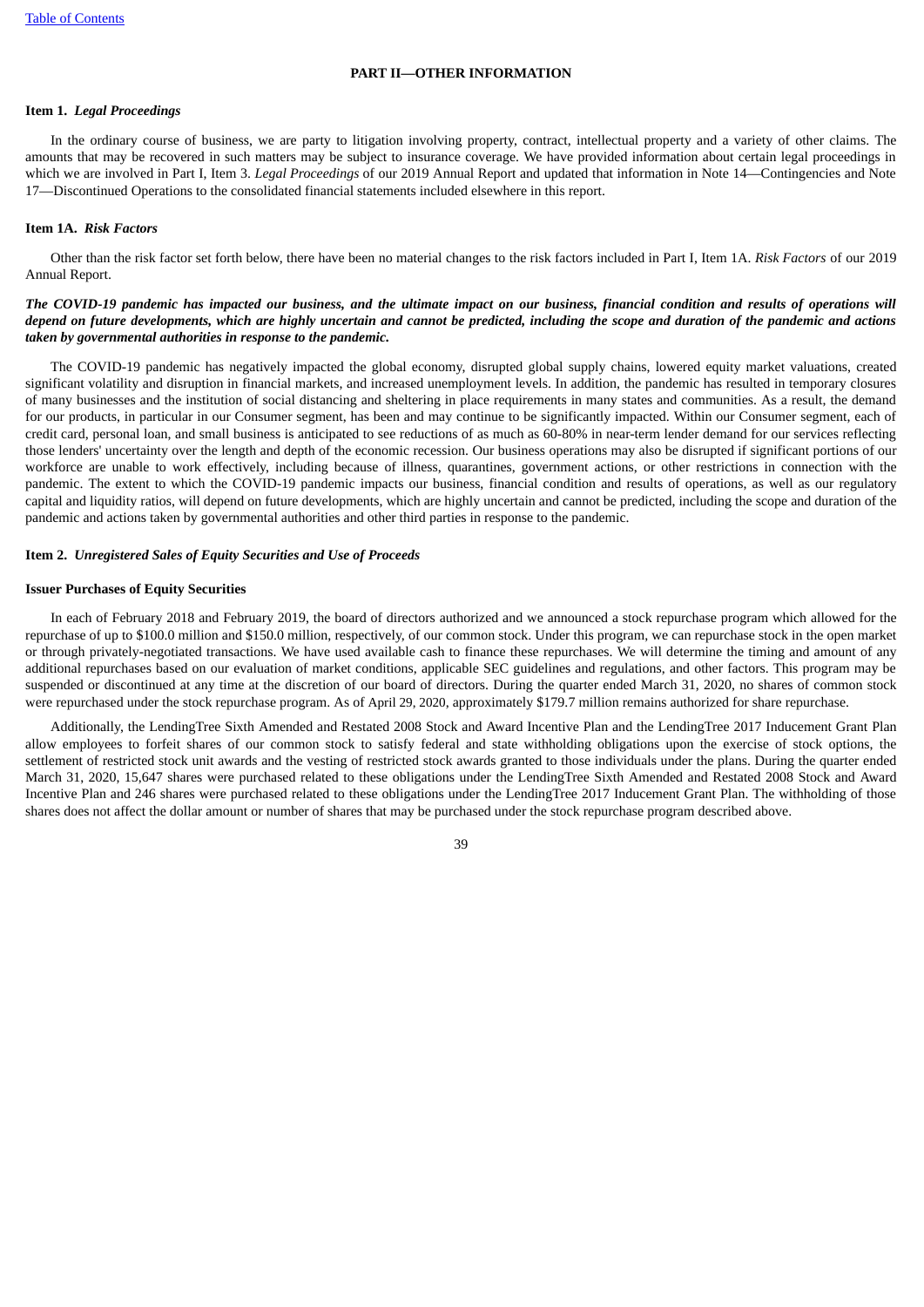The following table provides information about the company's purchases of equity securities during the quarter ended March 31, 2020.

| Period               | <b>Total Number of</b><br>Shares Purchased <sup>(1)</sup> |   | <b>Average Price</b><br>Paid per Share | <b>Total Number of</b><br><b>Shares Purchased as</b><br><b>Part of Publicly</b><br><b>Announced Plans or</b><br>Programs $(2)$ |    | Approximate<br><b>Dollar Value of Shares</b><br>that May Yet Be<br><b>Purchased Under the</b><br><b>Plans or Programs</b> |  |
|----------------------|-----------------------------------------------------------|---|----------------------------------------|--------------------------------------------------------------------------------------------------------------------------------|----|---------------------------------------------------------------------------------------------------------------------------|--|
|                      |                                                           |   |                                        |                                                                                                                                |    | (in thousands)                                                                                                            |  |
| 1/1/2020 - 1/31/2020 | 409                                                       | S | 307.15                                 |                                                                                                                                | Ъ  | 179,673                                                                                                                   |  |
| 2/1/2020 - 2/29/2020 | 14,733                                                    | S | 334.04                                 | $\overline{\phantom{0}}$                                                                                                       | -S | 179,673                                                                                                                   |  |
| 3/1/2020 - 3/31/2020 | 751                                                       | S | 272.46                                 | $\overbrace{\phantom{13333}}$                                                                                                  |    | 179,673                                                                                                                   |  |
| <b>Total</b>         | 15,893                                                    |   | 330.44                                 | $\hspace{0.1mm}-\hspace{0.1mm}$                                                                                                |    | 179,673                                                                                                                   |  |

(1) During January 2020, February 2020 and March 2020, 409 shares, 14,733 shares and 751 shares, respectively (totaling 15,893 shares), were purchased to satisfy federal and state withholding obligations of our employees upon the settlement of restricted stock units, all in accordance with our Sixth Amended and Restated 2008 Stock and Award Incentive Plan and 2017 Inducement Grant Plan, as described above.

(2) See the narrative disclosure above the table for further description of our publicly announced stock repurchase program.

### <span id="page-39-0"></span>**Item 5.** *Other Information*

None.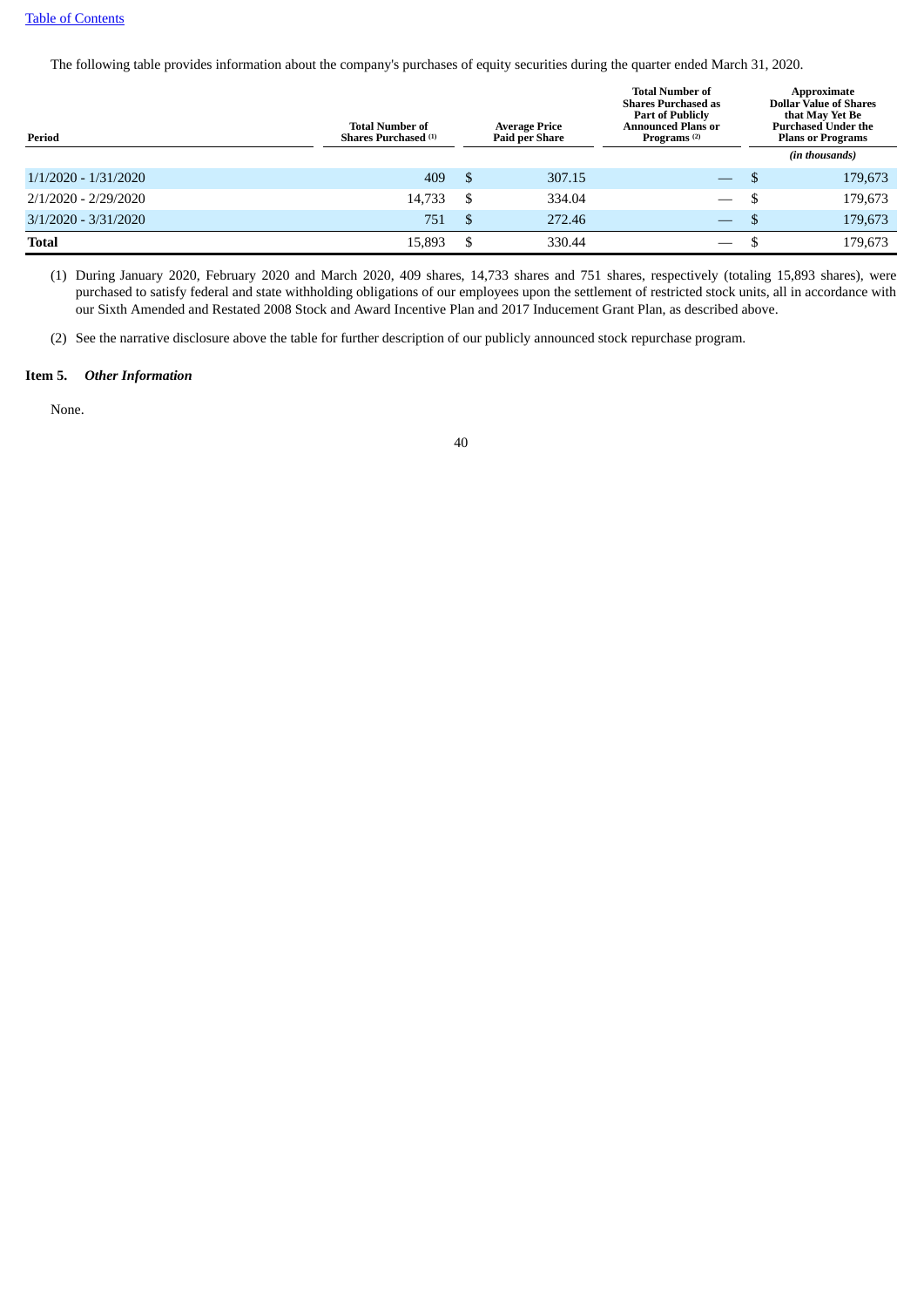### <span id="page-40-0"></span>**Item 6.** *Exhibits*

| <b>Exhibit</b> | <b>Description</b>                                                                                                                                                                                                        | Location                                                                                 |
|----------------|---------------------------------------------------------------------------------------------------------------------------------------------------------------------------------------------------------------------------|------------------------------------------------------------------------------------------|
| 3.1            | Amended and Restated Certificate of Incorporation of LendingTree, Inc.                                                                                                                                                    | Exhibit 3.1 to the Registrant's Current<br>Report on Form 8-K filed August 25,<br>2008   |
| 3.2            | Fourth Amended and Restated By-laws of LendingTree, Inc.                                                                                                                                                                  | Exhibit 3.1 to the Registrant's Current<br>Report on Form 8-K filed November<br>15, 2017 |
| 31.1           | Certification of the Chief Executive Officer pursuant to Rule 13a-14(a) or Rule 15d-14(a) of the $\dagger$<br>Securities Exchange Act of 1934 as adopted pursuant to Section 302 of the Sarbanes-Oxley Act of<br>2002.    |                                                                                          |
| 31.2           | Certification of the Chief Financial Officer pursuant to Rule 13a-14(a) or Rule 15d-14(a) of the <sup>†</sup><br>Securities Exchange Act of 1934 as adopted pursuant to Section 302 of the Sarbanes-Oxley Act of<br>2002. |                                                                                          |
| 32.1           | Certification of the Chief Executive Officer pursuant to 18 U.S.C. Section 1350 as adopted <sup>†</sup><br>pursuant to Section 906 of the Sarbanes-Oxley Act of 2002.                                                     |                                                                                          |
| 32.2           | Certification of the Chief Financial Officer pursuant to 18 U.S.C. Section 1350 as adopted<br>pursuant to Section 906 of the Sarbanes-Oxley Act of 2002.                                                                  | $^{\dagger\dagger}$                                                                      |
| 101.INS        | XBRL Instance Document — The instance document does not appear in the Interactive Data File<br>because its XBRL tags are embedded within the Inline XBRL document.                                                        | ナナナ                                                                                      |
| 101.SCH        | XBRL Taxonomy Extension Schema Document                                                                                                                                                                                   | $^{\dagger\dagger\dagger}$                                                               |
| 101.CAL        | XBRL Taxonomy Extension Calculation Linkbase Document                                                                                                                                                                     | $+ + +$                                                                                  |
| 101.DEF        | XBRL Taxonomy Extension Definition Linkbase Document                                                                                                                                                                      | $^{\dagger\dagger\dagger}$                                                               |
| 101.LAB        | XBRL Taxonomy Extension Label Linkbase Document                                                                                                                                                                           | $+ + +$                                                                                  |
| 101.PRE        | XBRL Taxonomy Extension Presentation Linkbase Document                                                                                                                                                                    | $^{\dagger\dagger\dagger}$                                                               |
| 104            | Cover Page Interactive Data File (embedded within the Inline XBRL document contained in<br>Exhibit 101)                                                                                                                   | $+ + +$                                                                                  |

† Filed herewith.

†† Furnished herewith. This certification is being furnished solely to accompany this report pursuant to 18 U.S.C. 1350, and is not being filed for purposes of Section 18 of the Securities Exchange Act of 1934, as amended, and is not to be incorporated by reference into any filing of the registrant, whether made before or after the date hereof, regardless of any general incorporation language in such filing.

††† Furnished herewith. Pursuant to Rule 406T of Regulation S-T, the Interactive Data Files on Exhibit 101 hereto are deemed not filed or part of a registration statement or prospectus for purposes of Sections 11 or 12 of the Securities Act of 1933, as amended, are deemed not filed for purposes of Section 18 of the Securities Exchange Act of 1934, as amended, and otherwise are not subject to liability under those sections.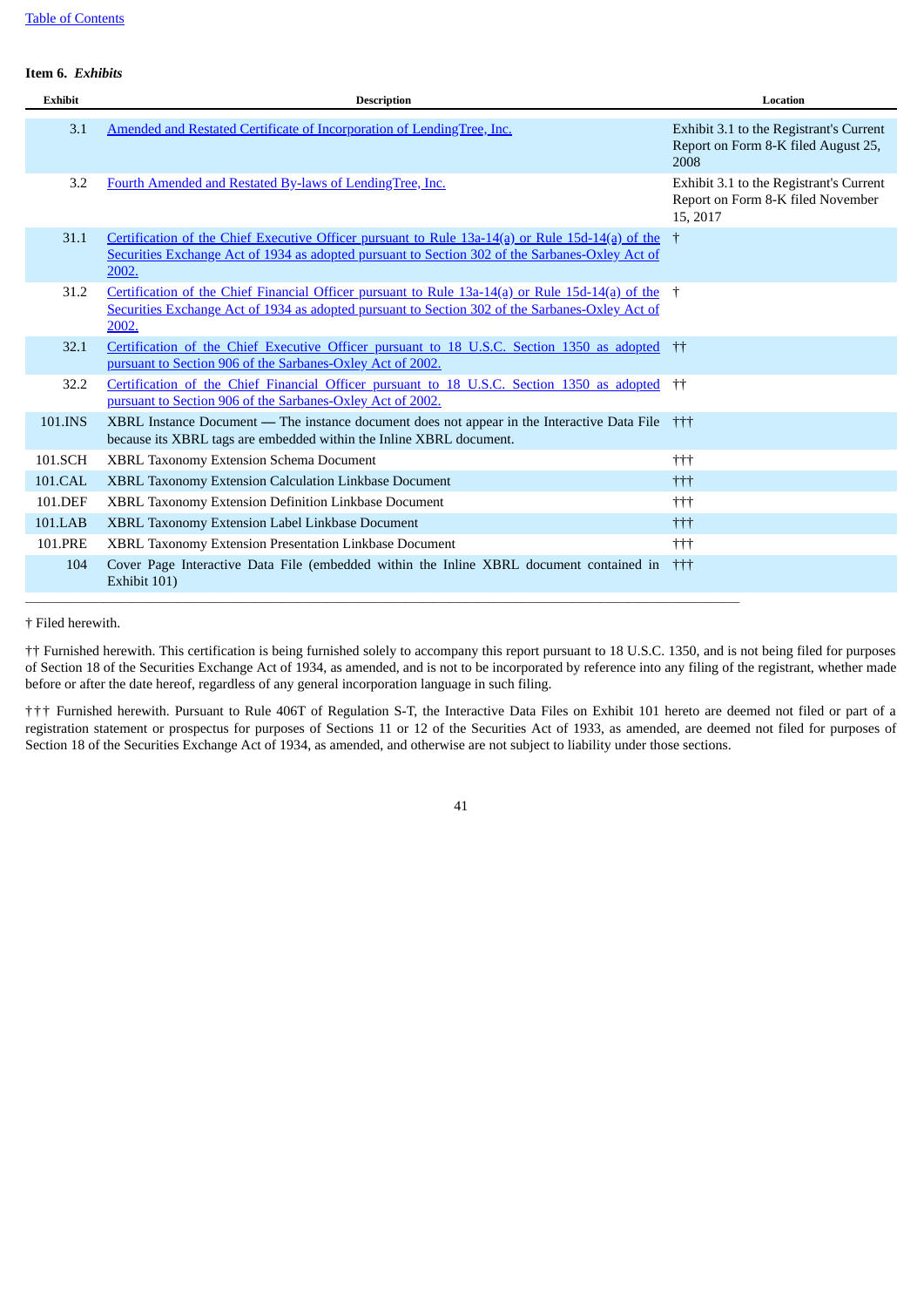### **SIGNATURE**

Pursuant to the requirements of the Securities Exchange Act of 1934, the registrant has duly caused this report to be signed on its behalf by the undersigned thereunto duly authorized.

Date: May 5, 2020

LENDINGTREE, INC.

By: **/s/ J.D. MORIARTY**

J.D. Moriarty *Chief Financial Officer (principal financial officer and duly authorized officer)*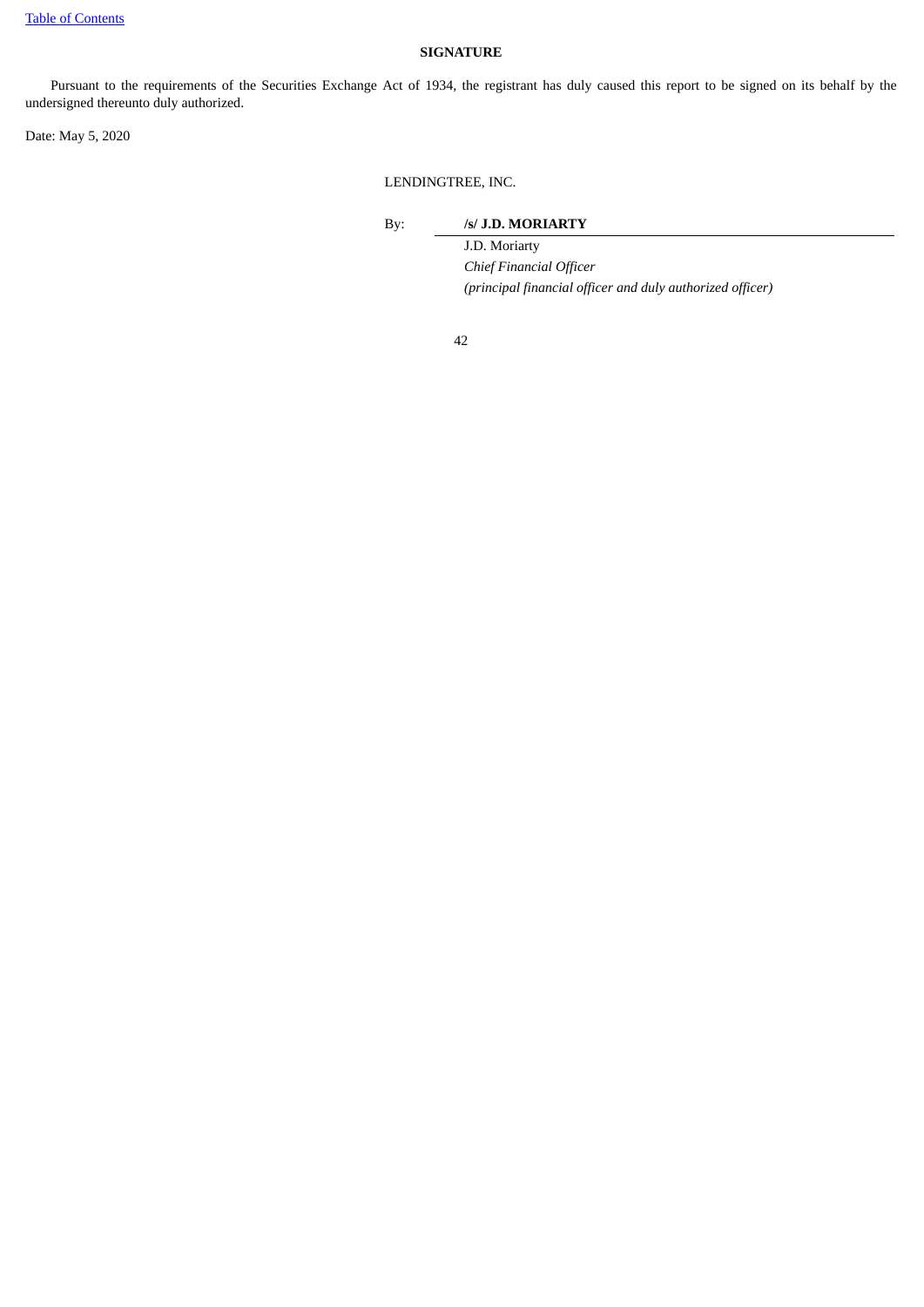### **CERTIFICATION**

<span id="page-42-0"></span>I, Douglas R. Lebda, certify that:

- 1. I have reviewed this quarterly report on Form 10-Q for the period ended March 31, 2020 of LendingTree, Inc.;
- 2. Based on my knowledge, this report does not contain any untrue statement of a material fact or omit to state a material fact necessary to make the statements made, in light of the circumstances under which such statements were made, not misleading with respect to the period covered by this report;
- 3. Based on my knowledge, the financial statements, and other financial information included in this report, fairly present in all material respects the financial condition, results of operations and cash flows of the registrant as of, and for, the periods presented in this report;
- 4. The registrant's other certifying officer(s) and I are responsible for establishing and maintaining disclosure controls and procedures (as defined in Exchange Act Rules 13a-15(e) and 15d-15(e)) and internal control over financial reporting (as defined in Exchange Act Rules 13a-15(f) and 15d-15(f)) for the registrant and have:
	- (a) Designed such disclosure controls and procedures, or caused such disclosure controls and procedures to be designed under our supervision, to ensure that material information relating to the registrant, including its consolidated subsidiaries, is made known to us by others within those entities, particularly during the period in which this report is being prepared;
	- (b) Designed such internal control over financial reporting, or caused such internal control over financial reporting to be designed under our supervision, to provide reasonable assurance regarding the reliability of financial reporting and the preparation of financial statements for external purposes in accordance with generally accepted accounting principles;
	- (c) Evaluated the effectiveness of the registrant's disclosure controls and procedures and presented in this report our conclusions about the effectiveness of the disclosure controls and procedures, as of the end of the period covered by this report based on such evaluation; and
	- (d) Disclosed in this report any change in the registrant's internal control over financial reporting that occurred during the registrant's most recent fiscal quarter (the registrant's fourth fiscal quarter in the case of an annual report) that has materially affected, or is reasonably likely to materially affect, the registrant's internal control over financial reporting; and
- 5. The registrant's other certifying officer(s) and I have disclosed, based on our most recent evaluation of internal control over financial reporting, to the registrant's auditors and the audit committee of the registrant's board of directors (or persons performing the equivalent functions):
	- (a) All significant deficiencies and material weaknesses in the design or operation of internal control over financial reporting which are reasonably likely to adversely affect the registrant's ability to record, process, summarize and report financial information; and
	- (b) Any fraud, whether or not material, that involves management or other employees who have a significant role in the registrant's internal control over financial reporting.

Date: May 5, 2020

/s/ Douglas R. Lebda

Douglas R. Lebda *Chairman and Chief Executive Officer (principal executive officer)*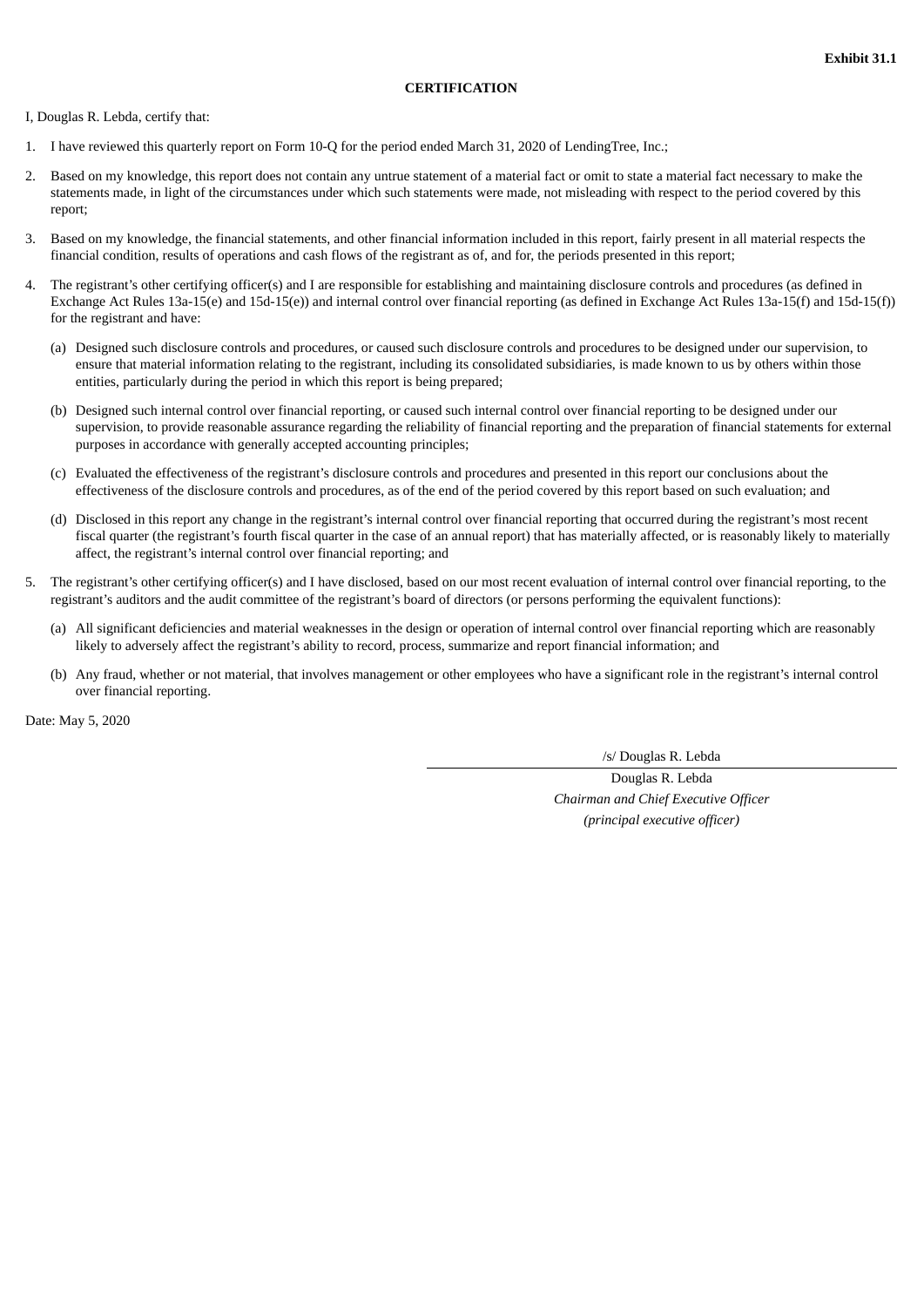### **CERTIFICATION**

<span id="page-43-0"></span>I, J.D. Moriarty, certify that:

- 1. I have reviewed this quarterly report on Form 10-Q for the period ended March 31, 2020 of LendingTree, Inc.;
- 2. Based on my knowledge, this report does not contain any untrue statement of a material fact or omit to state a material fact necessary to make the statements made, in light of the circumstances under which such statements were made, not misleading with respect to the period covered by this report;
- 3. Based on my knowledge, the financial statements, and other financial information included in this report, fairly present in all material respects the financial condition, results of operations and cash flows of the registrant as of, and for, the periods presented in this report;
- 4. The registrant's other certifying officer(s) and I are responsible for establishing and maintaining disclosure controls and procedures (as defined in Exchange Act Rules 13a-15(e) and 15d-15(e)) and internal control over financial reporting (as defined in Exchange Act Rules 13a-15(f) and 15d-15(f)) for the registrant and have:
	- (a) Designed such disclosure controls and procedures, or caused such disclosure controls and procedures to be designed under our supervision, to ensure that material information relating to the registrant, including its consolidated subsidiaries, is made known to us by others within those entities, particularly during the period in which this report is being prepared;
	- (b) Designed such internal control over financial reporting, or caused such internal control over financial reporting to be designed under our supervision, to provide reasonable assurance regarding the reliability of financial reporting and the preparation of financial statements for external purposes in accordance with generally accepted accounting principles;
	- (c) Evaluated the effectiveness of the registrant's disclosure controls and procedures and presented in this report our conclusions about the effectiveness of the disclosure controls and procedures, as of the end of the period covered by this report based on such evaluation; and
	- (d) Disclosed in this report any change in the registrant's internal control over financial reporting that occurred during the registrant's most recent fiscal quarter (the registrant's fourth fiscal quarter in the case of an annual report) that has materially affected, or is reasonably likely to materially affect, the registrant's internal control over financial reporting; and
- 5. The registrant's other certifying officer(s) and I have disclosed, based on our most recent evaluation of internal control over financial reporting, to the registrant's auditors and the audit committee of the registrant's board of directors (or persons performing the equivalent functions):
	- (a) All significant deficiencies and material weaknesses in the design or operation of internal control over financial reporting which are reasonably likely to adversely affect the registrant's ability to record, process, summarize and report financial information; and
	- (b) Any fraud, whether or not material, that involves management or other employees who have a significant role in the registrant's internal control over financial reporting.

Date: May 5, 2020

/s/ J.D. Moriarty

J.D. Moriarty *Chief Financial Officer (principal financial officer)*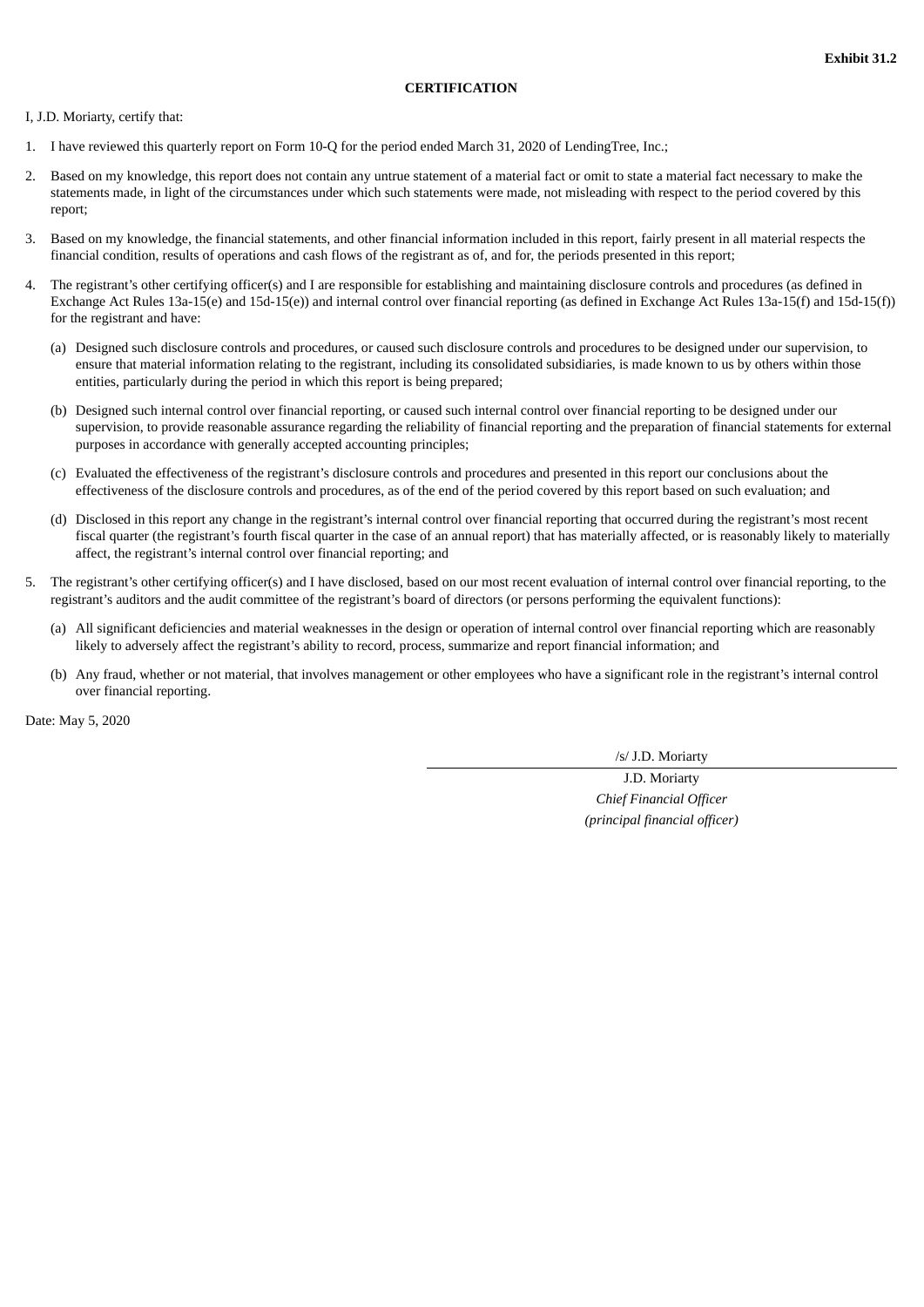# **CERTIFICATION OF THE PRINCIPAL EXECUTIVE OFFICER PURSUANT TO 18 U.S.C. SECTION 1350, AS ADOPTED PURSUANT TO SECTION 906 OF THE SARBANES-OXLEY ACT OF 2002**

<span id="page-44-0"></span>I, Douglas R. Lebda, certify, pursuant to 18 U.S.C. Section 1350, as adopted pursuant to Section 906 of the Sarbanes-Oxley Act of 2002, that to my knowledge:

(1) the Quarterly Report on Form 10-Q for the fiscal quarter ended March 31, 2020 of LendingTree, Inc. (the "Report") which this statement accompanies fully complies with the requirements of Section 13(a) or 15(d) of the Securities Exchange Act of 1934 (15 U.S.C. 78m or 78o(d)); and

(2) the information contained in the Report fairly presents, in all material respects, the financial condition and results of operations of LendingTree, Inc.

Date: May 5, 2020

/s/ Douglas R. Lebda

Douglas R. Lebda *Chairman and Chief Executive Officer (principal executive officer)*